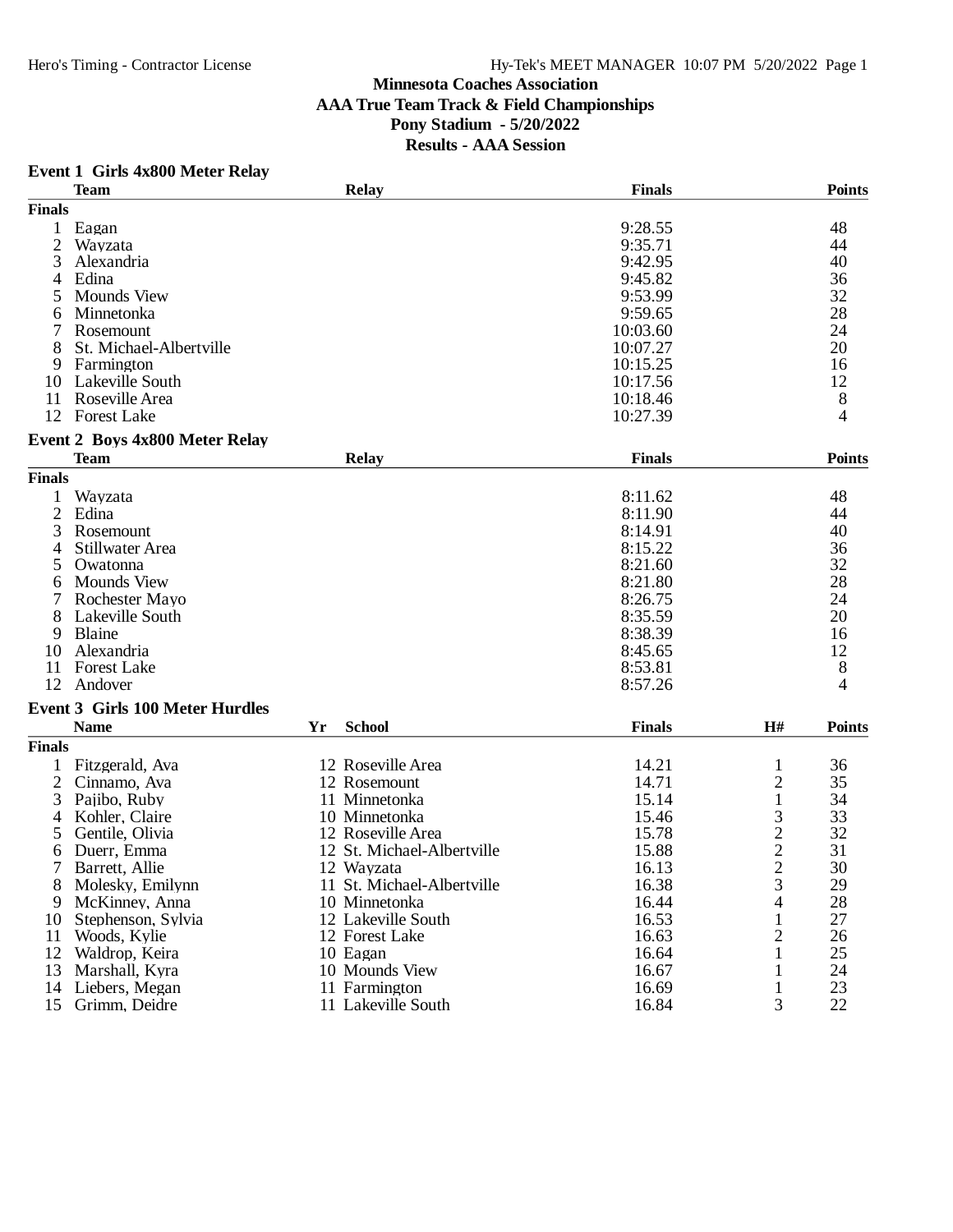**AAA True Team Track & Field Championships**

#### **Pony Stadium - 5/20/2022**

### **Results - AAA Session**

### **Finals ... (Event 3 Girls 100 Meter Hurdles)**

|                     | <b>Name</b>                           | Yr | <b>School</b>              | <b>Finals</b> | H#                      | <b>Points</b>            |
|---------------------|---------------------------------------|----|----------------------------|---------------|-------------------------|--------------------------|
| 16                  | Rocheford, Lauren                     |    | 12 Eagan                   | 17.08         | 2                       | 21                       |
| 17                  | Dwyer, Kadrin                         |    | 10 Rosemount               | 17.10         | 3                       | 20                       |
| 18                  | Nelson, Allison                       |    | 12 Edina                   | 17.10         | 1                       | 19                       |
| 19                  | Speckan, Anabelle                     |    | 11 Farmington              | 17.25         | $\overline{2}$          | 18                       |
| 20                  | Estby, Grace                          |    | 10 Wayzata                 | 17.27         | $\mathbf{1}$            | 17                       |
| 21                  | Gagner, Ashtyn                        |    | 12 Farmington              | 17.29         | 4                       | 16                       |
| 22                  | Dox, Annika                           |    | 9 Mounds View              | 17.73         | 4                       | 15                       |
| 23                  | Nelson, Hailey                        |    | 11 Mounds View             | 17.74         | 3                       | 14                       |
|                     | 24 Kvant, Hannah                      |    | 11 St. Michael-Albertville | 17.91         | 4                       | 13                       |
| 25                  | Korynta, Sophia                       |    | 10 Alexandria              | 17.99         | 1                       | 12                       |
| 26                  | Carpenter, Ann                        |    | 11 Edina                   | 17.99         | $\overline{c}$          | 11                       |
| 27                  | Mueller, Julia                        |    | 11 Edina                   | 18.30         | 4                       | 10                       |
| 28                  | Garcia, Stella                        |    | 7 Rosemount                | 18.32         | 4                       | 9                        |
| 29                  | Crump, Camille                        |    | 11 Roseville Area          | 18.48         |                         | $8\,$                    |
| 30                  |                                       |    |                            | 18.73         | 4                       | 7                        |
|                     | Hanold, Kayla                         |    | 10 Wayzata                 |               | $\frac{3}{3}$           |                          |
| 31                  | Rice, Bella                           |    | 8 Eagan                    | 18.76         |                         | 6                        |
| 32                  | Bonnett, Madeleine                    |    | 8 Forest Lake              | 18.98         | 4                       | 5                        |
| 33                  | Legeault, Julia                       |    | 9 Forest Lake              | 19.38         | 3                       | $\overline{\mathcal{A}}$ |
| 34                  | Duvick, Alexandra                     |    | 11 Lakeville South         | 19.61         | 4                       | $\frac{3}{2}$            |
| 35                  | Paulson, Emma                         |    | 9 Alexandria               | 19.73         | 3                       |                          |
| 36                  | Kietzmann, Joanna                     |    | 12 Alexandria              | 20.45         | $\overline{2}$          | $\mathbf{1}$             |
| $\qquad \qquad - -$ | Brewster, Brycelyn                    |    | 12 Lakeville South         | <b>SCR</b>    |                         |                          |
|                     | <b>Event 4 Boys 110 Meter Hurdles</b> |    |                            |               |                         |                          |
|                     | <b>Name</b>                           | Yr | <b>School</b>              | <b>Finals</b> | H#                      | <b>Points</b>            |
| <b>Finals</b>       |                                       |    |                            |               |                         |                          |
|                     |                                       |    |                            | 14.45         |                         |                          |
|                     | Nyenati, Blake                        |    | 12 Andover                 |               | $\mathbf{1}$            | 36                       |
| 2                   | Johnson, Carter                       |    | 11 Owatonna                | 15.07         | $\mathbf{1}$            | 35                       |
| 3                   | Giddings, Gus                         |    | 12 Andover                 | 15.56         | 3                       | 34                       |
| 4                   | Whelan, Maki                          |    | 10 Rosemount               | 15.57         | 1                       | 33                       |
| 5                   | Green, Grantham                       |    | 11 Rosemount               | 15.59         | 3                       | 32                       |
| 6                   | Mosser, Benjamin                      |    | 12 Lakeville South         | 15.61         | $\mathbf{1}$            | 31                       |
| 7                   | Nelson, David                         |    | 11 Wayzata                 | 15.84         | 1                       | 30                       |
| 8                   | Selinger, William                     |    | 12 Blaine                  | 15.89         | 2                       | 29                       |
| 9                   | Holcomb, Cayden                       |    | 12 Rochester Mayo          | 15.90         | 1                       | 28                       |
| 10                  | McCormick, Connor                     |    | 12 Stillwater Area         | 16.00         | 1                       | 27                       |
| 11                  | Simmering, Leyton                     |    | 12 Rosemount               | 16.01         | 4                       | 26                       |
| 12                  | Gregory, Ryan                         |    | 12 Owatonna                | 16.02         | $\frac{2}{2}$           | 25                       |
| 13                  | Latawiec, Emanuel                     |    | 12 Forest Lake             | 16.25         |                         | 24                       |
| 14                  | Swenson, Chance                       |    | 12 Stillwater Area         | 16.33         | 4                       | 23                       |
| 15                  | Reynolds, Jordan                      |    | 12 Blaine                  | 16.34         | 3                       | 22                       |
| 16                  | Williams, Samuel                      |    | 10 Alexandria              | 16.40         | $\mathbf{1}$            | 21                       |
| 17                  | Olson, Reid                           |    | 10 Forest Lake             | 16.45         | 3                       | 20                       |
| 18                  | Peterson, Logan                       |    | 12 Alexandria              | 16.53         | 4                       | 19                       |
| 19                  | Anderson, Carl                        |    | 10 Andover                 | 16.55         | 4                       | 18                       |
| 20                  | Hamilton, Hayden                      |    | 11 Edina                   | 16.59         | 1                       | 17                       |
| 21                  | Baker, Wyatt                          |    | 12 Wayzata                 | 16.79         | 4                       | 16                       |
| 22                  | Ohmann, Jack                          |    | 11 Mounds View             | 16.84         | $\overline{\mathbf{c}}$ | 15                       |
| 23                  | Anderson, Otto                        |    | 9 Alexandria               | 16.87         | $\overline{2}$          | 14                       |
|                     |                                       |    |                            |               |                         |                          |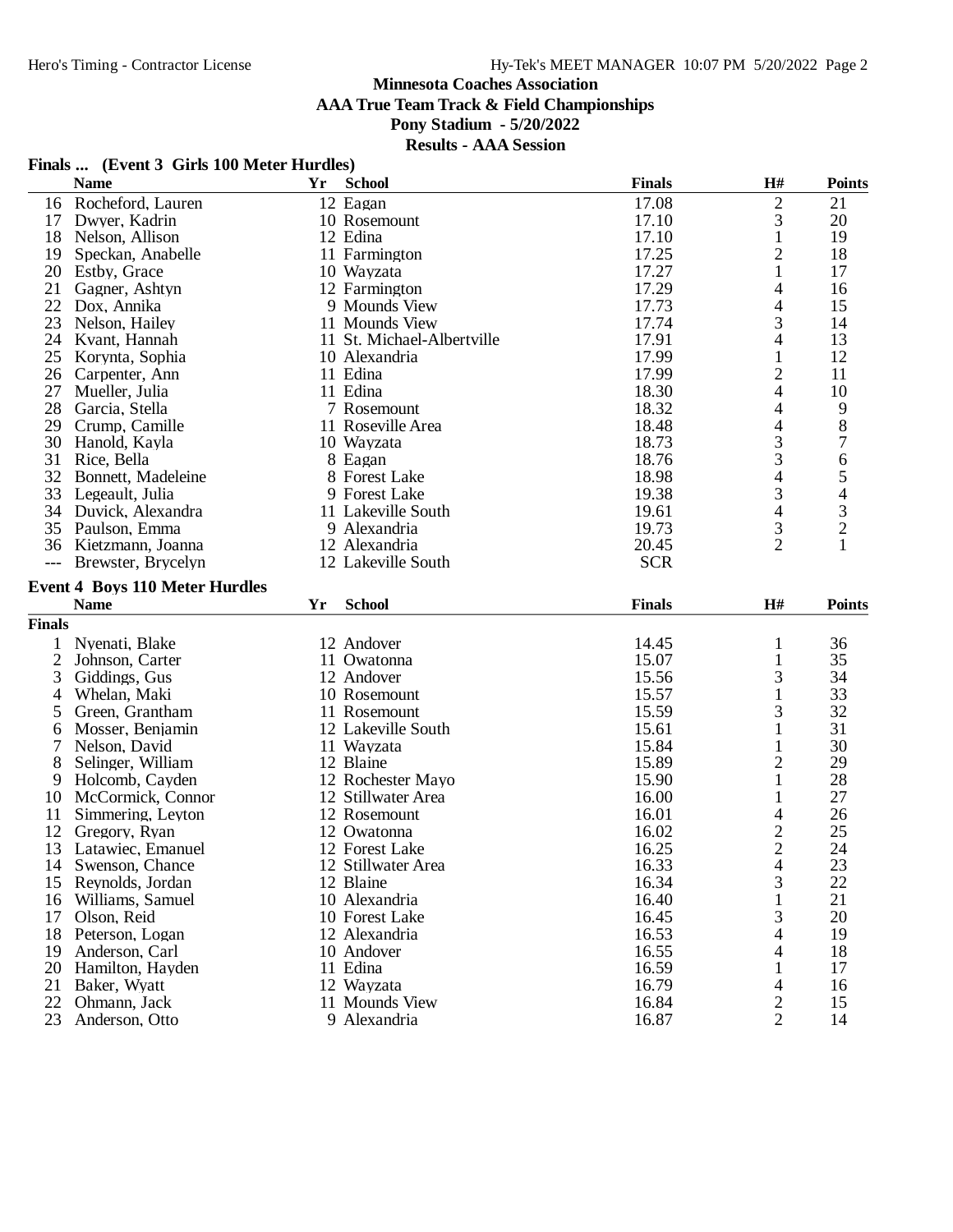**AAA True Team Track & Field Championships**

### **Pony Stadium - 5/20/2022**

|                | <b>Name</b>                      | Yr | <b>School</b>              | <b>Finals</b> | H#                       | <b>Points</b>  |
|----------------|----------------------------------|----|----------------------------|---------------|--------------------------|----------------|
| 24             | Johnson, Jaden                   |    | 12 Lakeville South         | 16.91         | $\overline{c}$           | 13             |
| 25             | Miller, Isaac                    |    | 11 Owatonna                | 16.98         | 3                        | 12             |
| 26             | Kirkland, Evan                   |    | 10 Mounds View             | 17.04         | 3                        | 11             |
| 27             | Just, Max                        |    | 11 Lakeville South         | 17.12         | 3                        | 10             |
| 28             | Buxell, Riley                    |    | 12 Stillwater Area         | 17.12         | 3                        | 9              |
| 29             | Mulatre, Leian                   |    | 12 Rochester Mayo          | 17.30         | $\overline{c}$           | 8              |
| 30             | Halvorson, Chase                 |    | 11 Blaine                  | 17.44         | 4                        | 7              |
| 31             | Myren, Adam                      |    | 10 Rochester Mayo          | 17.55         | 3                        | 6              |
| 32             | Zeidler, Keagan                  |    | 11 Forest Lake             | 18.07         | $\overline{\mathcal{L}}$ | 5              |
| 33             | Fischer, Ethan                   |    | 12 Wayzata                 | 18.16         |                          | 4              |
| 34             | El-huni, Mustafa                 |    | 10 Edina                   | 18.50         | $\frac{2}{2}$            | 3              |
| 35             | Weiby, John                      |    | 11 Edina                   | 19.27         | $\overline{4}$           | $\overline{c}$ |
|                | 36 Hutchcroft, Graham            |    | 11 Mounds View             | 23.98         | 4                        | $\mathbf{1}$   |
|                |                                  |    |                            |               |                          |                |
|                | Event 5 Girls 100 Meter Dash     |    |                            |               |                          |                |
|                | <b>Name</b>                      | Yr | <b>School</b>              | <b>Finals</b> | H#                       | <b>Points</b>  |
| <b>Finals</b>  |                                  |    |                            |               |                          |                |
| 1              | Dahlien, Maddie                  |    | 12 Edina                   | 12.14         | 1                        | 36             |
| $\overline{c}$ | Jallah, Mini                     |    | 11 Wayzata                 | 12.47         | $\overline{2}$           | 35             |
| 3              | Keefer, Gabby                    |    | 9 St. Michael-Albertville  | 12.58         | $\mathbf{1}$             | 34             |
| 4              | Kuku, Zeal                       |    | 9 Minnetonka               | 12.71         | 1                        | 33             |
| 5              | Senden, Tenley                   |    | Fr Wayzata                 | 12.74         | 1                        | 32             |
| 6              | Seehafer, Josie                  |    | 9 Eagan                    | 12.85         | 1                        | 31             |
| 7              | Payne, Shay                      |    | 11 Rosemount               | 12.87         | 3                        | 30             |
| 8              | Ketterling, Catelyn              |    | 10 Rosemount               | 12.93         | 4                        | 29             |
| 9              | Johnson, Jenna                   |    | 12 Rosemount               | 12.97         | $\mathbf{1}$             | 28             |
| 10             | Sullivan, Ava                    |    | 11 Farmington              | 12.99         | 3                        | 27             |
| 11             | Scott, Marianah                  |    | 10 Farmington              | 13.02         |                          | 26             |
| 12             | Ryhn, Celeste                    |    | 12 Mounds View             | 13.03         | $\frac{2}{3}$            | 25             |
| 13             | Giebel, Briena                   |    | 10 Minnetonka              | 13.06         |                          | 24             |
| 14             | Tarley, Theo                     |    | 11 Wayzata                 | 13.09         | 3                        | 23             |
| 15             | Kennedy, Riley                   |    | 11 Lakeville South         | 13.10         | 3                        | 22             |
| 16             | Kent, Hailie                     |    | 12 Alexandria              | 13.11         | 3                        | 21             |
| 17             | Mau, Esther                      |    | 9 Roseville Area           | 13.11         |                          | 20             |
| 18             |                                  |    | 10 Eagan                   | 13.12         | 3                        | 19             |
| 19             | Bailey, Ella                     |    | 9 Mounds View              | 13.15         | $\frac{2}{3}$            | 18             |
| 20             | Olson-Skog, Thia<br>Goede, Reese |    | 9 St. Michael-Albertville  | 13.16         | 4                        | 17             |
|                |                                  |    |                            |               |                          |                |
| 21             | Garscia, Monet                   |    | 9 Roseville Area           | 13.18         | $\mathbf{1}$             | 16             |
| 22             | Curran, Caroline                 |    | 10 Lakeville South         | 13.20         | $\overline{c}$           | 15             |
| 23             | Simat, Raina                     |    | 10 St. Michael-Albertville | 13.22         | $\overline{2}$           | 14             |
| 24             | Gentile, Olivia                  |    | 12 Roseville Area          | 13.24         | 4                        | 13             |
| 25             | Fuglestad, Elena                 |    | 11 Alexandria              | 13.24         | $\overline{c}$           | 12             |
| 26             | Kolb, Tiffany                    |    | 12 Farmington              | 13.25         | 4                        | 11             |
| 27             | Duvick, Alexandra                |    | 11 Lakeville South         | 13.27         | 1                        | 10             |
| 28             | MacMiller, Wesley                |    | 12 Edina                   | 13.35         | $\overline{c}$           | 9              |
| 29             | Ballinger, Lauren                |    | 10 Mounds View             | 13.40         | 4                        | 8              |
| 30             | Koch, Lindsey                    |    | 10 Minnetonka              | 13.41         | 4                        | 7              |
| 31             | Tindle, Brooklyn                 |    | 11 Edina                   | 13.46         | 4                        | 6              |
| 32             | Sanchez, Savana                  |    | 9 Forest Lake              | 13.49         | 2                        | 5              |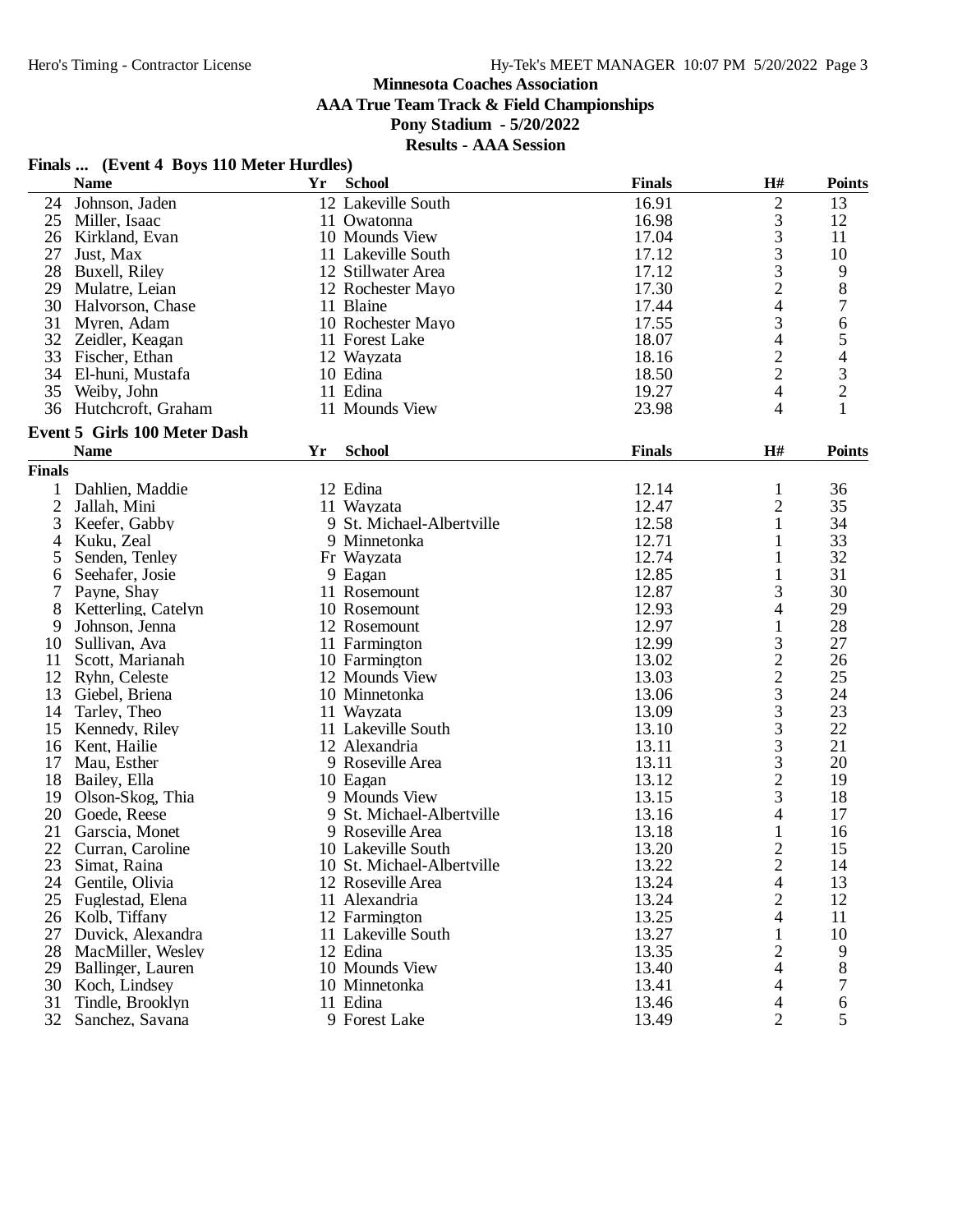#### **Minnesota Coaches Association AAA True Team Track & Field Championships**

**Pony Stadium - 5/20/2022**

| H#<br><b>Name</b><br><b>School</b><br><b>Finals</b><br>Yr<br>11 Eagan<br>13.51<br>33<br>Stewart, Seraphina<br>4<br>4<br>3<br>13.55<br>34 Fettig, Addison<br>10 Alexandria<br>4<br>$\overline{c}$<br>13.73<br>$\mathbf{1}$<br>35<br>Miles, Makayla<br>10 Forest Lake<br>3<br>1<br>13.96<br>36<br>Krutzig, Natalie<br>8 Forest Lake<br><b>Event 6 Boys 100 Meter Dash</b><br>H#<br><b>Name</b><br><b>School</b><br><b>Finals</b><br>${\bf Yr}$<br><b>Finals</b><br>3<br>Manser, Joseph<br>12 Edina<br>10.95<br>36<br>$\mathbf{1}$<br>$\overline{2}$<br>2<br>35<br>Poliboina, Tarun<br>12 Wavzata<br>10.98<br>1<br>34<br>3<br>Townsend, Miles<br>12 Rosemount<br>11.00<br>33<br>11.05<br>$\mathbf{1}$<br>Brisbois, Cole<br>12 Forest Lake<br>4<br>32<br>11.10<br>Volk, Reece<br>11 Lakeville South<br>4<br>5<br>12 Blaine<br>31<br>11.13<br>1<br>Chanzu, Jeremiah<br>6<br>3<br>30<br>11.21<br>7<br>Gilbertson, Kade<br>11 Rosemount<br>$\overline{2}$<br>29<br>8<br>11 Lakeville South<br>11.21<br>Hansen, Carson<br>28<br>11.24<br>1<br>9<br>Doumbia, Christian<br>12 Alexandria<br>$\overline{c}$<br>11.26<br>27<br>10 Mounds View<br>10<br>Zhao, Ethan<br>3<br>11.29<br>26<br>11<br>Bartlett, Nicholas<br>12 Forest Lake<br>11.33<br>25<br>12<br>4<br>Milkes, Tyler<br>10 Wayzata<br>3<br>24<br>11.34<br>13<br>Larson, Keanan<br>10 Owatonna<br>3<br>23<br>11.35<br>Williams, Max<br>11 Wayzata<br>14<br>22<br>4<br>11.36<br>15<br>Karsten, Garrett<br>10 Owatonna<br>3<br>21<br>11 Blaine<br>11.40<br>16<br>Smith, Tyce<br>20<br>11.46<br>17<br>Dean, Camden<br>12 Lakeville South<br>1<br>11 Edina<br>19<br>18<br>11.50<br>1<br>Erlandson, Wyatt<br>$\overline{c}$<br>11.53<br>18<br>19<br>Walker, RJ<br>11 Andover<br>20<br>11 Edina<br>11.54<br>4<br>Anderson, Bradyn<br>17<br>4<br>16<br>21<br>Pyne, Vicar<br>12 Rosemount<br>11.58<br>$\overline{c}$<br>22<br>11.60<br>15<br>Rustad, Gavin<br>12 Forest Lake<br>$\overline{c}$<br>23<br>Becker, Venald<br>10 Alexandria<br>11.60<br>14<br>4<br>13<br>24<br>Eyafe, Oberhiri<br>10 Andover<br>11.62<br>11.62<br>12<br>25 Baum, Calvin<br>1<br>10 Rochester Mayo<br>26 Robertson, Michael<br>11 Andover<br>11.63<br>1<br>11<br>3<br>10<br>27<br>McDowell, Ryan<br>12 Stillwater Area<br>11.64<br>4<br>28<br>11.65<br>9<br>Negen, Trey<br>9 Alexandria<br>$\,$ $\,$<br>$\overline{c}$<br>11.70<br>29<br>Young, Sam<br>10 Stillwater Area<br>$\overline{c}$<br>7<br>30<br>11.74<br>Mulatre, Leian<br>12 Rochester Mayo<br>$\mathbf{1}$<br>31<br>11.79<br>6<br>Weyer, Landon<br>11 Stillwater Area<br>$\overline{c}$<br>32 Zirngible, Mason<br>5<br>11.85<br>12 Owatonna<br>3<br>Boguslawski, Joseph<br>9 Rochester Mayo<br>11.89<br>33<br>12.08<br>11 Mounds View<br>4<br>34 Hall, Langston<br>3<br>$\overline{c}$<br>12.17<br>35 Davies, Kingston<br>11 Blaine<br>4<br>12.21<br>3<br>11 Mounds View<br>36 Dileepan, Gajan<br>1<br>Event 38 Boys 100 Meter Dash Wheelchair Wheelchair<br><b>Name</b><br>Yr<br><b>School</b><br><b>Finals</b><br><b>Points</b><br><b>Finals</b><br>10 Wayzata |              | Finals  (Event 5 Girls 100 Meter Dash) |  |       |               |
|-----------------------------------------------------------------------------------------------------------------------------------------------------------------------------------------------------------------------------------------------------------------------------------------------------------------------------------------------------------------------------------------------------------------------------------------------------------------------------------------------------------------------------------------------------------------------------------------------------------------------------------------------------------------------------------------------------------------------------------------------------------------------------------------------------------------------------------------------------------------------------------------------------------------------------------------------------------------------------------------------------------------------------------------------------------------------------------------------------------------------------------------------------------------------------------------------------------------------------------------------------------------------------------------------------------------------------------------------------------------------------------------------------------------------------------------------------------------------------------------------------------------------------------------------------------------------------------------------------------------------------------------------------------------------------------------------------------------------------------------------------------------------------------------------------------------------------------------------------------------------------------------------------------------------------------------------------------------------------------------------------------------------------------------------------------------------------------------------------------------------------------------------------------------------------------------------------------------------------------------------------------------------------------------------------------------------------------------------------------------------------------------------------------------------------------------------------------------------------------------------------------------------------------------------------------------------------------------------------------------------------------------------------------------------------------------------------------------------------------------------------------------------------------------------------------------------------------------------------------------------------------------------------------------------------------------------------------------------------------------------------------------------------------------------|--------------|----------------------------------------|--|-------|---------------|
|                                                                                                                                                                                                                                                                                                                                                                                                                                                                                                                                                                                                                                                                                                                                                                                                                                                                                                                                                                                                                                                                                                                                                                                                                                                                                                                                                                                                                                                                                                                                                                                                                                                                                                                                                                                                                                                                                                                                                                                                                                                                                                                                                                                                                                                                                                                                                                                                                                                                                                                                                                                                                                                                                                                                                                                                                                                                                                                                                                                                                                               |              |                                        |  |       | <b>Points</b> |
|                                                                                                                                                                                                                                                                                                                                                                                                                                                                                                                                                                                                                                                                                                                                                                                                                                                                                                                                                                                                                                                                                                                                                                                                                                                                                                                                                                                                                                                                                                                                                                                                                                                                                                                                                                                                                                                                                                                                                                                                                                                                                                                                                                                                                                                                                                                                                                                                                                                                                                                                                                                                                                                                                                                                                                                                                                                                                                                                                                                                                                               |              |                                        |  |       |               |
|                                                                                                                                                                                                                                                                                                                                                                                                                                                                                                                                                                                                                                                                                                                                                                                                                                                                                                                                                                                                                                                                                                                                                                                                                                                                                                                                                                                                                                                                                                                                                                                                                                                                                                                                                                                                                                                                                                                                                                                                                                                                                                                                                                                                                                                                                                                                                                                                                                                                                                                                                                                                                                                                                                                                                                                                                                                                                                                                                                                                                                               |              |                                        |  |       |               |
|                                                                                                                                                                                                                                                                                                                                                                                                                                                                                                                                                                                                                                                                                                                                                                                                                                                                                                                                                                                                                                                                                                                                                                                                                                                                                                                                                                                                                                                                                                                                                                                                                                                                                                                                                                                                                                                                                                                                                                                                                                                                                                                                                                                                                                                                                                                                                                                                                                                                                                                                                                                                                                                                                                                                                                                                                                                                                                                                                                                                                                               |              |                                        |  |       |               |
|                                                                                                                                                                                                                                                                                                                                                                                                                                                                                                                                                                                                                                                                                                                                                                                                                                                                                                                                                                                                                                                                                                                                                                                                                                                                                                                                                                                                                                                                                                                                                                                                                                                                                                                                                                                                                                                                                                                                                                                                                                                                                                                                                                                                                                                                                                                                                                                                                                                                                                                                                                                                                                                                                                                                                                                                                                                                                                                                                                                                                                               |              |                                        |  |       |               |
|                                                                                                                                                                                                                                                                                                                                                                                                                                                                                                                                                                                                                                                                                                                                                                                                                                                                                                                                                                                                                                                                                                                                                                                                                                                                                                                                                                                                                                                                                                                                                                                                                                                                                                                                                                                                                                                                                                                                                                                                                                                                                                                                                                                                                                                                                                                                                                                                                                                                                                                                                                                                                                                                                                                                                                                                                                                                                                                                                                                                                                               |              |                                        |  |       |               |
|                                                                                                                                                                                                                                                                                                                                                                                                                                                                                                                                                                                                                                                                                                                                                                                                                                                                                                                                                                                                                                                                                                                                                                                                                                                                                                                                                                                                                                                                                                                                                                                                                                                                                                                                                                                                                                                                                                                                                                                                                                                                                                                                                                                                                                                                                                                                                                                                                                                                                                                                                                                                                                                                                                                                                                                                                                                                                                                                                                                                                                               |              |                                        |  |       | <b>Points</b> |
|                                                                                                                                                                                                                                                                                                                                                                                                                                                                                                                                                                                                                                                                                                                                                                                                                                                                                                                                                                                                                                                                                                                                                                                                                                                                                                                                                                                                                                                                                                                                                                                                                                                                                                                                                                                                                                                                                                                                                                                                                                                                                                                                                                                                                                                                                                                                                                                                                                                                                                                                                                                                                                                                                                                                                                                                                                                                                                                                                                                                                                               |              |                                        |  |       |               |
|                                                                                                                                                                                                                                                                                                                                                                                                                                                                                                                                                                                                                                                                                                                                                                                                                                                                                                                                                                                                                                                                                                                                                                                                                                                                                                                                                                                                                                                                                                                                                                                                                                                                                                                                                                                                                                                                                                                                                                                                                                                                                                                                                                                                                                                                                                                                                                                                                                                                                                                                                                                                                                                                                                                                                                                                                                                                                                                                                                                                                                               |              |                                        |  |       |               |
|                                                                                                                                                                                                                                                                                                                                                                                                                                                                                                                                                                                                                                                                                                                                                                                                                                                                                                                                                                                                                                                                                                                                                                                                                                                                                                                                                                                                                                                                                                                                                                                                                                                                                                                                                                                                                                                                                                                                                                                                                                                                                                                                                                                                                                                                                                                                                                                                                                                                                                                                                                                                                                                                                                                                                                                                                                                                                                                                                                                                                                               |              |                                        |  |       |               |
|                                                                                                                                                                                                                                                                                                                                                                                                                                                                                                                                                                                                                                                                                                                                                                                                                                                                                                                                                                                                                                                                                                                                                                                                                                                                                                                                                                                                                                                                                                                                                                                                                                                                                                                                                                                                                                                                                                                                                                                                                                                                                                                                                                                                                                                                                                                                                                                                                                                                                                                                                                                                                                                                                                                                                                                                                                                                                                                                                                                                                                               |              |                                        |  |       |               |
|                                                                                                                                                                                                                                                                                                                                                                                                                                                                                                                                                                                                                                                                                                                                                                                                                                                                                                                                                                                                                                                                                                                                                                                                                                                                                                                                                                                                                                                                                                                                                                                                                                                                                                                                                                                                                                                                                                                                                                                                                                                                                                                                                                                                                                                                                                                                                                                                                                                                                                                                                                                                                                                                                                                                                                                                                                                                                                                                                                                                                                               |              |                                        |  |       |               |
|                                                                                                                                                                                                                                                                                                                                                                                                                                                                                                                                                                                                                                                                                                                                                                                                                                                                                                                                                                                                                                                                                                                                                                                                                                                                                                                                                                                                                                                                                                                                                                                                                                                                                                                                                                                                                                                                                                                                                                                                                                                                                                                                                                                                                                                                                                                                                                                                                                                                                                                                                                                                                                                                                                                                                                                                                                                                                                                                                                                                                                               |              |                                        |  |       |               |
|                                                                                                                                                                                                                                                                                                                                                                                                                                                                                                                                                                                                                                                                                                                                                                                                                                                                                                                                                                                                                                                                                                                                                                                                                                                                                                                                                                                                                                                                                                                                                                                                                                                                                                                                                                                                                                                                                                                                                                                                                                                                                                                                                                                                                                                                                                                                                                                                                                                                                                                                                                                                                                                                                                                                                                                                                                                                                                                                                                                                                                               |              |                                        |  |       |               |
|                                                                                                                                                                                                                                                                                                                                                                                                                                                                                                                                                                                                                                                                                                                                                                                                                                                                                                                                                                                                                                                                                                                                                                                                                                                                                                                                                                                                                                                                                                                                                                                                                                                                                                                                                                                                                                                                                                                                                                                                                                                                                                                                                                                                                                                                                                                                                                                                                                                                                                                                                                                                                                                                                                                                                                                                                                                                                                                                                                                                                                               |              |                                        |  |       |               |
|                                                                                                                                                                                                                                                                                                                                                                                                                                                                                                                                                                                                                                                                                                                                                                                                                                                                                                                                                                                                                                                                                                                                                                                                                                                                                                                                                                                                                                                                                                                                                                                                                                                                                                                                                                                                                                                                                                                                                                                                                                                                                                                                                                                                                                                                                                                                                                                                                                                                                                                                                                                                                                                                                                                                                                                                                                                                                                                                                                                                                                               |              |                                        |  |       |               |
|                                                                                                                                                                                                                                                                                                                                                                                                                                                                                                                                                                                                                                                                                                                                                                                                                                                                                                                                                                                                                                                                                                                                                                                                                                                                                                                                                                                                                                                                                                                                                                                                                                                                                                                                                                                                                                                                                                                                                                                                                                                                                                                                                                                                                                                                                                                                                                                                                                                                                                                                                                                                                                                                                                                                                                                                                                                                                                                                                                                                                                               |              |                                        |  |       |               |
|                                                                                                                                                                                                                                                                                                                                                                                                                                                                                                                                                                                                                                                                                                                                                                                                                                                                                                                                                                                                                                                                                                                                                                                                                                                                                                                                                                                                                                                                                                                                                                                                                                                                                                                                                                                                                                                                                                                                                                                                                                                                                                                                                                                                                                                                                                                                                                                                                                                                                                                                                                                                                                                                                                                                                                                                                                                                                                                                                                                                                                               |              |                                        |  |       |               |
|                                                                                                                                                                                                                                                                                                                                                                                                                                                                                                                                                                                                                                                                                                                                                                                                                                                                                                                                                                                                                                                                                                                                                                                                                                                                                                                                                                                                                                                                                                                                                                                                                                                                                                                                                                                                                                                                                                                                                                                                                                                                                                                                                                                                                                                                                                                                                                                                                                                                                                                                                                                                                                                                                                                                                                                                                                                                                                                                                                                                                                               |              |                                        |  |       |               |
|                                                                                                                                                                                                                                                                                                                                                                                                                                                                                                                                                                                                                                                                                                                                                                                                                                                                                                                                                                                                                                                                                                                                                                                                                                                                                                                                                                                                                                                                                                                                                                                                                                                                                                                                                                                                                                                                                                                                                                                                                                                                                                                                                                                                                                                                                                                                                                                                                                                                                                                                                                                                                                                                                                                                                                                                                                                                                                                                                                                                                                               |              |                                        |  |       |               |
|                                                                                                                                                                                                                                                                                                                                                                                                                                                                                                                                                                                                                                                                                                                                                                                                                                                                                                                                                                                                                                                                                                                                                                                                                                                                                                                                                                                                                                                                                                                                                                                                                                                                                                                                                                                                                                                                                                                                                                                                                                                                                                                                                                                                                                                                                                                                                                                                                                                                                                                                                                                                                                                                                                                                                                                                                                                                                                                                                                                                                                               |              |                                        |  |       |               |
|                                                                                                                                                                                                                                                                                                                                                                                                                                                                                                                                                                                                                                                                                                                                                                                                                                                                                                                                                                                                                                                                                                                                                                                                                                                                                                                                                                                                                                                                                                                                                                                                                                                                                                                                                                                                                                                                                                                                                                                                                                                                                                                                                                                                                                                                                                                                                                                                                                                                                                                                                                                                                                                                                                                                                                                                                                                                                                                                                                                                                                               |              |                                        |  |       |               |
|                                                                                                                                                                                                                                                                                                                                                                                                                                                                                                                                                                                                                                                                                                                                                                                                                                                                                                                                                                                                                                                                                                                                                                                                                                                                                                                                                                                                                                                                                                                                                                                                                                                                                                                                                                                                                                                                                                                                                                                                                                                                                                                                                                                                                                                                                                                                                                                                                                                                                                                                                                                                                                                                                                                                                                                                                                                                                                                                                                                                                                               |              |                                        |  |       |               |
|                                                                                                                                                                                                                                                                                                                                                                                                                                                                                                                                                                                                                                                                                                                                                                                                                                                                                                                                                                                                                                                                                                                                                                                                                                                                                                                                                                                                                                                                                                                                                                                                                                                                                                                                                                                                                                                                                                                                                                                                                                                                                                                                                                                                                                                                                                                                                                                                                                                                                                                                                                                                                                                                                                                                                                                                                                                                                                                                                                                                                                               |              |                                        |  |       |               |
|                                                                                                                                                                                                                                                                                                                                                                                                                                                                                                                                                                                                                                                                                                                                                                                                                                                                                                                                                                                                                                                                                                                                                                                                                                                                                                                                                                                                                                                                                                                                                                                                                                                                                                                                                                                                                                                                                                                                                                                                                                                                                                                                                                                                                                                                                                                                                                                                                                                                                                                                                                                                                                                                                                                                                                                                                                                                                                                                                                                                                                               |              |                                        |  |       |               |
|                                                                                                                                                                                                                                                                                                                                                                                                                                                                                                                                                                                                                                                                                                                                                                                                                                                                                                                                                                                                                                                                                                                                                                                                                                                                                                                                                                                                                                                                                                                                                                                                                                                                                                                                                                                                                                                                                                                                                                                                                                                                                                                                                                                                                                                                                                                                                                                                                                                                                                                                                                                                                                                                                                                                                                                                                                                                                                                                                                                                                                               |              |                                        |  |       |               |
|                                                                                                                                                                                                                                                                                                                                                                                                                                                                                                                                                                                                                                                                                                                                                                                                                                                                                                                                                                                                                                                                                                                                                                                                                                                                                                                                                                                                                                                                                                                                                                                                                                                                                                                                                                                                                                                                                                                                                                                                                                                                                                                                                                                                                                                                                                                                                                                                                                                                                                                                                                                                                                                                                                                                                                                                                                                                                                                                                                                                                                               |              |                                        |  |       |               |
|                                                                                                                                                                                                                                                                                                                                                                                                                                                                                                                                                                                                                                                                                                                                                                                                                                                                                                                                                                                                                                                                                                                                                                                                                                                                                                                                                                                                                                                                                                                                                                                                                                                                                                                                                                                                                                                                                                                                                                                                                                                                                                                                                                                                                                                                                                                                                                                                                                                                                                                                                                                                                                                                                                                                                                                                                                                                                                                                                                                                                                               |              |                                        |  |       |               |
|                                                                                                                                                                                                                                                                                                                                                                                                                                                                                                                                                                                                                                                                                                                                                                                                                                                                                                                                                                                                                                                                                                                                                                                                                                                                                                                                                                                                                                                                                                                                                                                                                                                                                                                                                                                                                                                                                                                                                                                                                                                                                                                                                                                                                                                                                                                                                                                                                                                                                                                                                                                                                                                                                                                                                                                                                                                                                                                                                                                                                                               |              |                                        |  |       |               |
|                                                                                                                                                                                                                                                                                                                                                                                                                                                                                                                                                                                                                                                                                                                                                                                                                                                                                                                                                                                                                                                                                                                                                                                                                                                                                                                                                                                                                                                                                                                                                                                                                                                                                                                                                                                                                                                                                                                                                                                                                                                                                                                                                                                                                                                                                                                                                                                                                                                                                                                                                                                                                                                                                                                                                                                                                                                                                                                                                                                                                                               |              |                                        |  |       |               |
|                                                                                                                                                                                                                                                                                                                                                                                                                                                                                                                                                                                                                                                                                                                                                                                                                                                                                                                                                                                                                                                                                                                                                                                                                                                                                                                                                                                                                                                                                                                                                                                                                                                                                                                                                                                                                                                                                                                                                                                                                                                                                                                                                                                                                                                                                                                                                                                                                                                                                                                                                                                                                                                                                                                                                                                                                                                                                                                                                                                                                                               |              |                                        |  |       |               |
|                                                                                                                                                                                                                                                                                                                                                                                                                                                                                                                                                                                                                                                                                                                                                                                                                                                                                                                                                                                                                                                                                                                                                                                                                                                                                                                                                                                                                                                                                                                                                                                                                                                                                                                                                                                                                                                                                                                                                                                                                                                                                                                                                                                                                                                                                                                                                                                                                                                                                                                                                                                                                                                                                                                                                                                                                                                                                                                                                                                                                                               |              |                                        |  |       |               |
|                                                                                                                                                                                                                                                                                                                                                                                                                                                                                                                                                                                                                                                                                                                                                                                                                                                                                                                                                                                                                                                                                                                                                                                                                                                                                                                                                                                                                                                                                                                                                                                                                                                                                                                                                                                                                                                                                                                                                                                                                                                                                                                                                                                                                                                                                                                                                                                                                                                                                                                                                                                                                                                                                                                                                                                                                                                                                                                                                                                                                                               |              |                                        |  |       |               |
|                                                                                                                                                                                                                                                                                                                                                                                                                                                                                                                                                                                                                                                                                                                                                                                                                                                                                                                                                                                                                                                                                                                                                                                                                                                                                                                                                                                                                                                                                                                                                                                                                                                                                                                                                                                                                                                                                                                                                                                                                                                                                                                                                                                                                                                                                                                                                                                                                                                                                                                                                                                                                                                                                                                                                                                                                                                                                                                                                                                                                                               |              |                                        |  |       |               |
|                                                                                                                                                                                                                                                                                                                                                                                                                                                                                                                                                                                                                                                                                                                                                                                                                                                                                                                                                                                                                                                                                                                                                                                                                                                                                                                                                                                                                                                                                                                                                                                                                                                                                                                                                                                                                                                                                                                                                                                                                                                                                                                                                                                                                                                                                                                                                                                                                                                                                                                                                                                                                                                                                                                                                                                                                                                                                                                                                                                                                                               |              |                                        |  |       |               |
|                                                                                                                                                                                                                                                                                                                                                                                                                                                                                                                                                                                                                                                                                                                                                                                                                                                                                                                                                                                                                                                                                                                                                                                                                                                                                                                                                                                                                                                                                                                                                                                                                                                                                                                                                                                                                                                                                                                                                                                                                                                                                                                                                                                                                                                                                                                                                                                                                                                                                                                                                                                                                                                                                                                                                                                                                                                                                                                                                                                                                                               |              |                                        |  |       |               |
|                                                                                                                                                                                                                                                                                                                                                                                                                                                                                                                                                                                                                                                                                                                                                                                                                                                                                                                                                                                                                                                                                                                                                                                                                                                                                                                                                                                                                                                                                                                                                                                                                                                                                                                                                                                                                                                                                                                                                                                                                                                                                                                                                                                                                                                                                                                                                                                                                                                                                                                                                                                                                                                                                                                                                                                                                                                                                                                                                                                                                                               |              |                                        |  |       |               |
|                                                                                                                                                                                                                                                                                                                                                                                                                                                                                                                                                                                                                                                                                                                                                                                                                                                                                                                                                                                                                                                                                                                                                                                                                                                                                                                                                                                                                                                                                                                                                                                                                                                                                                                                                                                                                                                                                                                                                                                                                                                                                                                                                                                                                                                                                                                                                                                                                                                                                                                                                                                                                                                                                                                                                                                                                                                                                                                                                                                                                                               |              |                                        |  |       |               |
|                                                                                                                                                                                                                                                                                                                                                                                                                                                                                                                                                                                                                                                                                                                                                                                                                                                                                                                                                                                                                                                                                                                                                                                                                                                                                                                                                                                                                                                                                                                                                                                                                                                                                                                                                                                                                                                                                                                                                                                                                                                                                                                                                                                                                                                                                                                                                                                                                                                                                                                                                                                                                                                                                                                                                                                                                                                                                                                                                                                                                                               |              |                                        |  |       |               |
|                                                                                                                                                                                                                                                                                                                                                                                                                                                                                                                                                                                                                                                                                                                                                                                                                                                                                                                                                                                                                                                                                                                                                                                                                                                                                                                                                                                                                                                                                                                                                                                                                                                                                                                                                                                                                                                                                                                                                                                                                                                                                                                                                                                                                                                                                                                                                                                                                                                                                                                                                                                                                                                                                                                                                                                                                                                                                                                                                                                                                                               |              |                                        |  |       |               |
|                                                                                                                                                                                                                                                                                                                                                                                                                                                                                                                                                                                                                                                                                                                                                                                                                                                                                                                                                                                                                                                                                                                                                                                                                                                                                                                                                                                                                                                                                                                                                                                                                                                                                                                                                                                                                                                                                                                                                                                                                                                                                                                                                                                                                                                                                                                                                                                                                                                                                                                                                                                                                                                                                                                                                                                                                                                                                                                                                                                                                                               |              |                                        |  |       |               |
|                                                                                                                                                                                                                                                                                                                                                                                                                                                                                                                                                                                                                                                                                                                                                                                                                                                                                                                                                                                                                                                                                                                                                                                                                                                                                                                                                                                                                                                                                                                                                                                                                                                                                                                                                                                                                                                                                                                                                                                                                                                                                                                                                                                                                                                                                                                                                                                                                                                                                                                                                                                                                                                                                                                                                                                                                                                                                                                                                                                                                                               |              |                                        |  |       |               |
|                                                                                                                                                                                                                                                                                                                                                                                                                                                                                                                                                                                                                                                                                                                                                                                                                                                                                                                                                                                                                                                                                                                                                                                                                                                                                                                                                                                                                                                                                                                                                                                                                                                                                                                                                                                                                                                                                                                                                                                                                                                                                                                                                                                                                                                                                                                                                                                                                                                                                                                                                                                                                                                                                                                                                                                                                                                                                                                                                                                                                                               |              |                                        |  |       |               |
|                                                                                                                                                                                                                                                                                                                                                                                                                                                                                                                                                                                                                                                                                                                                                                                                                                                                                                                                                                                                                                                                                                                                                                                                                                                                                                                                                                                                                                                                                                                                                                                                                                                                                                                                                                                                                                                                                                                                                                                                                                                                                                                                                                                                                                                                                                                                                                                                                                                                                                                                                                                                                                                                                                                                                                                                                                                                                                                                                                                                                                               |              |                                        |  |       |               |
|                                                                                                                                                                                                                                                                                                                                                                                                                                                                                                                                                                                                                                                                                                                                                                                                                                                                                                                                                                                                                                                                                                                                                                                                                                                                                                                                                                                                                                                                                                                                                                                                                                                                                                                                                                                                                                                                                                                                                                                                                                                                                                                                                                                                                                                                                                                                                                                                                                                                                                                                                                                                                                                                                                                                                                                                                                                                                                                                                                                                                                               |              |                                        |  |       |               |
|                                                                                                                                                                                                                                                                                                                                                                                                                                                                                                                                                                                                                                                                                                                                                                                                                                                                                                                                                                                                                                                                                                                                                                                                                                                                                                                                                                                                                                                                                                                                                                                                                                                                                                                                                                                                                                                                                                                                                                                                                                                                                                                                                                                                                                                                                                                                                                                                                                                                                                                                                                                                                                                                                                                                                                                                                                                                                                                                                                                                                                               |              |                                        |  |       |               |
|                                                                                                                                                                                                                                                                                                                                                                                                                                                                                                                                                                                                                                                                                                                                                                                                                                                                                                                                                                                                                                                                                                                                                                                                                                                                                                                                                                                                                                                                                                                                                                                                                                                                                                                                                                                                                                                                                                                                                                                                                                                                                                                                                                                                                                                                                                                                                                                                                                                                                                                                                                                                                                                                                                                                                                                                                                                                                                                                                                                                                                               |              |                                        |  |       |               |
|                                                                                                                                                                                                                                                                                                                                                                                                                                                                                                                                                                                                                                                                                                                                                                                                                                                                                                                                                                                                                                                                                                                                                                                                                                                                                                                                                                                                                                                                                                                                                                                                                                                                                                                                                                                                                                                                                                                                                                                                                                                                                                                                                                                                                                                                                                                                                                                                                                                                                                                                                                                                                                                                                                                                                                                                                                                                                                                                                                                                                                               | $\mathbf{1}$ | Allen, Michael                         |  | 22.44 | 1             |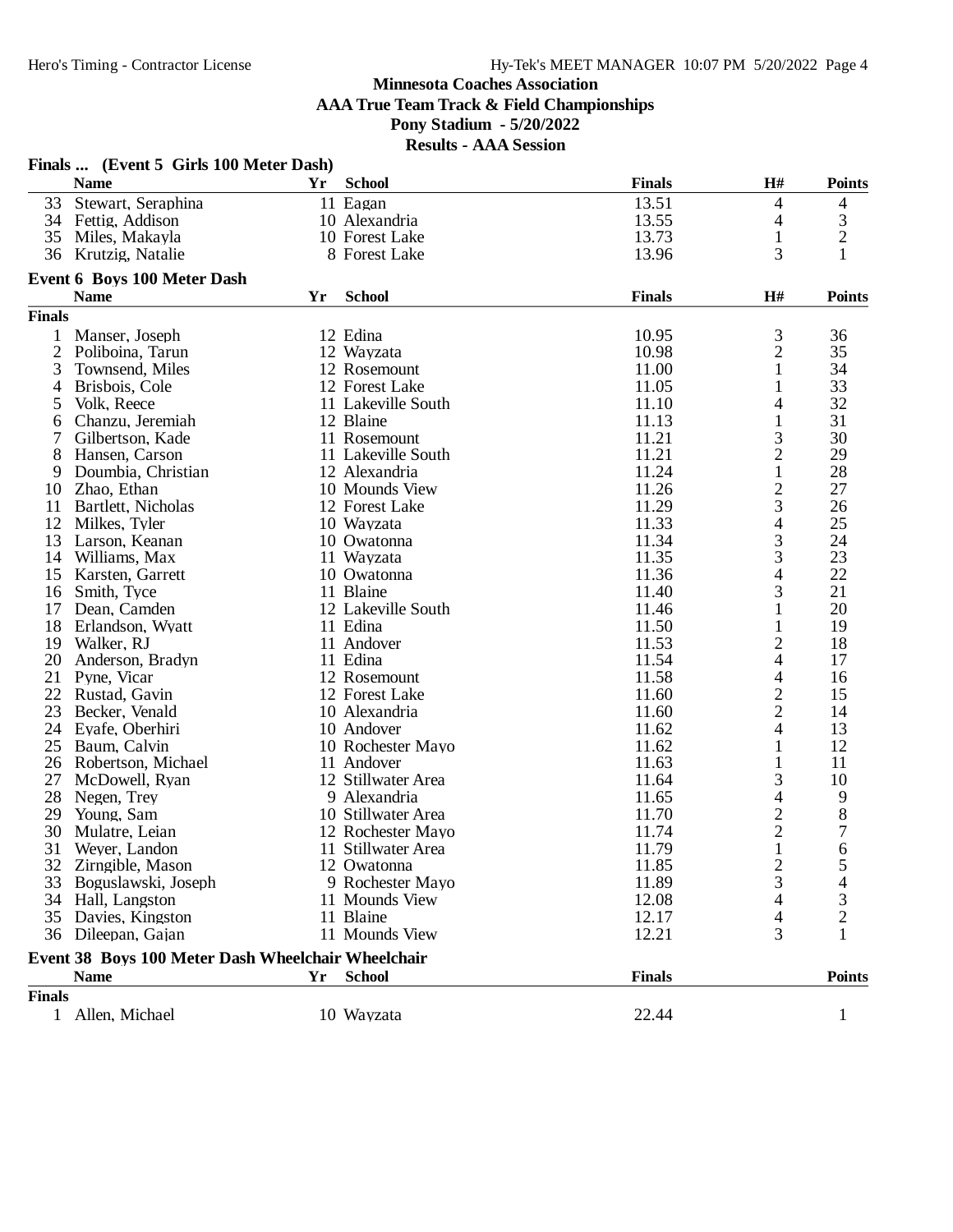### **Event 7 Girls 4x200 Meter Relay**

| <b>Finals</b><br>48<br>1:45.50<br>$\overline{\mathbf{c}}$<br>1<br>Minnetonka<br>$\overline{c}$<br>$\overline{2}$<br>1:45.62<br>Wayzata<br>44<br>3<br>St. Michael-Albertville<br>1:46.07<br>1<br>40<br><b>Mounds View</b><br>1:46.67<br>1<br>36<br>4<br>$\overline{c}$<br>32<br>Rosemount<br>1:46.71<br>5<br>$\overline{c}$<br>28<br>Lakeville South<br>1:47.88<br>6<br>$\overline{2}$<br>7<br>Roseville Area<br>1:48.58<br>24<br>1:48.85<br>8<br>Eagan<br>1<br>20<br>9<br>Farmington<br>1:49.24<br>1<br>16<br>1:49.31<br>12<br>10<br>Alexandria<br>1<br>$\overline{2}$<br>Edina<br>1:49.94<br>8<br>11<br>12<br><b>Forest Lake</b><br>1:54.07<br>1<br>4<br><b>Event 8 Boys 4x200 Meter Relay</b><br>H#<br><b>Team</b><br><b>Finals</b><br><b>Points</b><br><b>Relay</b><br><b>Finals</b><br>1:30.60<br>1<br>Rochester Mayo<br>$\overline{c}$<br>48<br>$\overline{\mathbf{c}}$<br>2<br>1:31.11<br>44<br>Owatonna<br>$\overline{c}$<br>3<br><b>Forest Lake</b><br>1:31.77<br>40<br>$\overline{c}$<br>1:32.28<br>36<br>Wayzata<br>4<br>$\mathbf{1}$<br>32<br>Andover<br>1:32.57<br>5<br>28<br>1:32.72<br>2<br>Rosemount<br>6<br>Blaine<br>1:33.03<br>24<br>7<br>1<br><b>Mounds View</b><br>8<br>1:33.40<br>1<br>20<br>Stillwater Area<br>1:33.75<br>2<br>9<br>16<br>1<br>12<br>10<br>Edina<br>1:34.84<br>Alexandria<br>1:37.31<br>8<br>11<br>$\mathbf{1}$<br>Lakeville South<br><b>DQ</b><br>$\mathbf{1}$<br>$---$<br><b>Event 9 Girls 1600 Meter Run</b><br><b>Name</b><br><b>School</b><br><b>Finals</b><br><b>Points</b><br>Yr<br><b>Finals</b><br>Anderson, Teegan<br>4:54.70<br>36<br>1<br>11 Wayzata<br>35<br>2<br>Nechanicky, Abbey<br>4:56.79<br>11 Wayzata<br>34<br>3<br>Mor, Maya<br>11 Minnetonka<br>4:57.37<br>33<br>Isabel, Taylor<br>11 Mounds View<br>4:57.57<br>4<br>32<br>Ecker, Emma<br>12 Alexandria<br>5:07.74<br>5<br>31<br>Lansing, Lauren<br>7 Farmington<br>5:12.47<br>6<br>7<br>30<br>Kleyman, Aly<br>9 Wayzata<br>5:12.88<br>10 Minnetonka<br>29<br>5:14.58<br>Graham, Ella<br>8<br>28<br>9<br>Rogers, Haley<br>10 Edina<br>5:17.47<br>27<br>5:19.63<br>10<br>Hushagen, Norah<br>9 Forest Lake<br>26<br>5:20.20<br>11<br>Heimerl, Taylor<br>11 Rosemount<br>25<br>5:20.98<br>12<br>Mehta, Emily<br>10 Mounds View<br>11 Minnetonka<br>24<br>13<br>Cashman, Claire<br>5:21.25<br>23<br>11 Lakeville South<br>5:24.40<br>14<br>Heinz, Avery<br>22<br>15<br>12 Forest Lake<br>5:27.80<br>Castilleja, Isabel | <b>Team</b> | <b>Relay</b> | <b>Finals</b> | H# | <b>Points</b> |
|--------------------------------------------------------------------------------------------------------------------------------------------------------------------------------------------------------------------------------------------------------------------------------------------------------------------------------------------------------------------------------------------------------------------------------------------------------------------------------------------------------------------------------------------------------------------------------------------------------------------------------------------------------------------------------------------------------------------------------------------------------------------------------------------------------------------------------------------------------------------------------------------------------------------------------------------------------------------------------------------------------------------------------------------------------------------------------------------------------------------------------------------------------------------------------------------------------------------------------------------------------------------------------------------------------------------------------------------------------------------------------------------------------------------------------------------------------------------------------------------------------------------------------------------------------------------------------------------------------------------------------------------------------------------------------------------------------------------------------------------------------------------------------------------------------------------------------------------------------------------------------------------------------------------------------------------------------------------------------------------------------------------------------------------------------------------------------------------------------------------------------------------------------------------------------------------------------------------------------------------------------------------------------------------------------------------------------------------------------------------------------------------------------------------------------|-------------|--------------|---------------|----|---------------|
|                                                                                                                                                                                                                                                                                                                                                                                                                                                                                                                                                                                                                                                                                                                                                                                                                                                                                                                                                                                                                                                                                                                                                                                                                                                                                                                                                                                                                                                                                                                                                                                                                                                                                                                                                                                                                                                                                                                                                                                                                                                                                                                                                                                                                                                                                                                                                                                                                                |             |              |               |    |               |
|                                                                                                                                                                                                                                                                                                                                                                                                                                                                                                                                                                                                                                                                                                                                                                                                                                                                                                                                                                                                                                                                                                                                                                                                                                                                                                                                                                                                                                                                                                                                                                                                                                                                                                                                                                                                                                                                                                                                                                                                                                                                                                                                                                                                                                                                                                                                                                                                                                |             |              |               |    |               |
|                                                                                                                                                                                                                                                                                                                                                                                                                                                                                                                                                                                                                                                                                                                                                                                                                                                                                                                                                                                                                                                                                                                                                                                                                                                                                                                                                                                                                                                                                                                                                                                                                                                                                                                                                                                                                                                                                                                                                                                                                                                                                                                                                                                                                                                                                                                                                                                                                                |             |              |               |    |               |
|                                                                                                                                                                                                                                                                                                                                                                                                                                                                                                                                                                                                                                                                                                                                                                                                                                                                                                                                                                                                                                                                                                                                                                                                                                                                                                                                                                                                                                                                                                                                                                                                                                                                                                                                                                                                                                                                                                                                                                                                                                                                                                                                                                                                                                                                                                                                                                                                                                |             |              |               |    |               |
|                                                                                                                                                                                                                                                                                                                                                                                                                                                                                                                                                                                                                                                                                                                                                                                                                                                                                                                                                                                                                                                                                                                                                                                                                                                                                                                                                                                                                                                                                                                                                                                                                                                                                                                                                                                                                                                                                                                                                                                                                                                                                                                                                                                                                                                                                                                                                                                                                                |             |              |               |    |               |
|                                                                                                                                                                                                                                                                                                                                                                                                                                                                                                                                                                                                                                                                                                                                                                                                                                                                                                                                                                                                                                                                                                                                                                                                                                                                                                                                                                                                                                                                                                                                                                                                                                                                                                                                                                                                                                                                                                                                                                                                                                                                                                                                                                                                                                                                                                                                                                                                                                |             |              |               |    |               |
|                                                                                                                                                                                                                                                                                                                                                                                                                                                                                                                                                                                                                                                                                                                                                                                                                                                                                                                                                                                                                                                                                                                                                                                                                                                                                                                                                                                                                                                                                                                                                                                                                                                                                                                                                                                                                                                                                                                                                                                                                                                                                                                                                                                                                                                                                                                                                                                                                                |             |              |               |    |               |
|                                                                                                                                                                                                                                                                                                                                                                                                                                                                                                                                                                                                                                                                                                                                                                                                                                                                                                                                                                                                                                                                                                                                                                                                                                                                                                                                                                                                                                                                                                                                                                                                                                                                                                                                                                                                                                                                                                                                                                                                                                                                                                                                                                                                                                                                                                                                                                                                                                |             |              |               |    |               |
|                                                                                                                                                                                                                                                                                                                                                                                                                                                                                                                                                                                                                                                                                                                                                                                                                                                                                                                                                                                                                                                                                                                                                                                                                                                                                                                                                                                                                                                                                                                                                                                                                                                                                                                                                                                                                                                                                                                                                                                                                                                                                                                                                                                                                                                                                                                                                                                                                                |             |              |               |    |               |
|                                                                                                                                                                                                                                                                                                                                                                                                                                                                                                                                                                                                                                                                                                                                                                                                                                                                                                                                                                                                                                                                                                                                                                                                                                                                                                                                                                                                                                                                                                                                                                                                                                                                                                                                                                                                                                                                                                                                                                                                                                                                                                                                                                                                                                                                                                                                                                                                                                |             |              |               |    |               |
|                                                                                                                                                                                                                                                                                                                                                                                                                                                                                                                                                                                                                                                                                                                                                                                                                                                                                                                                                                                                                                                                                                                                                                                                                                                                                                                                                                                                                                                                                                                                                                                                                                                                                                                                                                                                                                                                                                                                                                                                                                                                                                                                                                                                                                                                                                                                                                                                                                |             |              |               |    |               |
|                                                                                                                                                                                                                                                                                                                                                                                                                                                                                                                                                                                                                                                                                                                                                                                                                                                                                                                                                                                                                                                                                                                                                                                                                                                                                                                                                                                                                                                                                                                                                                                                                                                                                                                                                                                                                                                                                                                                                                                                                                                                                                                                                                                                                                                                                                                                                                                                                                |             |              |               |    |               |
|                                                                                                                                                                                                                                                                                                                                                                                                                                                                                                                                                                                                                                                                                                                                                                                                                                                                                                                                                                                                                                                                                                                                                                                                                                                                                                                                                                                                                                                                                                                                                                                                                                                                                                                                                                                                                                                                                                                                                                                                                                                                                                                                                                                                                                                                                                                                                                                                                                |             |              |               |    |               |
|                                                                                                                                                                                                                                                                                                                                                                                                                                                                                                                                                                                                                                                                                                                                                                                                                                                                                                                                                                                                                                                                                                                                                                                                                                                                                                                                                                                                                                                                                                                                                                                                                                                                                                                                                                                                                                                                                                                                                                                                                                                                                                                                                                                                                                                                                                                                                                                                                                |             |              |               |    |               |
|                                                                                                                                                                                                                                                                                                                                                                                                                                                                                                                                                                                                                                                                                                                                                                                                                                                                                                                                                                                                                                                                                                                                                                                                                                                                                                                                                                                                                                                                                                                                                                                                                                                                                                                                                                                                                                                                                                                                                                                                                                                                                                                                                                                                                                                                                                                                                                                                                                |             |              |               |    |               |
|                                                                                                                                                                                                                                                                                                                                                                                                                                                                                                                                                                                                                                                                                                                                                                                                                                                                                                                                                                                                                                                                                                                                                                                                                                                                                                                                                                                                                                                                                                                                                                                                                                                                                                                                                                                                                                                                                                                                                                                                                                                                                                                                                                                                                                                                                                                                                                                                                                |             |              |               |    |               |
|                                                                                                                                                                                                                                                                                                                                                                                                                                                                                                                                                                                                                                                                                                                                                                                                                                                                                                                                                                                                                                                                                                                                                                                                                                                                                                                                                                                                                                                                                                                                                                                                                                                                                                                                                                                                                                                                                                                                                                                                                                                                                                                                                                                                                                                                                                                                                                                                                                |             |              |               |    |               |
|                                                                                                                                                                                                                                                                                                                                                                                                                                                                                                                                                                                                                                                                                                                                                                                                                                                                                                                                                                                                                                                                                                                                                                                                                                                                                                                                                                                                                                                                                                                                                                                                                                                                                                                                                                                                                                                                                                                                                                                                                                                                                                                                                                                                                                                                                                                                                                                                                                |             |              |               |    |               |
|                                                                                                                                                                                                                                                                                                                                                                                                                                                                                                                                                                                                                                                                                                                                                                                                                                                                                                                                                                                                                                                                                                                                                                                                                                                                                                                                                                                                                                                                                                                                                                                                                                                                                                                                                                                                                                                                                                                                                                                                                                                                                                                                                                                                                                                                                                                                                                                                                                |             |              |               |    |               |
|                                                                                                                                                                                                                                                                                                                                                                                                                                                                                                                                                                                                                                                                                                                                                                                                                                                                                                                                                                                                                                                                                                                                                                                                                                                                                                                                                                                                                                                                                                                                                                                                                                                                                                                                                                                                                                                                                                                                                                                                                                                                                                                                                                                                                                                                                                                                                                                                                                |             |              |               |    |               |
|                                                                                                                                                                                                                                                                                                                                                                                                                                                                                                                                                                                                                                                                                                                                                                                                                                                                                                                                                                                                                                                                                                                                                                                                                                                                                                                                                                                                                                                                                                                                                                                                                                                                                                                                                                                                                                                                                                                                                                                                                                                                                                                                                                                                                                                                                                                                                                                                                                |             |              |               |    |               |
|                                                                                                                                                                                                                                                                                                                                                                                                                                                                                                                                                                                                                                                                                                                                                                                                                                                                                                                                                                                                                                                                                                                                                                                                                                                                                                                                                                                                                                                                                                                                                                                                                                                                                                                                                                                                                                                                                                                                                                                                                                                                                                                                                                                                                                                                                                                                                                                                                                |             |              |               |    |               |
|                                                                                                                                                                                                                                                                                                                                                                                                                                                                                                                                                                                                                                                                                                                                                                                                                                                                                                                                                                                                                                                                                                                                                                                                                                                                                                                                                                                                                                                                                                                                                                                                                                                                                                                                                                                                                                                                                                                                                                                                                                                                                                                                                                                                                                                                                                                                                                                                                                |             |              |               |    |               |
|                                                                                                                                                                                                                                                                                                                                                                                                                                                                                                                                                                                                                                                                                                                                                                                                                                                                                                                                                                                                                                                                                                                                                                                                                                                                                                                                                                                                                                                                                                                                                                                                                                                                                                                                                                                                                                                                                                                                                                                                                                                                                                                                                                                                                                                                                                                                                                                                                                |             |              |               |    |               |
|                                                                                                                                                                                                                                                                                                                                                                                                                                                                                                                                                                                                                                                                                                                                                                                                                                                                                                                                                                                                                                                                                                                                                                                                                                                                                                                                                                                                                                                                                                                                                                                                                                                                                                                                                                                                                                                                                                                                                                                                                                                                                                                                                                                                                                                                                                                                                                                                                                |             |              |               |    |               |
|                                                                                                                                                                                                                                                                                                                                                                                                                                                                                                                                                                                                                                                                                                                                                                                                                                                                                                                                                                                                                                                                                                                                                                                                                                                                                                                                                                                                                                                                                                                                                                                                                                                                                                                                                                                                                                                                                                                                                                                                                                                                                                                                                                                                                                                                                                                                                                                                                                |             |              |               |    |               |
|                                                                                                                                                                                                                                                                                                                                                                                                                                                                                                                                                                                                                                                                                                                                                                                                                                                                                                                                                                                                                                                                                                                                                                                                                                                                                                                                                                                                                                                                                                                                                                                                                                                                                                                                                                                                                                                                                                                                                                                                                                                                                                                                                                                                                                                                                                                                                                                                                                |             |              |               |    |               |
|                                                                                                                                                                                                                                                                                                                                                                                                                                                                                                                                                                                                                                                                                                                                                                                                                                                                                                                                                                                                                                                                                                                                                                                                                                                                                                                                                                                                                                                                                                                                                                                                                                                                                                                                                                                                                                                                                                                                                                                                                                                                                                                                                                                                                                                                                                                                                                                                                                |             |              |               |    |               |
|                                                                                                                                                                                                                                                                                                                                                                                                                                                                                                                                                                                                                                                                                                                                                                                                                                                                                                                                                                                                                                                                                                                                                                                                                                                                                                                                                                                                                                                                                                                                                                                                                                                                                                                                                                                                                                                                                                                                                                                                                                                                                                                                                                                                                                                                                                                                                                                                                                |             |              |               |    |               |
|                                                                                                                                                                                                                                                                                                                                                                                                                                                                                                                                                                                                                                                                                                                                                                                                                                                                                                                                                                                                                                                                                                                                                                                                                                                                                                                                                                                                                                                                                                                                                                                                                                                                                                                                                                                                                                                                                                                                                                                                                                                                                                                                                                                                                                                                                                                                                                                                                                |             |              |               |    |               |
|                                                                                                                                                                                                                                                                                                                                                                                                                                                                                                                                                                                                                                                                                                                                                                                                                                                                                                                                                                                                                                                                                                                                                                                                                                                                                                                                                                                                                                                                                                                                                                                                                                                                                                                                                                                                                                                                                                                                                                                                                                                                                                                                                                                                                                                                                                                                                                                                                                |             |              |               |    |               |
|                                                                                                                                                                                                                                                                                                                                                                                                                                                                                                                                                                                                                                                                                                                                                                                                                                                                                                                                                                                                                                                                                                                                                                                                                                                                                                                                                                                                                                                                                                                                                                                                                                                                                                                                                                                                                                                                                                                                                                                                                                                                                                                                                                                                                                                                                                                                                                                                                                |             |              |               |    |               |
|                                                                                                                                                                                                                                                                                                                                                                                                                                                                                                                                                                                                                                                                                                                                                                                                                                                                                                                                                                                                                                                                                                                                                                                                                                                                                                                                                                                                                                                                                                                                                                                                                                                                                                                                                                                                                                                                                                                                                                                                                                                                                                                                                                                                                                                                                                                                                                                                                                |             |              |               |    |               |
|                                                                                                                                                                                                                                                                                                                                                                                                                                                                                                                                                                                                                                                                                                                                                                                                                                                                                                                                                                                                                                                                                                                                                                                                                                                                                                                                                                                                                                                                                                                                                                                                                                                                                                                                                                                                                                                                                                                                                                                                                                                                                                                                                                                                                                                                                                                                                                                                                                |             |              |               |    |               |
|                                                                                                                                                                                                                                                                                                                                                                                                                                                                                                                                                                                                                                                                                                                                                                                                                                                                                                                                                                                                                                                                                                                                                                                                                                                                                                                                                                                                                                                                                                                                                                                                                                                                                                                                                                                                                                                                                                                                                                                                                                                                                                                                                                                                                                                                                                                                                                                                                                |             |              |               |    |               |
|                                                                                                                                                                                                                                                                                                                                                                                                                                                                                                                                                                                                                                                                                                                                                                                                                                                                                                                                                                                                                                                                                                                                                                                                                                                                                                                                                                                                                                                                                                                                                                                                                                                                                                                                                                                                                                                                                                                                                                                                                                                                                                                                                                                                                                                                                                                                                                                                                                |             |              |               |    |               |
|                                                                                                                                                                                                                                                                                                                                                                                                                                                                                                                                                                                                                                                                                                                                                                                                                                                                                                                                                                                                                                                                                                                                                                                                                                                                                                                                                                                                                                                                                                                                                                                                                                                                                                                                                                                                                                                                                                                                                                                                                                                                                                                                                                                                                                                                                                                                                                                                                                |             |              |               |    |               |
|                                                                                                                                                                                                                                                                                                                                                                                                                                                                                                                                                                                                                                                                                                                                                                                                                                                                                                                                                                                                                                                                                                                                                                                                                                                                                                                                                                                                                                                                                                                                                                                                                                                                                                                                                                                                                                                                                                                                                                                                                                                                                                                                                                                                                                                                                                                                                                                                                                |             |              |               |    |               |
|                                                                                                                                                                                                                                                                                                                                                                                                                                                                                                                                                                                                                                                                                                                                                                                                                                                                                                                                                                                                                                                                                                                                                                                                                                                                                                                                                                                                                                                                                                                                                                                                                                                                                                                                                                                                                                                                                                                                                                                                                                                                                                                                                                                                                                                                                                                                                                                                                                |             |              |               |    |               |
|                                                                                                                                                                                                                                                                                                                                                                                                                                                                                                                                                                                                                                                                                                                                                                                                                                                                                                                                                                                                                                                                                                                                                                                                                                                                                                                                                                                                                                                                                                                                                                                                                                                                                                                                                                                                                                                                                                                                                                                                                                                                                                                                                                                                                                                                                                                                                                                                                                |             |              |               |    |               |
|                                                                                                                                                                                                                                                                                                                                                                                                                                                                                                                                                                                                                                                                                                                                                                                                                                                                                                                                                                                                                                                                                                                                                                                                                                                                                                                                                                                                                                                                                                                                                                                                                                                                                                                                                                                                                                                                                                                                                                                                                                                                                                                                                                                                                                                                                                                                                                                                                                |             |              |               |    |               |
|                                                                                                                                                                                                                                                                                                                                                                                                                                                                                                                                                                                                                                                                                                                                                                                                                                                                                                                                                                                                                                                                                                                                                                                                                                                                                                                                                                                                                                                                                                                                                                                                                                                                                                                                                                                                                                                                                                                                                                                                                                                                                                                                                                                                                                                                                                                                                                                                                                |             |              |               |    |               |
|                                                                                                                                                                                                                                                                                                                                                                                                                                                                                                                                                                                                                                                                                                                                                                                                                                                                                                                                                                                                                                                                                                                                                                                                                                                                                                                                                                                                                                                                                                                                                                                                                                                                                                                                                                                                                                                                                                                                                                                                                                                                                                                                                                                                                                                                                                                                                                                                                                |             |              |               |    |               |
|                                                                                                                                                                                                                                                                                                                                                                                                                                                                                                                                                                                                                                                                                                                                                                                                                                                                                                                                                                                                                                                                                                                                                                                                                                                                                                                                                                                                                                                                                                                                                                                                                                                                                                                                                                                                                                                                                                                                                                                                                                                                                                                                                                                                                                                                                                                                                                                                                                |             |              |               |    |               |
|                                                                                                                                                                                                                                                                                                                                                                                                                                                                                                                                                                                                                                                                                                                                                                                                                                                                                                                                                                                                                                                                                                                                                                                                                                                                                                                                                                                                                                                                                                                                                                                                                                                                                                                                                                                                                                                                                                                                                                                                                                                                                                                                                                                                                                                                                                                                                                                                                                |             |              |               |    |               |
|                                                                                                                                                                                                                                                                                                                                                                                                                                                                                                                                                                                                                                                                                                                                                                                                                                                                                                                                                                                                                                                                                                                                                                                                                                                                                                                                                                                                                                                                                                                                                                                                                                                                                                                                                                                                                                                                                                                                                                                                                                                                                                                                                                                                                                                                                                                                                                                                                                |             |              |               |    |               |
|                                                                                                                                                                                                                                                                                                                                                                                                                                                                                                                                                                                                                                                                                                                                                                                                                                                                                                                                                                                                                                                                                                                                                                                                                                                                                                                                                                                                                                                                                                                                                                                                                                                                                                                                                                                                                                                                                                                                                                                                                                                                                                                                                                                                                                                                                                                                                                                                                                |             |              |               |    |               |
|                                                                                                                                                                                                                                                                                                                                                                                                                                                                                                                                                                                                                                                                                                                                                                                                                                                                                                                                                                                                                                                                                                                                                                                                                                                                                                                                                                                                                                                                                                                                                                                                                                                                                                                                                                                                                                                                                                                                                                                                                                                                                                                                                                                                                                                                                                                                                                                                                                |             |              |               |    |               |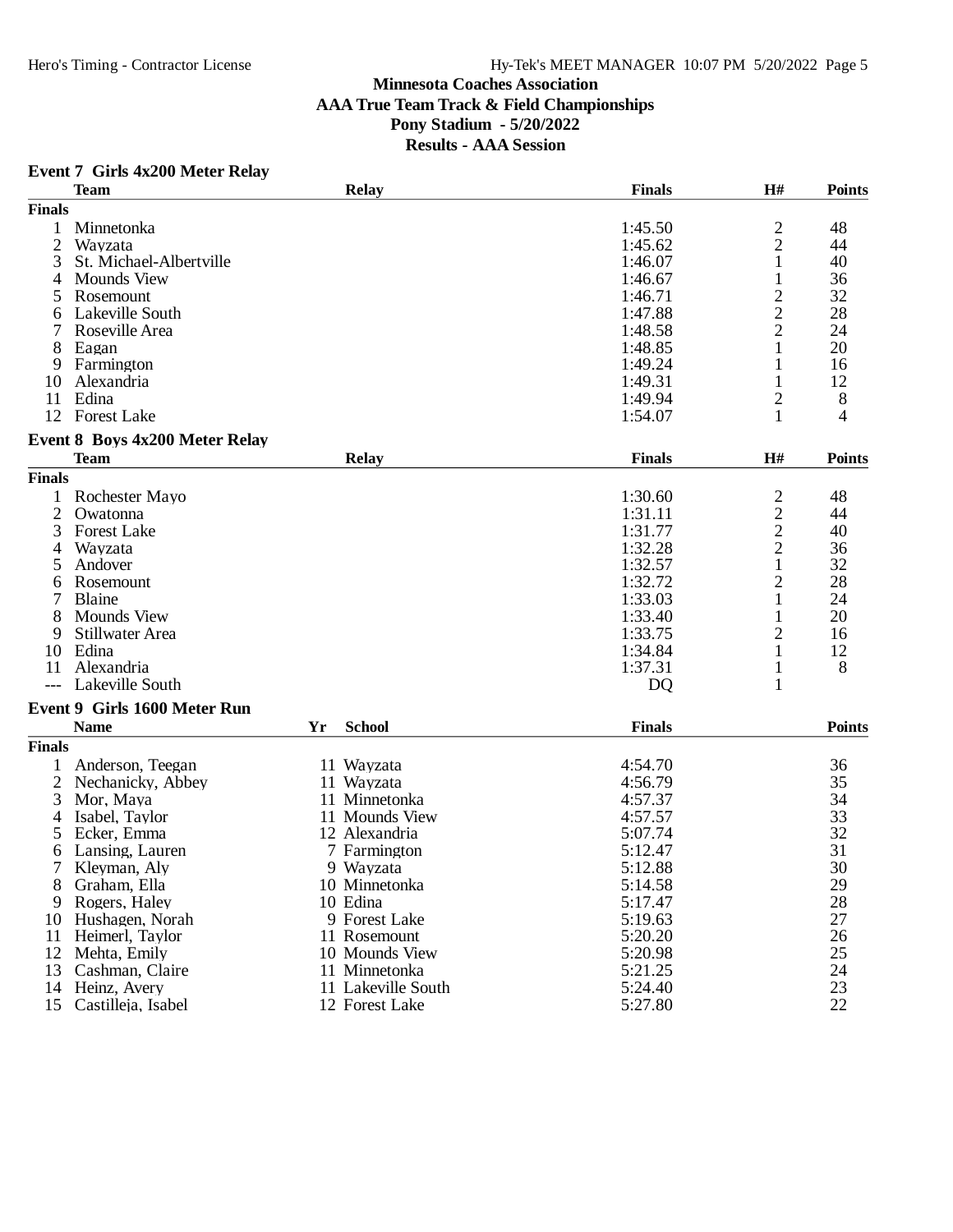**AAA True Team Track & Field Championships**

**Pony Stadium - 5/20/2022**

#### **Results - AAA Session**

### **Finals ... (Event 9 Girls 1600 Meter Run)**

|                | <b>Name</b>                  | Yr | <b>School</b>              | <b>Finals</b> | <b>Points</b>                              |
|----------------|------------------------------|----|----------------------------|---------------|--------------------------------------------|
|                | 16 Lippold, Mackenzy         |    | 10 Farmington              | 5:27.90       | 21                                         |
| 17             | Cocking, Natalie             |    | 11 St. Michael-Albertville | 5:31.36       | 20                                         |
|                | 18 Fenske, Mariah            |    | 10 Farmington              | 5:31.95       | 19                                         |
| 19             | Hinkie, Ella                 |    | 10 Edina                   | 5:32.53       | 18                                         |
| 20             | AnderJohn, Briar             |    | 10 Roseville Area          | 5:33.68       | 17                                         |
| 21             | Johnson, Ella                |    | 9 Rosemount                | 5:36.55       | 16                                         |
| 22             | Radaich, Taylor              |    | 11 Lakeville South         | 5:36.90       | 15                                         |
| 23             | Soderholm, Kasey             |    | 9 Alexandria               | 5:38.79       | 14                                         |
| 24             | O'Rourke, Avery              |    | 11 St. Michael-Albertville | 5:39.43       | 13                                         |
| 25             | Iyer, Macy                   |    | 12 Edina                   | 5:40.42       | 12                                         |
| 26             | McCarthy, Molly              |    | 7 Forest Lake              | 5:41.35       | 11                                         |
| 27             | Cade, Alayna                 |    | 11 Lakeville South         | 5:42.60       | 10                                         |
| 28             | Riley, Kaley                 |    | 11 Rosemount               | 5:43.08       | 9                                          |
| 29             | Herbert, Ella                |    | 12 Mounds View             | 5:43.21       | 8                                          |
| 30             | Geffre, Francesca            |    | 9 Roseville Area           | 5:43.21       | $\overline{7}$                             |
| 31             | Wraspir, Kathryn             |    | 12 Roseville Area          | 5:49.14       | 6                                          |
| 32             | Schuller, Anna               |    | 12 Eagan                   | 5:52.82       | 5                                          |
| 33             | Kellog, Danica               |    | 11 Eagan                   | 5:53.20       |                                            |
| 34             | Silgen, Audrey               |    | 9 Eagan                    | 5:53.81       | $\begin{array}{c} 4 \\ 3 \\ 2 \end{array}$ |
| 35             | Hochhalter, Emma             |    | 11 Alexandria              | 6:10.99       |                                            |
| $---$          | Weimer, Alexandra            |    | 12 St. Michael-Albertville | <b>DNF</b>    |                                            |
| $---$          | Tanner, Addison              |    | 10 Eagan                   | <b>SCR</b>    |                                            |
|                |                              |    |                            |               |                                            |
|                | Event 10 Boys 1600 Meter Run |    |                            |               |                                            |
|                | <b>Name</b>                  | Yr | <b>School</b>              | <b>Finals</b> | <b>Points</b>                              |
| <b>Finals</b>  |                              |    |                            |               |                                            |
| 1              | Skelly, William              |    | 12 Mounds View             | 4:15.22       | 36                                         |
| $\overline{2}$ | Vanacker, Daniel             |    | 12 Forest Lake             | 4:16.90       | 35                                         |
| 3              | McArthur, Elliott            |    | 11 Mounds View             | 4:23.75       | 34                                         |
| 4              | Heppner, Cameron             |    | 12 Andover                 | 4:24.82       | 33                                         |
| 5              | Roux, Jonathan               |    | 12 Stillwater Area         | 4:27.60       | 32                                         |
| 6              | Santiago, River              |    | 10 Blaine                  | 4:27.91       | 31                                         |
| 7              | Starfield, Ethan             |    | 11 Lakeville South         | 4:28.23       | 30                                         |
| 8              | Dietrick, Parker             |    | 10 Wayzata                 | 4:28.79       | 29                                         |
| 9              | Harder, Will                 |    | 11 Rosemount               | 4:29.71       | 28                                         |
| 10             | Cichoski, Nicholas           |    | 12 Wayzata                 | 4:31.11       | 27                                         |
| 11             | Schultz, Andrew              |    | 10 Rosemount               | 4:31.91       | 26                                         |
| 12             | Aguilar-Fuentes, Alberto     |    | 12 Lakeville South         | 4:33.00       | 25                                         |
| 13             | Hanold, Ethan                |    | 12 Wayzata                 | 4:35.85       | 24                                         |
| 14             | Haerter, Jace                |    | 9 Edina                    | 4:36.58       | 23                                         |
| 15             | Sievers, Ethan               |    | 12 Forest Lake             | 4:38.19       | 22                                         |
| 16             | Edgar, George                |    | 11 Rosemount               | 4:38.49       | 21                                         |
| 17             | Vagle, Mason                 |    | 12 Stillwater Area         | 4:38.51       | 20                                         |
| 18             | Hiatt, Trevor                |    | 11 Owatonna                | 4:39.55       | 19                                         |
| 19             | Lebakken, Kurt               |    | 12 Edina                   | 4:39.68       | 18                                         |
| 20             | Kalmes, Owen                 |    | 9 Mounds View              | 4:40.15       | 17                                         |
| 21             | Delarosa, Leroy              |    | 10 Owatonna                | 4:42.82       | 16                                         |
| 22             | Gwaltney, Ryan               |    | 10 Rochester Mayo          | 4:43.23       | 15                                         |
| 23             | Foster, Mason                |    | 11 Stillwater Area         | 4:44.05       | 14                                         |
|                |                              |    |                            |               |                                            |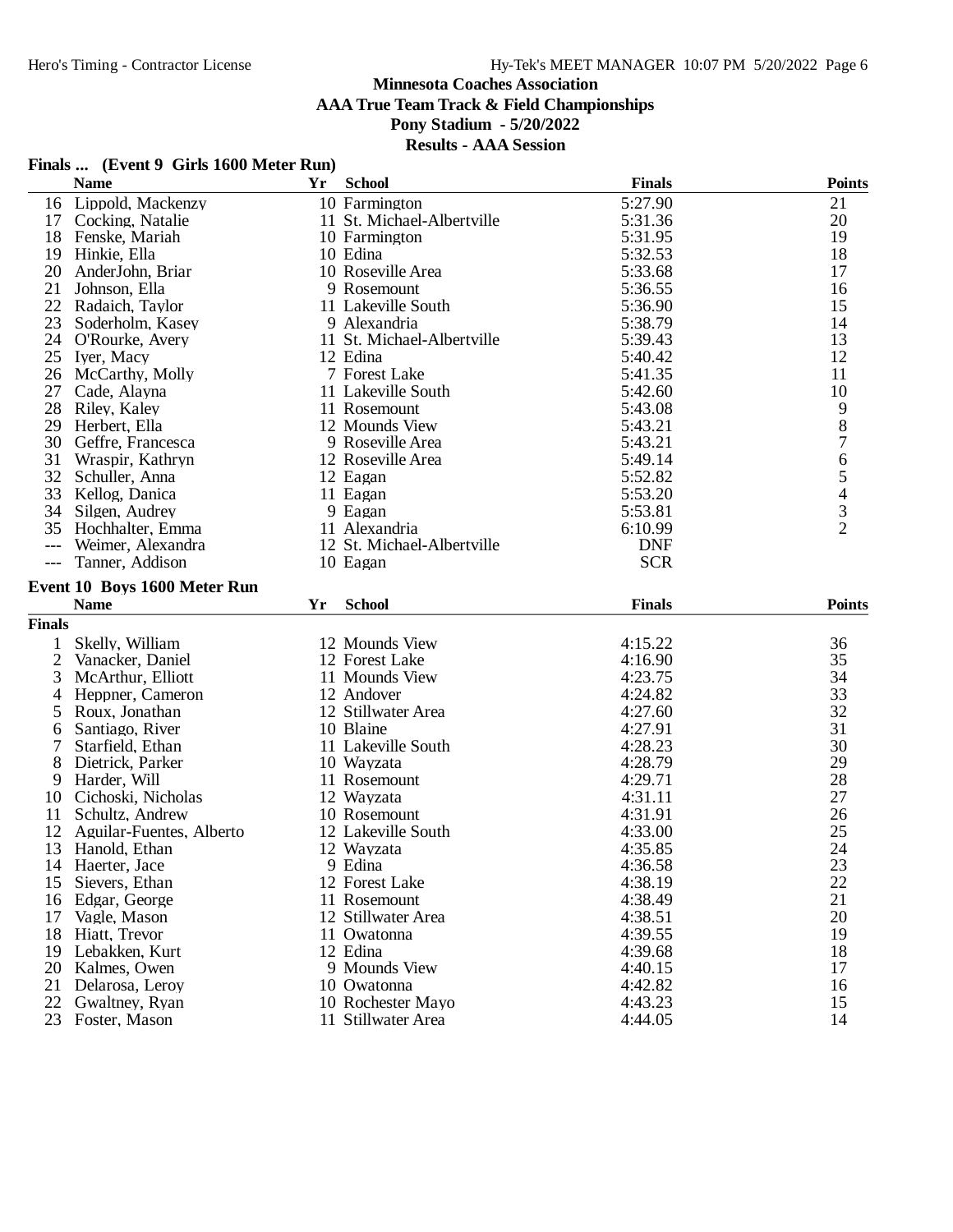**AAA True Team Track & Field Championships**

# **Pony Stadium - 5/20/2022**

| Finals  (Event 10 Boys 1600 Meter Run) |  |  |
|----------------------------------------|--|--|
|                                        |  |  |

|                | <b>Name</b>                                        | Yr | <b>School</b>      | <b>Finals</b> |                         | <b>Points</b>  |
|----------------|----------------------------------------------------|----|--------------------|---------------|-------------------------|----------------|
| 24             | McKeefry, Aidan                                    |    | 12 Andover         | 4:45.06       |                         | 13             |
| 25             | Liethen, Jack                                      |    | 10 Edina           | 4:45.14       |                         | 12             |
| 26             | Houseman, Ryan                                     |    | 11 Forest Lake     | 4:47.11       |                         | 11             |
| 27             | Fike, Joshua                                       |    | 12 Blaine          | 4:47.30       |                         | 10             |
| 28             | Wagner, Riley                                      |    | 11 Alexandria      | 4:47.48       |                         |                |
| 29             | Greathouse, Harrison                               |    | 11 Alexandria      | 4:48.08       |                         | 9<br>8<br>7    |
| 30             | Svenby, Ty                                         |    | 11 Owatonna        | 4:56.19       |                         |                |
| 31             | Jendro, Jack                                       |    | 10 Andover         | 4:57.12       |                         |                |
| 32             | Zondag, Caden                                      |    | 10 Lakeville South | 4:57.17       |                         | $\frac{6}{5}$  |
| 33             | Lehmann, Throck                                    |    | 10 Alexandria      | 4:57.44       |                         |                |
| 34             | LaBeau, Kentin                                     |    | 11 Blaine          | 4:57.53       |                         | $\frac{3}{2}$  |
| 35             | Willaert, Nathaniel                                |    | 11 Rochester Mayo  | 4:59.77       |                         |                |
|                | 36 Wall, Keaton                                    |    | 10 Rochester Mayo  | 5:03.90       |                         | 1              |
|                | Event 46 Boys 1600 Meter Run Wheelchair Wheelchair |    |                    |               |                         |                |
|                | <b>Name</b>                                        | Yr | <b>School</b>      | <b>Finals</b> |                         | <b>Points</b>  |
| <b>Finals</b>  |                                                    |    |                    |               |                         |                |
|                | 1 Allen, Michael                                   |    | 10 Wayzata         | 6:00.11       |                         | 1              |
|                | Event 11 Girls 4x100 Meter Relay                   |    |                    |               |                         |                |
|                | <b>Team</b>                                        |    | <b>Relay</b>       | <b>Finals</b> | H#                      | <b>Points</b>  |
| <b>Finals</b>  |                                                    |    |                    |               |                         |                |
|                | Wayzata                                            |    |                    | 49.12         | $\overline{\mathbf{c}}$ | 48             |
| $\overline{2}$ | Minnetonka                                         |    |                    | 49.21         |                         | 44             |
| 3              | Rosemount                                          |    |                    | 50.09         | $\frac{2}{2}$           | 40             |
| 4              | St. Michael-Albertville                            |    |                    | 50.11         |                         | 36             |
| 5              | Eagan                                              |    |                    | 50.38         | 1                       | 32             |
|                | Roseville Area                                     |    |                    | 50.63         |                         | 28             |
|                | <b>Mounds View</b>                                 |    |                    | 50.75         |                         | 24             |
| 8              | Lakeville South                                    |    |                    | 51.33         | $\overline{c}$          | 20             |
| 9              | Edina                                              |    |                    | 51.77         | 1                       | 16             |
| 10             | Alexandria                                         |    |                    | 52.09         | 2                       | 12             |
| 11             | Farmington                                         |    |                    | 52.45         | 1                       | 8              |
|                | 12 Forest Lake                                     |    |                    | 53.78         | 1                       | 4              |
|                | <b>Event 12 Boys 4x100 Meter Relay</b>             |    |                    |               |                         |                |
|                | <b>Team</b>                                        |    | <b>Relay</b>       | <b>Finals</b> | H#                      | <b>Points</b>  |
| <b>Finals</b>  |                                                    |    |                    |               |                         |                |
|                | Lakeville South                                    |    |                    | 42.85         | 1                       | 48             |
| $\overline{2}$ | Wayzata                                            |    |                    | 42.96         | $\overline{c}$          | 44             |
| 3              | Blaine                                             |    |                    | 43.47         | 1                       | 40             |
|                | Rochester Mayo                                     |    |                    | 43.51         | 1                       | 36             |
| 5              | Rosemount                                          |    |                    | 43.91         | 2                       | 32             |
| 6              | Andover                                            |    |                    | 44.08         | $\mathbf{1}$            | 28             |
| 7              | Edina                                              |    |                    | 44.12         | $\overline{c}$          | 24             |
|                | Stillwater Area                                    |    |                    | 44.33         | $\overline{c}$          | 20             |
| 9              | <b>Forest Lake</b>                                 |    |                    | 44.61         | $\overline{2}$          | 16             |
| 10             | Alexandria                                         |    |                    | 44.70         | 1                       | 12             |
| 11             | Owatonna                                           |    |                    | 44.78         | 1                       | $8\phantom{1}$ |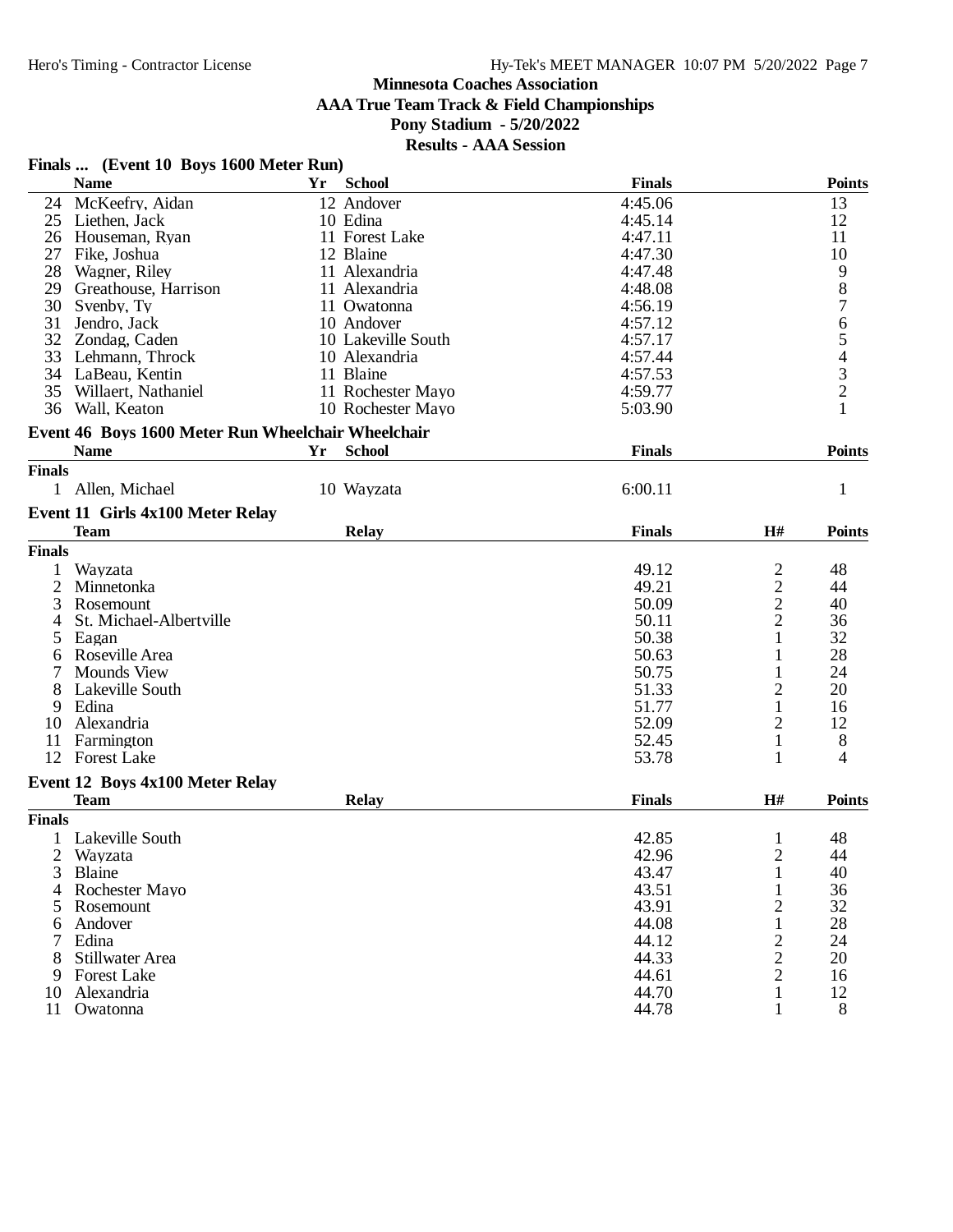**AAA True Team Track & Field Championships**

**Pony Stadium - 5/20/2022**

|                | Finals  (Event 12 Boys 4x100 Meter Relay) |    |                            |               |                         |                |
|----------------|-------------------------------------------|----|----------------------------|---------------|-------------------------|----------------|
|                | <b>Team</b>                               |    | <b>Relay</b>               | <b>Finals</b> | H#                      | <b>Points</b>  |
|                | 12 Mounds View                            |    |                            | 47.14         | $\overline{2}$          | 4              |
|                | <b>Event 13 Girls 400 Meter Dash</b>      |    |                            |               |                         |                |
|                | <b>Name</b>                               | Yr | <b>School</b>              | <b>Finals</b> | H#                      | <b>Points</b>  |
| <b>Finals</b>  |                                           |    |                            |               |                         |                |
| 1              | Dahlien, Maddie                           |    | 12 Edina                   | 56.54         | $\overline{c}$          | 36             |
| $\overline{c}$ | Weber, Grace                              |    | 11 Wayzata                 | 58.04         | $\mathbf{1}$            | 35             |
| 3              | Ligtenberg, Ava                           |    | 9 Eagan                    | 58.45         | $\overline{c}$          | 34             |
| 4              | Kvant, Emma                               |    | 8 St. Michael-Albertville  | 58.75         | 1                       | 33             |
| 5              | LeBlanc, Kate                             |    | 12 Minnetonka              | 58.79         | $\overline{2}$          | 32             |
| 6              | Scott, Marianah                           |    | 10 Farmington              | 58.97         | 1                       | 31             |
| 7              | Bennett, Molly                            |    | 9 Edina                    | 59.36         | 3                       | 30             |
| 8              | Kath, Lauren                              |    | 10 Mounds View             | 59.80         | 1                       | 29             |
| 9              | Cinnamo, Mya                              |    | 11 Rosemount               | 1:00.04       | 1                       | 28             |
| 10             | Johnson, Jenna                            |    | 12 Rosemount               | 1:00.09       | $\overline{c}$          | 27             |
| 11             | Oguamanam, Vanessa                        |    | 8 Farmington               | 1:00.39       | 3                       | 26             |
| 12             | Niznik, Ella                              |    | 12 Forest Lake             | 1:00.49       | 1                       | 25             |
| 13             | Nystrom, Ivy                              |    | 8 Mounds View              | 1:00.90       | 4                       | 24             |
| 14             | Schaeffel, Rose                           |    | 10 Wayzata                 | 1:00.95       | 3                       | 23             |
| 15             | Roehl, Charlotte                          |    | 10 Minnetonka              | 1:01.25       | 4                       | 22             |
| 16             | Roeber, Kate                              |    | 9 Mounds View              | 1:01.34       | $\overline{c}$          | 21             |
| 17             | Erickson, Ella                            |    | 11 Lakeville South         | 1:01.48       | 1                       | 20             |
| 18             | Corkery, Megan                            |    | 11 Minnetonka              | 1:01.83       | 3                       | 19             |
| 19             | Windingland, Emma                         |    | 11 St. Michael-Albertville | 1:02.28       | $\overline{c}$          | 18             |
| 20             | Nayar, Ava                                |    | 9 Wayzata                  | 1:02.59       | 4                       | 17             |
| 21             | Apet, Hemetii                             |    | 11 Roseville Area          | 1:02.85       | 1                       | 16             |
|                | 22 Fuglestad, Elena                       |    | 11 Alexandria              | 1:02.90       | 1                       | 15             |
| 23             | Castro, Lidia                             |    | 9 Lakeville South          | 1:03.08       | $\overline{c}$          | 14             |
| 24             | Oden, Emma                                |    | 10 Farmington              | 1:03.43       | 4                       | 13             |
| 25             | Abramson, Matilda (Tilly)                 |    | 12 Roseville Area          | 1:03.48       | 3                       | 12             |
|                | 26 DeYoung, Arielle                       |    | 10 Forest Lake             | 1:03.54       | $\overline{\mathbf{c}}$ | 11             |
| 27             | Kennedy, Adelyn                           |    | 10 St. Michael-Albertville | 1:03.55       | 3                       | 10             |
|                | 28 Kamiel, Logan                          |    | 11 Rosemount               | 1:03.78       | 3                       | 9              |
| 29             | Matysik, Maria                            |    | 9 Edina                    | 1:03.81       | 4                       | 8              |
| 30             | Krasky, Alison                            |    | 9 Alexandria               | 1:03.84       | 3                       | 7              |
| 31             | Faul, Isabella                            |    | 9 Eagan                    | 1:03.98       | 3                       | 6              |
| 32             | Schmidtke, Evelyn                         |    | 11 Lakeville South         | 1:04.01       | 4                       | 5              |
| 33             | Wessel, Miah                              |    | 11 Alexandria              | 1:04.43       | $\overline{c}$          | 4              |
|                | 34 Lucas, Torrance                        |    | 10 Forest Lake             | 1:06.27       | 4                       | 3              |
|                | 35 Wilson, Jayda                          |    | 8 Roseville Area           | 1:06.50       | 4                       | $\overline{2}$ |
|                | 36 Bumpers, Courtney                      |    | 9 Eagan                    | 1:07.90       | 4                       | 1              |
|                |                                           |    |                            |               |                         |                |
|                | <b>Event 14 Boys 400 Meter Dash</b>       |    |                            |               |                         |                |
|                | <b>Name</b>                               | Yr | <b>School</b>              | <b>Finals</b> | H#                      | <b>Points</b>  |
| <b>Finals</b>  |                                           |    |                            |               |                         |                |
| 1              | Manser, Joseph                            |    | 12 Edina                   | 48.94         | $\overline{c}$          | 36             |
| 2              | Rosengren, Thomas                         |    | 12 Stillwater Area         | 49.56         | $\overline{\mathbf{c}}$ | 35             |
| 3              | Wheeler, Caden                            |    | 12 Andover                 | 50.18         | $\overline{\mathbf{c}}$ | 34             |
| 4              | Townsend, Miles                           |    | 12 Rosemount               | 50.25         | 2                       | 33             |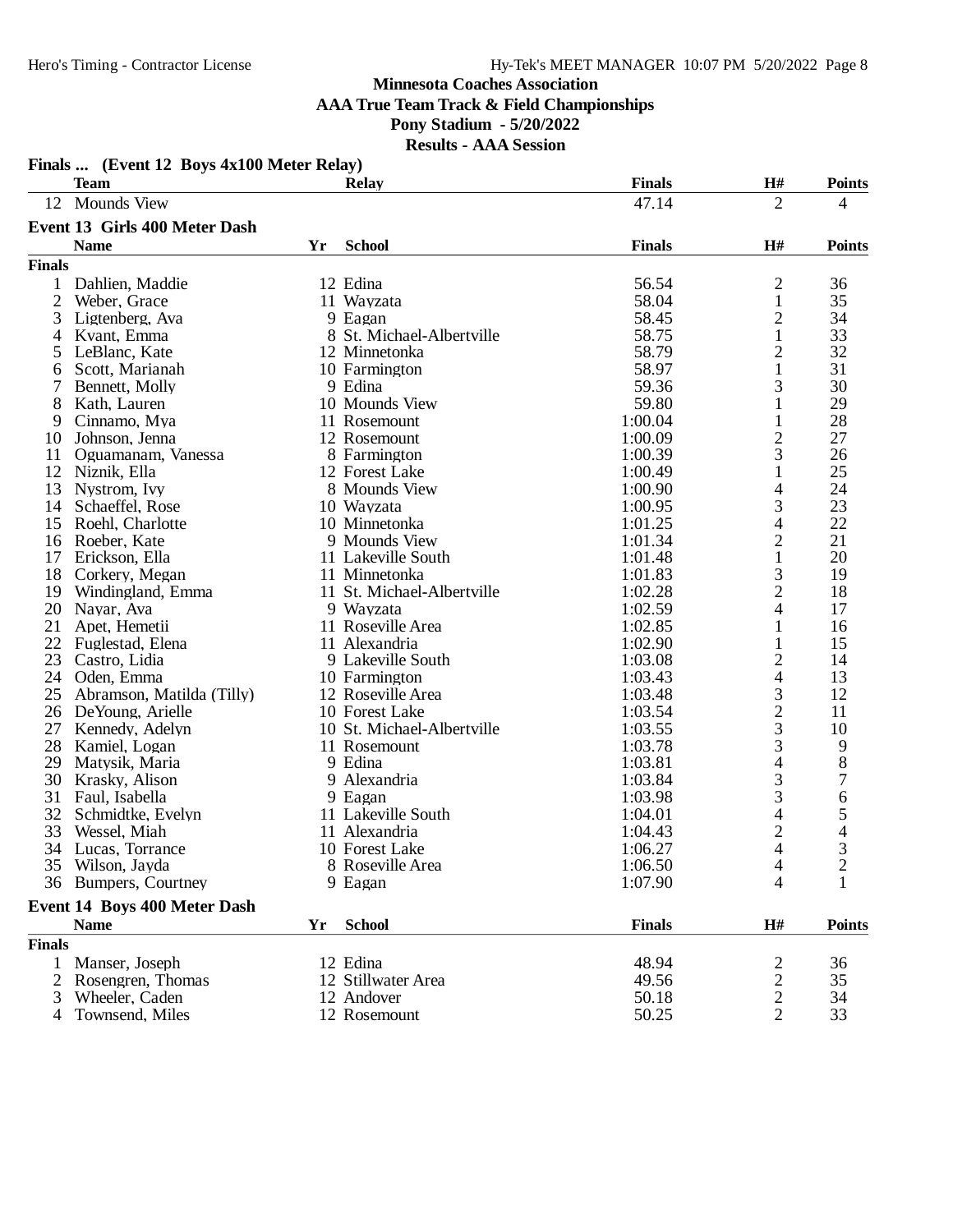**AAA True Team Track & Field Championships**

#### **Pony Stadium - 5/20/2022**

#### **Results - AAA Session**

### **Finals ... (Event 14 Boys 400 Meter Dash)**

|                | <b>Name</b>                             | Yr | <b>School</b>              | <b>Finals</b> | H#                                              | <b>Points</b>  |
|----------------|-----------------------------------------|----|----------------------------|---------------|-------------------------------------------------|----------------|
| 5              | Bartlett, Nicholas                      |    | 12 Forest Lake             | 50.84         | 2                                               | 32             |
| 6              | Gilbertson, Kade                        |    | 11 Rosemount               | 51.02         | $\mathbf{1}$                                    | 31             |
| 7              | Mayer, Jacob                            |    | 11 Forest Lake             | 51.61         | 1                                               | 30             |
| 8              | Larson, Keanan                          |    | 10 Owatonna                | 51.90         | 1                                               | 29             |
| 9              | Riser, Soel                             |    | 10 Stillwater Area         | 52.13         | 4                                               | 28             |
| 10             | Wheeler, Dylan                          |    | 12 Mounds View             | 52.17         | 3                                               | 27             |
| 11             | Dehm, Owen                              |    | 12 Wayzata                 | 52.17         | 3                                               | 26             |
| 12             | Anderson, Bradyn                        |    | 11 Edina                   | 52.37         | 4                                               | 25             |
| 13             | Derosier, Max                           |    | 12 Mounds View             | 52.56         | 4                                               | 24             |
| 14             | Ganser, Jackson                         |    | 10 Rosemount               | 52.58         | 3                                               | 23             |
| 15             | Heggestad, Luke                         |    | 12 Blaine                  | 52.69         | $\mathbf{1}$                                    | 22             |
| 16             | Henderson, Josh                         |    | 9 Forest Lake              | 52.86         | 3                                               | 21             |
| 17             | Roberson, Jared                         |    | 11 Rochester Mayo          | 52.87         | $\overline{c}$                                  | 20             |
| 18             | Gregory, Maximus                        |    | 12 Mounds View             | 52.87         | $\mathbf{1}$                                    | 19             |
| 19             | Bode, Evan                              |    | 12 Lakeville South         | 53.29         | 1                                               | 18             |
| 20             | Johnson, Del                            |    | 10 Wayzata                 | 53.31         | 1                                               | 17             |
| 21             | Elliott, Jack                           |    | 12 Edina                   | 53.31         | 3                                               | 16             |
| 22             | Ketterling, Caleb                       |    | 12 Andover                 | 53.45         | 3                                               | 15             |
| 23             | Williams, Alex                          |    | 12 Wayzata                 | 53.60         | 4                                               | 14             |
| 24             | Rohrbaugh, Charles                      |    | 11 Blaine                  | 53.79         | $\overline{c}$                                  | 13             |
| 25             | Torabpour, Kaven                        |    | 12 Owatonna                | 54.05         | 4                                               | 12             |
| 26             | Timmerman, Benjamin                     |    | 12 Rochester Mayo          | 54.31         | 4                                               | 11             |
| 27             | Shaw, Ayden                             |    | 10 Andover                 | 54.39         | 4                                               | 10             |
| 28             | Wellnitz, Noah                          |    | 11 Owatonna                | 54.47         | 3                                               | 9              |
| 29             | Ongondi, Amos                           |    | 12 Lakeville South         | 54.48         | 4                                               | 8              |
| 30             | McGeehan, David                         |    | 11 Blaine                  | 54.58         | 3                                               | 7              |
| 31             | Jackson, Daniel                         |    | 9 Alexandria               | 54.61         | 1                                               | 6              |
| 32             | Gabor, Soren                            |    | 12 Stillwater Area         | 54.89         | 3                                               | 5              |
| 33             | Kent, Elliott                           |    | 9 Alexandria               | 54.89         | 4                                               | 4              |
| 34             | Rathke, Logan                           |    | 9 Rochester Mayo           | 55.38         | 1                                               | 3              |
| 35             | Andriano-Cortes, Axel                   |    | 9 Lakeville South          | 55.42         | 2                                               | $\overline{2}$ |
|                | 36 Kludt, Evan                          |    | 9 Alexandria               | 57.22         | $\overline{2}$                                  | $\mathbf{1}$   |
|                |                                         |    |                            |               |                                                 |                |
|                | <b>Event 15 Girls 300 Meter Hurdles</b> |    |                            |               |                                                 |                |
|                | <b>Name</b>                             | Yr | <b>School</b>              | <b>Finals</b> | $\mathbf{H}^{\#}$                               | <b>Points</b>  |
| <b>Finals</b>  |                                         |    |                            |               |                                                 |                |
| 1              | Cinnamo, Ava                            |    | 12 Rosemount               | 44.95         | 2                                               | 36             |
| $\overline{2}$ | Grimm, Deidre                           |    | 11 Lakeville South         | 46.37         | 1                                               | 35             |
| 3              | Kohler, Claire                          |    | 10 Minnetonka              | 46.55         | $\mathbf{1}$                                    | 34             |
| 4              | Kvant, Hannah                           |    | 11 St. Michael-Albertville | 47.05         | 1                                               | 33             |
| 5              | Sullivan, Ava                           |    | 11 Farmington              | 47.69         | $\mathbf{1}$                                    | 32             |
| 6              | Payne, Shay                             |    | 11 Rosemount               | 48.02         | $\frac{3}{2}$                                   | 31             |
| 7              | Liebers, Megan                          |    | 11 Farmington              | 48.46         |                                                 | 30             |
| 8              | Waldrop, Keira                          |    | 10 Eagan                   | 48.52         | $\mathbf{1}$                                    | 29             |
| 9              | Korynta, Sophia                         |    | 10 Alexandria              | 48.83         |                                                 | 28             |
| 10             | McKinney, Anna                          |    | 10 Minnetonka              | 48.86         | $\begin{array}{c} 2 \\ 2 \\ 3 \\ 2 \end{array}$ | 27             |
| 11             | Rocheford, Lauren                       |    | 12 Eagan                   | 48.87         |                                                 | 26             |
| 12             | Stephenson, Sylvia                      |    | 12 Lakeville South         | 48.90         |                                                 | 25             |
| 13             | MacMiller, Wesley                       |    | 12 Edina                   | 49.02         | 1                                               | 24             |
|                |                                         |    |                            |               |                                                 |                |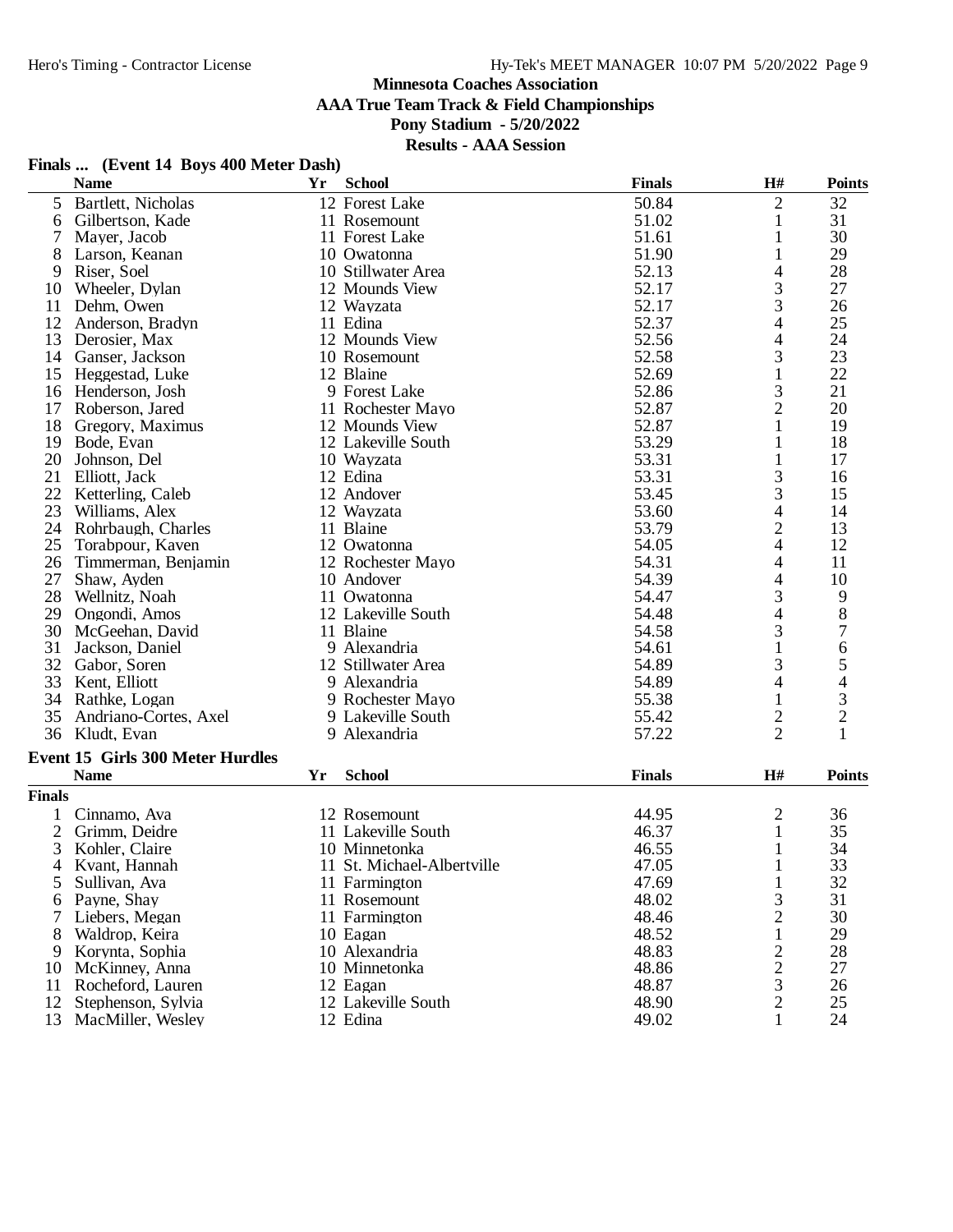**AAA True Team Track & Field Championships**

### **Pony Stadium - 5/20/2022**

|                | <b>Name</b>                     | Yr | <b>School</b>              | <b>Finals</b> | H#                       | <b>Points</b>            |
|----------------|---------------------------------|----|----------------------------|---------------|--------------------------|--------------------------|
| 14             | Leick, Lauren                   |    | 11 Wayzata                 | 49.12         | 3                        | 23                       |
| 15             | Estby, Grace                    |    | 10 Wayzata                 | 49.15         | 4                        | 22                       |
|                | 16 Pronley, Hayden              |    | 12 Edina                   | 49.43         | $\overline{c}$           | 21                       |
| 17             | Duerr, Emma                     |    | 12 St. Michael-Albertville | 50.01         |                          | 20                       |
| 18             | Barrett, Allie                  |    | 12 Wayzata                 | 50.16         | $\frac{2}{2}$            | 19                       |
| 19             | Harrison, Rylee                 |    | 11 St. Michael-Albertville | 50.16         | $\overline{\mathcal{L}}$ | 18                       |
| 20             | Marshall, Kyra                  |    | 10 Mounds View             | 50.27         | 3                        | 17                       |
| 21             | Barnes, Kendall                 |    | 10 Roseville Area          | 50.31         | 1                        | 16                       |
| 22             | Galas, Caroline                 |    | 12 Mounds View             | 51.01         | 1                        | 15                       |
| 23             | Baker, Ashlyn                   |    | 11 Minnetonka              | 51.17         | 4                        | 14                       |
| 24             | Garcia, Stella                  |    | 7 Rosemount                | 51.39         | 4                        | 13                       |
| 25             | Speckan, Anabelle               |    | 11 Farmington              | 51.49         | 3                        | 12                       |
| 26             | Rousu, Marisa                   |    | 10 Alexandria              | 51.99         | 3                        | 11                       |
| 27             | Kieffer, Skyler                 |    | 12 Edina                   | 51.99         |                          | 10                       |
| 28             |                                 |    | 8 Forest Lake              | 52.26         | $\frac{3}{2}$            |                          |
|                | Bonnett, Madeleine              |    |                            | 52.29         | $\overline{\mathcal{A}}$ | 9                        |
| 29             | Hurst, Sophie                   |    | 10 Lakeville South         |               |                          | 8                        |
| 30             | Oldenkamp, Lydia                |    | 9 Alexandria               | 53.42         | $\overline{\mathcal{L}}$ | 7                        |
| 31             | Hansen, Addison (Addie)         |    | 10 Roseville Area          | 53.50         | 4                        | 6                        |
| 32             | Nelson, Hailey                  |    | 11 Mounds View             | 53.60         | 4                        | 5                        |
| 33             | Syverson, Sophia                |    | 9 Roseville Area           | 53.63         | 3                        | $\overline{\mathcal{A}}$ |
| 34             | Burns, Rosemary                 |    | 8 Forest Lake              | 55.01         | 3                        | $\frac{3}{2}$            |
| 35             | Rice, Bella                     |    | 8 Eagan                    | 55.88         | 4                        |                          |
| $---$          | DeYoung, Arielle                |    | 10 Forest Lake             | <b>SCR</b>    |                          |                          |
|                | Event 16 Boys 300 Meter Hurdles |    |                            |               |                          |                          |
|                |                                 |    |                            |               |                          |                          |
|                |                                 |    |                            |               |                          |                          |
|                | <b>Name</b>                     | Yr | <b>School</b>              | <b>Finals</b> | H#                       | <b>Points</b>            |
| <b>Finals</b>  |                                 |    |                            |               |                          |                          |
| 1              | Nyenati, Blake                  |    | 12 Andover                 | 39.70         |                          | 36                       |
| $\overline{2}$ | Gregory, Ryan                   |    | 12 Owatonna                | 39.98         | $\frac{2}{3}$            | 35                       |
| 3              | Green, Grantham                 |    | 11 Rosemount               | 40.12         | $\mathbf{1}$             | 34                       |
| 4              | Giddings, Gus                   |    | 12 Andover                 | 40.69         | 3                        | 33                       |
| 5              | Mosser, Benjamin                |    | 12 Lakeville South         | 41.70         | $\mathbf{1}$             | 32                       |
| 6              | Holcomb, Carter                 |    | 10 Rochester Mayo          | 41.82         | $\overline{c}$           | 31                       |
| 7              | Swenson, Chance                 |    | 12 Stillwater Area         | 41.89         | $\mathbf{1}$             | 30                       |
| 8              | McCormick, Connor               |    | 12 Stillwater Area         | 41.98         | $\overline{2}$           | 29                       |
| 9              | Olson, Reid                     |    | 10 Forest Lake             | 42.22         | $\mathbf{1}$             | 28                       |
| 10             | Nelson, David                   |    | 11 Wayzata                 | 42.32         | 1                        | 27                       |
| 11             | Johnson, Carter                 |    | 11 Owatonna                | 42.45         | 4                        | 26                       |
| 12             | Whelan, Maki                    |    | 10 Rosemount               | 42.63         | $\overline{c}$           | 25                       |
| 13             | Baker, Wyatt                    |    | 12 Wayzata                 | 42.77         | 4                        | 24                       |
| 14             | Simmering, Leyton               |    | 12 Rosemount               | 42.90         | 3                        | 23                       |
| 15             | Latawiec, Emanuel               |    | 12 Forest Lake             | 42.99         |                          | 22                       |
| 16             | Jiggetts, Lamont                |    | 12 Blaine                  | 43.08         |                          | 21                       |
| 17             | Fischer, Ethan                  |    | 12 Wayzata                 | 43.16         | $\frac{2}{2}$            | 20                       |
| 18             | Selinger, William               |    | 12 Blaine                  | 43.25         | $\mathbf{1}$             | 19                       |
| 19             | Johnson, Seth                   |    | 9 Owatonna                 | 43.30         | $\mathbf{1}$             | 18                       |
| 20             | Johnson, Jaden                  |    | 12 Lakeville South         | 43.41         | 3                        | 17                       |
| 21             | Wyszynski, Shae                 |    | 10 Andover                 | 43.49         | 4                        | 16                       |
| 22             | Buxell, Riley                   |    | 12 Stillwater Area         | 43.87         | 4                        | 15                       |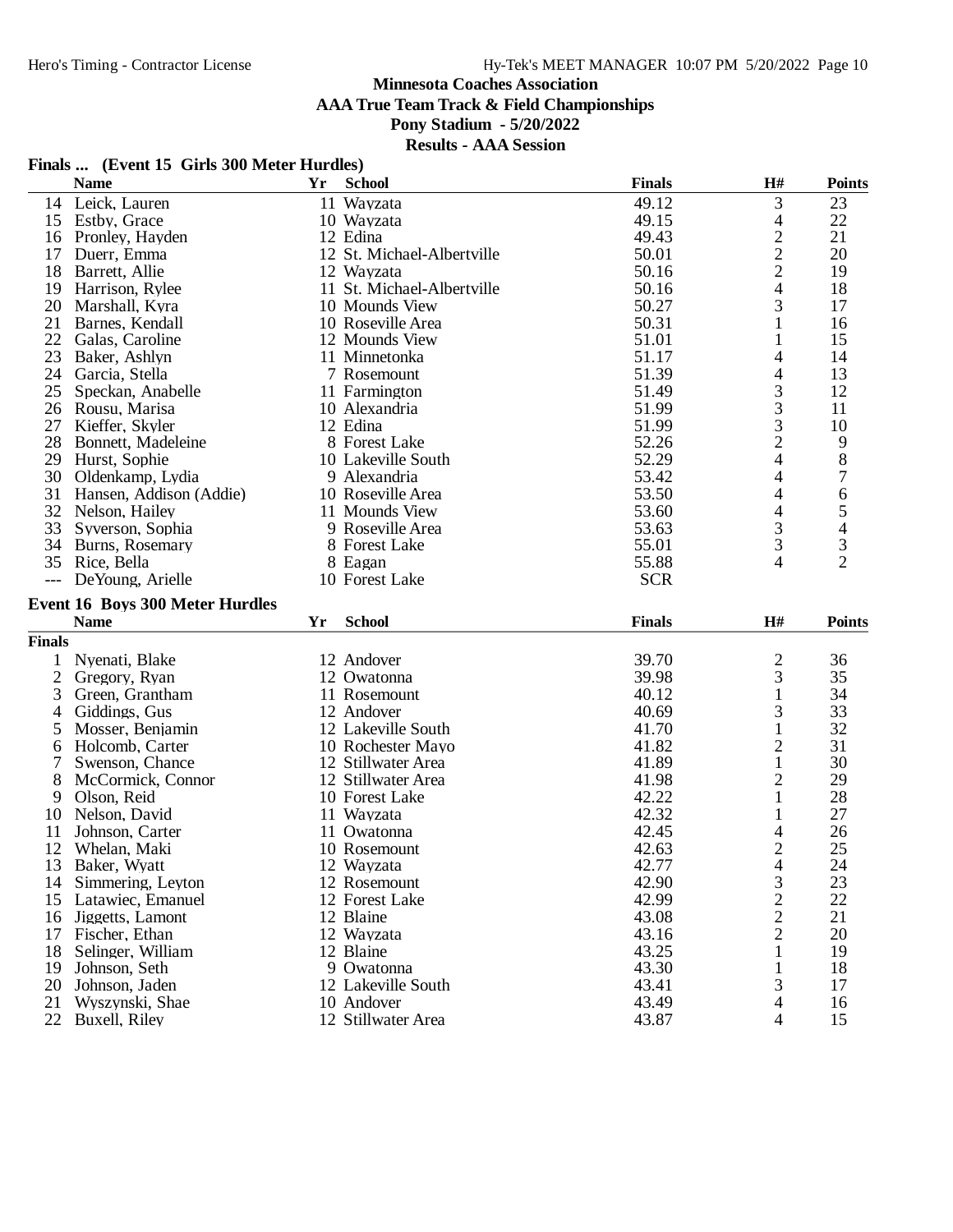**AAA True Team Track & Field Championships**

#### **Pony Stadium - 5/20/2022**

|  | Finals  (Event 16 Boys 300 Meter Hurdles) |  |
|--|-------------------------------------------|--|
|  |                                           |  |

|               | r mais  (EVCII) TO DOYS 500 MICICI THURUCS) |    |                            |               |                |                          |
|---------------|---------------------------------------------|----|----------------------------|---------------|----------------|--------------------------|
|               | <b>Name</b>                                 | Yr | <b>School</b>              | <b>Finals</b> | H#             | <b>Points</b>            |
| 23            | Koelbl, Charlie                             |    | 12 Edina                   | 43.99         | 1              | 14                       |
| 24            | Zeidler, Keagan                             |    | 11 Forest Lake             | 44.04         | 3              | 13                       |
| 25            | Just, Max                                   |    | 11 Lakeville South         | 44.20         | 4              | 12                       |
| 26            | Mulatre, Leian                              |    | 12 Rochester Mayo          | 44.30         | 4              | 11                       |
| 27            | Kirkland, Evan                              |    | 10 Mounds View             | 44.34         | $\overline{c}$ | 10                       |
| 28            | Anderson, Otto                              |    | 9 Alexandria               | 44.49         | 3              | 9                        |
| 29            | Halvorson, Chase                            |    | 11 Blaine                  | 44.59         | 3              | $\,8\,$                  |
| 30            | Ashmore, Gavin                              |    | 12 Alexandria              | 44.69         | 1              | 7                        |
| 31            | Peterson, Logan                             |    | 12 Alexandria              | 45.22         | 4              | 6                        |
| 32            | Robb, Charlie                               |    | 9 Mounds View              | 45.53         | 3              | 5                        |
| 33            | Ohmann, Jack                                |    | 11 Mounds View             | 45.76         | 4              | $\overline{\mathcal{L}}$ |
| 34            | Hamilton, Hayden                            |    | 11 Edina                   | 46.35         | 4              |                          |
| 35            | Weiby, John                                 |    | 11 Edina                   | 46.51         | $\overline{c}$ | $\frac{3}{2}$            |
|               |                                             |    |                            |               | 3              |                          |
|               | 36 Myren, Adam                              |    | 10 Rochester Mayo          | 48.05         |                |                          |
|               | <b>Event 17 Girls 800 Meter Run</b>         |    |                            |               |                |                          |
|               | <b>Name</b>                                 | Yr | <b>School</b>              | <b>Finals</b> | H#             | <b>Points</b>            |
| <b>Finals</b> |                                             |    |                            |               |                |                          |
| 1             | Anderson, Teegan                            |    | 11 Wayzata                 | 2:13.52       | 1              | 36                       |
| 2             | Mor, Maya                                   |    | 11 Minnetonka              | 2:17.09       | 1              | 35                       |
| 3             | Hanowski, Ellie                             |    | 11 Forest Lake             | 2:17.74       | 1              | 34                       |
| 4             | Heimerl, Taylor                             |    | 11 Rosemount               | 2:18.55       | 1              | 33                       |
| 5             | Isabel, Taylor                              |    | 11 Mounds View             | 2:19.13       |                | 32                       |
| 6             | Lansing, Lauren                             |    | 7 Farmington               | 2:19.77       | 1              | 31                       |
| 7             | LeBlanc, Kate                               |    | 12 Minnetonka              | 2:20.19       | $\overline{c}$ | 30                       |
| 8             | Aschemann, Rina                             |    | 12 Eagan                   | 2:20.52       | 1              | 29                       |
| 9             | Weber, Grace                                |    | 11 Wayzata                 | 2:20.87       | 3              | 28                       |
| 10            | Ecker, Emma                                 |    | 12 Alexandria              | 2:22.01       | $\mathbf{1}$   | 27                       |
| 11            | Graham, Ella                                |    | 10 Minnetonka              | 2:22.45       | 3              | 26                       |
| 12            | Mickelson, Nora                             |    | 11 Wayzata                 | 2:24.40       | $\overline{c}$ | 25                       |
| 13            | Bartlam, Grace                              |    | 11 Rosemount               | 2:27.32       | $\overline{c}$ | 24                       |
| 14            | Rogers, Haley                               |    | 10 Edina                   | 2:27.43       | $\mathbf{1}$   | 23                       |
| 15            |                                             |    | 12 Edina                   | 2:28.84       |                | 22                       |
|               | Manhard, Abbie                              |    |                            |               | $\overline{c}$ |                          |
| 16            | Kusnierek, Kyra                             |    | 12 Eagan                   | 2:29.42       | $\frac{2}{2}$  | 21                       |
| 17            | Oldenkamp, Greta                            |    | 10 Alexandria              | 2:29.96       |                | 20                       |
| 18            | Bedford, Midori                             |    | 11 Lakeville South         | 2:30.96       | $\mathbf{1}$   | 19                       |
| 19            | Sabby, Claire                               |    | 10 Mounds View             | 2:31.61       | $\frac{2}{3}$  | 18                       |
| 20            | King, Annabelle                             |    | 10 Lakeville South         | 2:33.98       |                | 17                       |
| 21            | Reuss, Lillian                              |    | 7 Farmington               | 2:34.32       |                | 16                       |
|               | 22 O'Rourke, Avery                          |    | 11 St. Michael-Albertville | 2:34.55       | $\mathbf{1}$   | 15                       |
| 23            | Zuidema, Courtney                           |    | 7 St. Michael-Albertville  | 2:34.86       | 3              | 14                       |
| 24            | Bolton, Annabelle                           |    | 8 Lakeville South          | 2:34.90       | 3              | 13                       |
| 25            | Jordahl, Lauren                             |    | 11 Eagan                   | 2:35.82       | 3              | 12                       |
| 26            | Grosse, Sara                                |    | 11 Roseville Area          | 2:36.00       |                | 11                       |
| 27            | Fenske, Mariah                              |    | 10 Farmington              | 2:37.36       | $\overline{c}$ | 10                       |
| 28            | Iverson, Tilia                              |    | 10 Roseville Area          | 2:38.32       | $\overline{c}$ | 9                        |
| 29            | Barsness, Eva                               |    | 12 Mounds View             | 2:38.43       | 3              | 8                        |
| 30            | Barthel, Delaney                            |    | 9 St. Michael-Albertville  | 2:39.90       | $\overline{c}$ | 7                        |
| 31            | Johnson, Ella                               |    | 9 Rosemount                | 2:40.02       | $\overline{3}$ | 6                        |
|               |                                             |    |                            |               |                |                          |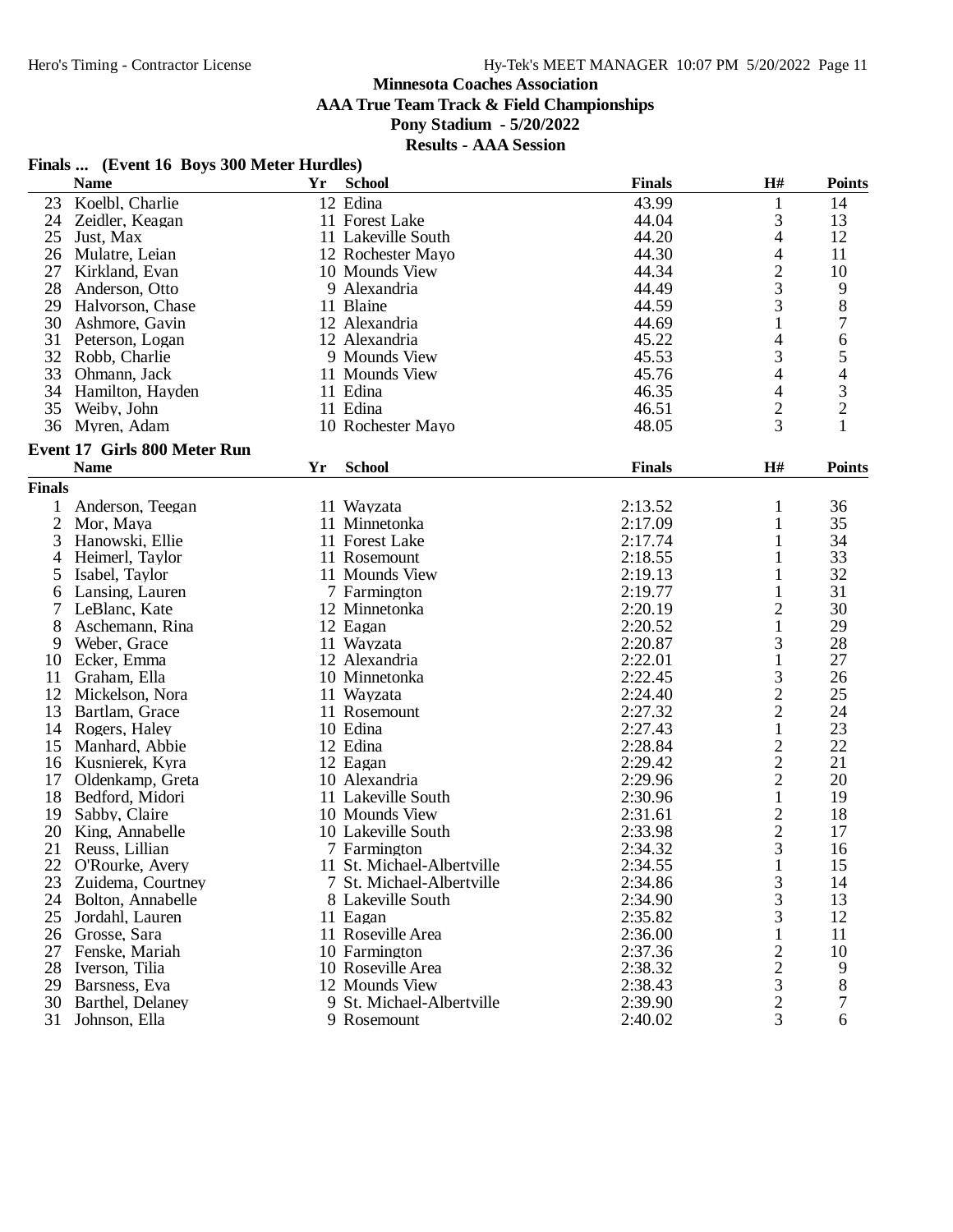**AAA True Team Track & Field Championships**

# **Pony Stadium - 5/20/2022**

|               | Finals  (Event 17 Girls 800 Meter Run) |    |                    |               |                         |                |
|---------------|----------------------------------------|----|--------------------|---------------|-------------------------|----------------|
|               | <b>Name</b>                            | Yr | <b>School</b>      | <b>Finals</b> | H#                      | <b>Points</b>  |
|               | 32 Leimkuhl, Layne                     |    | 9 Alexandria       | 2:41.05       | 3                       | 5              |
|               | 33 Mermelstein, Samantha               |    | 9 Roseville Area   | 2:41.23       | 3                       | 4              |
|               | 34 Braun, Sophia                       |    | 10 Edina           | 2:44.10       | 3                       | 3              |
|               | 35 Fischetti, Martina                  |    | 12 Forest Lake     | 2:51.05       | 3                       | $\overline{2}$ |
|               | Lai, Kailey                            |    | 10 Minnetonka      | <b>SCR</b>    |                         |                |
|               | Badgley, Ava                           |    | 10 Minnetonka      | <b>SCR</b>    |                         |                |
|               | <b>Event 18 Boys 800 Meter Run</b>     |    |                    |               |                         |                |
|               | <b>Name</b>                            | Yr | <b>School</b>      | <b>Finals</b> | H#                      | <b>Points</b>  |
| <b>Finals</b> |                                        |    |                    |               |                         |                |
|               | 1 Lelinga, Victor                      |    | 11 Mounds View     | 1:58.19       | 1                       | 36             |
|               | 2 Mulrooney, Ryan                      |    | 11 Rosemount       | 1:58.22       | 1                       | 35             |
| 3             | Skelly, William                        |    | 12 Mounds View     | 1:58.41       | $\overline{c}$          | 34             |
| 4             | Heppner, Cameron                       |    | 12 Andover         | 1:59.38       | $\mathbf{1}$            | 33             |
| 5             | Ginskey, Connor                        |    | 12 Owatonna        | 2:00.09       | 3                       | 32             |
| 6             | Dietrick, Parker                       |    | 10 Wayzata         | 2:00.12       | $\frac{2}{2}$           | 31             |
| 7             | Kubicek, Noah                          |    | 12 Owatonna        | 2:01.30       |                         | 30             |
| 8             | Vagle, Mason                           |    | 12 Stillwater Area | 2:01.34       | $\overline{2}$          | 29             |
| 9             | Cichoski, Nicholas                     |    | 12 Wayzata         | 2:01.43       | $\mathbf{1}$            | 28             |
| 10            | Starfield, Ethan                       |    | 11 Lakeville South | 2:02.00       | 1                       | 27             |
| 11            | Roux, Jonathan                         |    | 12 Stillwater Area | 2:02.14       | $\mathbf{1}$            | 26             |
|               | 12 Aguilar-Fuentes, Alberto            |    | 12 Lakeville South | 2:02.22       | $\overline{c}$          | 25             |
| 13            | Olson, Lucas                           |    | 10 Rochester Mayo  | 2:02.58       | 1                       | 24             |
| 14            | Sansted, Myles                         |    | 12 Alexandria      | 2:04.54       | 1                       | 23             |
| 15            | Mayer, Jacob                           |    | 11 Forest Lake     | 2:05.27       | 1                       | 22             |
| 16            | Smith, David                           |    | 11 Owatonna        | 2:05.46       | 1                       | 21             |
| 17            | Schweiger, Ryan                        |    | 12 Blaine          | 2:05.50       | 1                       | 20             |
|               | 18 Beise, Micah                        |    | 12 Rosemount       | 2:05.56       | 3                       | 19             |
|               | 19 Doran, Eli                          |    | 12 Rosemount       | 2:05.56       | $\overline{2}$          | 18             |
|               | 20 Mohamed, Hamza                      |    | 11 Wayzata         | 2:06.74       | 3                       | 17             |
| 21            | Johnson, Owen                          |    | 12 Edina           | 2:07.85       | 3                       | 16             |
|               | 22 Liethen, William                    |    | 12 Edina           | 2:08.42       | $\mathbf{1}$            | 15             |
| 23            | Jacobs, Oliver                         |    | 9 Blaine           | 2:08.56       | 3                       | 14             |
|               | 24 Lebakken, Jay                       |    | 12 Edina           | 2:08.72       | $\overline{c}$          | 13             |
|               | 25 Anderson, Noah                      |    | 12 Lakeville South | 2:08.81       | 3                       | 12             |
|               | 26 Hammett-Divine, Noah                |    | 10 Mounds View     | 2:10.30       | 3                       | 11             |
| 27            | Cubus, Jonathon                        |    | 12 Forest Lake     | 2:10.47       |                         | 10             |
|               | 28 Bestrom, Noah                       |    | 11 Rochester Mayo  | 2:11.63       | $\frac{2}{3}$           | 9              |
|               | 29 Wall, Keaton                        |    | 10 Rochester Mayo  | 2:14.49       | $\overline{c}$          | 8              |
|               | 30 Lewis, Ben                          |    | 11 Blaine          | 2:14.61       | $\overline{\mathbf{c}}$ | 7              |
| 31            | Dockter, Kole                          |    | 12 Andover         | 2:15.17       | 3                       | 6              |
|               | 32 Houseman, Ryan                      |    | 11 Forest Lake     | 2:15.19       | 3                       | 5              |
| 33            | Gessford, Payton                       |    | 10 Alexandria      | 2:15.32       | 3                       | 4              |
| 34            | Widmark, Lukas                         |    | 10 Andover         | 2:15.51       | $\overline{c}$          | 3              |
|               | 35 Moore, Evan                         |    | 10 Alexandria      | 2:16.11       | $\overline{c}$          | $\overline{2}$ |
|               | Degonda, Will                          |    | 11 Stillwater Area | <b>DO</b>     | 3                       |                |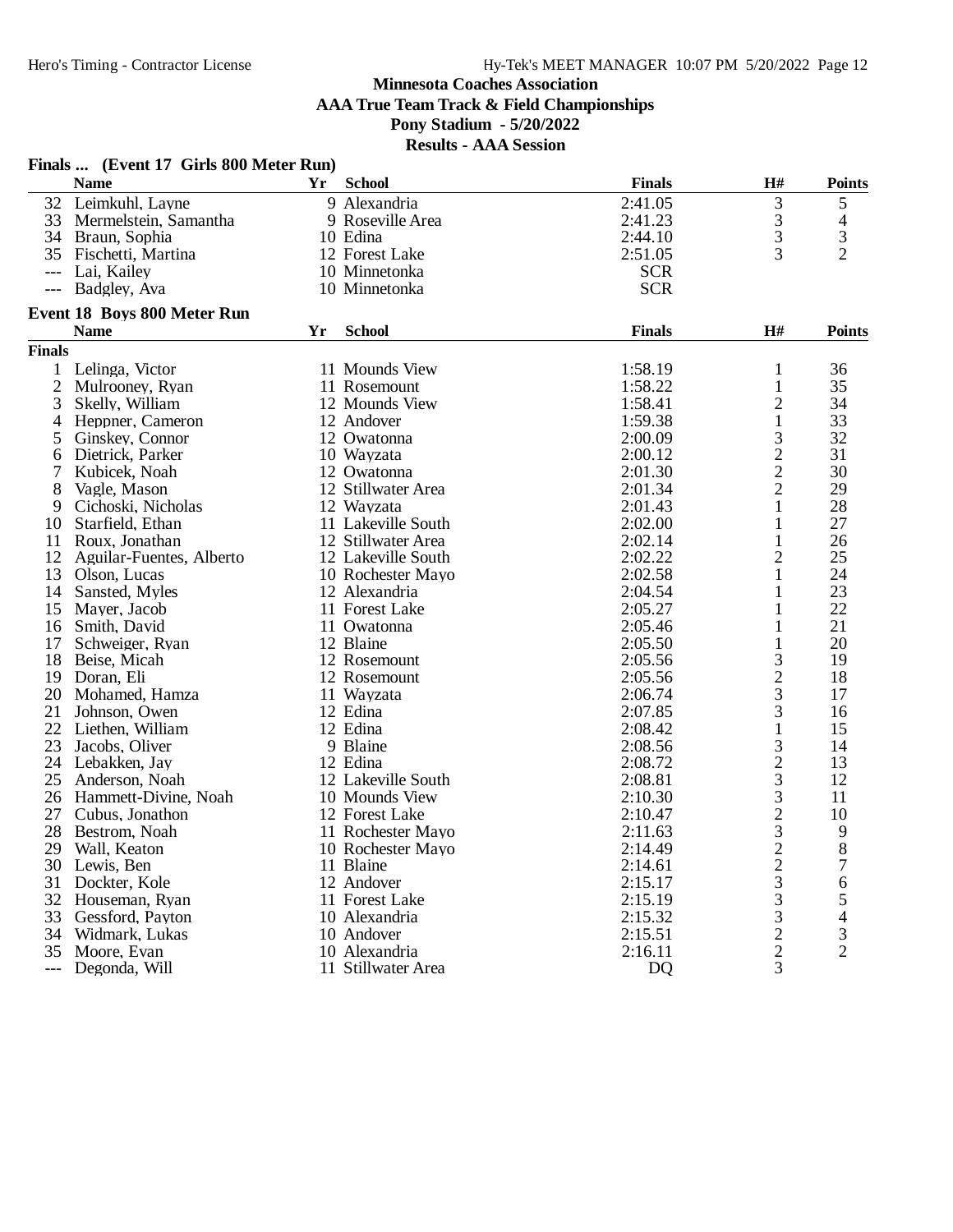#### **Event 19 Girls 200 Meter Dash**

|                | <b>Name</b>                  | Yr | <b>School</b>             | <b>Finals</b> | H#                                         | <b>Points</b>  |
|----------------|------------------------------|----|---------------------------|---------------|--------------------------------------------|----------------|
| <b>Finals</b>  |                              |    |                           |               |                                            |                |
| 1              | Dahlien, Maddie              |    | 12 Edina                  | 25.31         | 1                                          | 36             |
| $\mathfrak{2}$ | Cinnamo, Ava                 |    | 12 Rosemount              | 25.65         | $\mathbf{1}$                               | 35             |
| 3              | Kuku, Zeal                   |    | 9 Minnetonka              | 26.12         | 3                                          | 34             |
| 4              | Scott, Marianah              |    | 10 Farmington             | 26.29         | $\overline{2}$                             | 33             |
| 5              | Jallah, Mini                 |    | 11 Wayzata                | 26.48         | $\mathbf{1}$                               | 32             |
| 6              | Johnson, Jenna               |    | 12 Rosemount              | 26.52         | 3                                          | 31             |
| 7              | Grimm, Deidre                |    | 11 Lakeville South        | 26.60         | 1                                          | 30             |
| 8              | Hiller, Lucy                 |    | 11 Minnetonka             | 26.68         | 1                                          | 29             |
| 9              | Ryhn, Celeste                |    | 12 Mounds View            | 26.70         | $\mathbf{1}$                               | 28             |
| 10             | Bennett, Molly               |    | 9 Edina                   | 26.73         | 3                                          | 27             |
| 11             | Senden, Tenley               |    | Fr Wayzata                | 26.78         |                                            | 26             |
| 12             | Oguamanam, Vanessa           |    | 8 Farmington              | 26.80         | $\frac{2}{3}$                              | 25             |
| 13             |                              |    | 11 Wayzata                | 26.92         |                                            | 24             |
|                | Mateega, Ava                 |    | 9 Eagan                   | 27.14         | $\begin{array}{c} 3 \\ 2 \\ 2 \end{array}$ | 23             |
| 14             | Seehafer, Josie              |    |                           |               |                                            |                |
| 15             | Ketterling, Catelyn          |    | 10 Rosemount              | 27.22         |                                            | 22             |
| 16             | Roehl, Charlotte             |    | 10 Minnetonka             | 27.39         | $\overline{\mathcal{L}}$                   | 21             |
| 17             | Kvant, Emma                  |    | 8 St. Michael-Albertville | 27.41         | $\mathbf{1}$                               | 20             |
| 18             | Tran, Camille                |    | 11 Mounds View            | 27.62         | $\overline{c}$                             | 19             |
| 19             | Balak, Samantha              |    | 12 Roseville Area         | 27.63         | $\overline{c}$                             | 18             |
| 20             | Owens, Savanna               |    | 8 Farmington              | 27.84         | 4                                          | 17             |
| 21             | Duvick, Alexandra            |    | 11 Lakeville South        | 27.86         | 4                                          | 16             |
| 22             | Castro, Lidia                |    | 9 Lakeville South         | 27.86         | $\overline{2}$                             | 15             |
| 23             | Ballinger, Lauren            |    | 10 Mounds View            | 27.86         | $\overline{3}$                             | 14             |
| 24             | Wessel, Miah                 |    | 11 Alexandria             | 28.10         | $\mathbf{1}$                               | 13             |
| 25             | Kieffer, Skyler              |    | 12 Edina                  | 28.13         | $\overline{4}$                             | 12             |
| 26             | Yarbrough, Ameleon           |    | 9 Roseville Area          | 28.13         | 3                                          | 11             |
| 27             | Jimerson, Aneja              |    | 9 Eagan                   | 28.30         | $\overline{\mathcal{A}}$                   | 10             |
| 28             | DeYoung, Arielle             |    | 10 Forest Lake            | 28.35         | $\mathbf{1}$                               | 9              |
| 29             | Ifill, Sienna                |    | 12 Eagan                  | 28.42         | 3                                          | $8\,$          |
| 30             | Emter, Kaia                  |    | 10 Alexandria             | 28.42         | $\overline{c}$                             | $\overline{7}$ |
| 31             | Jahnke, Arianna              |    | 10 Roseville Area         | 28.47         | 4                                          | 6              |
|                | 32 Fettig, Addison           |    | 10 Alexandria             | 28.55         | 4                                          | 5              |
| 33             | Radloff, Sanae               |    | 8 St. Michael-Albertville | 28.77         | 4                                          | 4              |
| 34             | Hensley, Kylie               |    | 11 Forest Lake            | 29.30         | 3                                          | $\mathfrak{Z}$ |
| 35             | Swanson, Rachel              |    | 11 Forest Lake            | 29.43         | $\overline{\mathcal{L}}$                   | $\overline{2}$ |
| 36             | Kvant, Clarie                |    | 9 St. Michael-Albertville | 34.23         | $\overline{2}$                             | $\mathbf{1}$   |
|                |                              |    |                           |               |                                            |                |
|                | Event 20 Boys 200 Meter Dash |    |                           |               |                                            |                |
|                | <b>Name</b>                  | Yr | <b>School</b>             | <b>Finals</b> | H#                                         | <b>Points</b>  |
| <b>Finals</b>  |                              |    |                           |               |                                            |                |
| 1              | Manser, Joseph               |    | 12 Edina                  | 22.15         | 1                                          | 36             |
| 2              | Smith, Noah                  |    | 12 Rochester Mayo         | 22.44         | 1                                          | 35             |
| 3              | Nyenati, Blake               |    | 12 Andover                | 22.45         | 1                                          | 34             |
| 4              | Townsend, Miles              |    | 12 Rosemount              | 22.51         | 3                                          | 33             |
| 5              | Rosengren, Thomas            |    | 12 Stillwater Area        | 22.53         | $\overline{2}$                             | 32             |
| 6              | Doumbia, Christian           |    | 12 Alexandria             | 22.54         | $\mathbf{1}$                               | 31             |
| $\tau$         | Chanzu, Jeremiah             |    | 12 Blaine                 | 22.59         | 1                                          | 30             |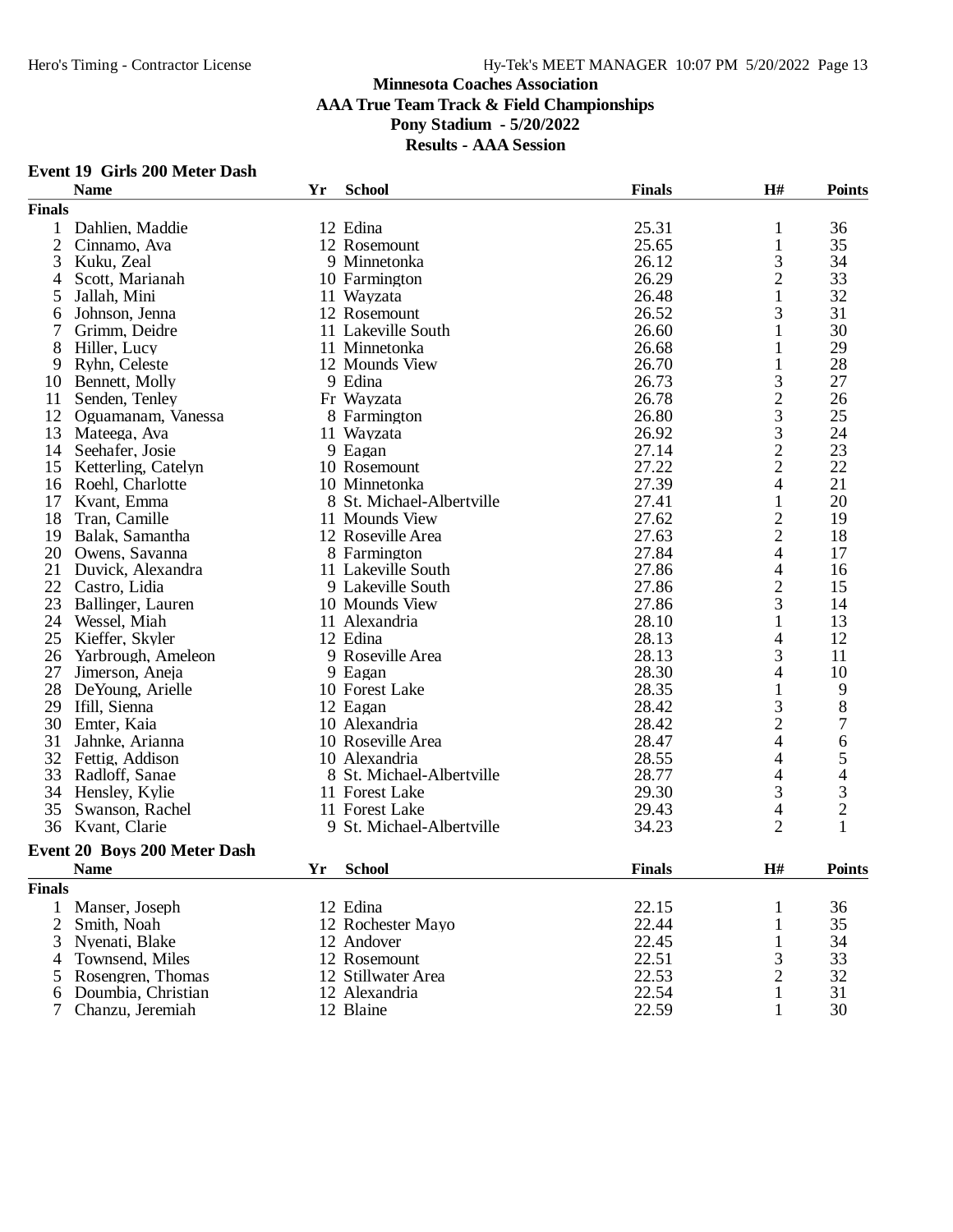**AAA True Team Track & Field Championships**

#### **Pony Stadium - 5/20/2022**

#### **Results - AAA Session**

### **Finals ... (Event 20 Boys 200 Meter Dash)**

|               | <b>Name</b>                                        | Yr | <b>School</b>      | <b>Finals</b> | H#                       | <b>Points</b>            |
|---------------|----------------------------------------------------|----|--------------------|---------------|--------------------------|--------------------------|
| 8             | Volk, Reece                                        |    | 11 Lakeville South | 22.65         | $\mathbf{2}$             | 29                       |
| 9             | Bartlett, Nicholas                                 |    | 12 Forest Lake     | 22.70         | $\overline{c}$           | 28                       |
| 10            | Milkes, Tyler                                      |    | 10 Wayzata         | 22.77         | 1                        | 27                       |
| 11            | Gilbertson, Kade                                   |    | 11 Rosemount       | 22.78         | $\overline{c}$           | 26                       |
| 12            | Wheeler, Caden                                     |    | 12 Andover         | 22.85         | 3                        | 25                       |
| 13            | Obwogi, Brian                                      |    | 12 Blaine          | 22.90         | 4                        | 24                       |
| 14            | Hansen, Carson                                     |    | 11 Lakeville South | 22.96         | 4                        | 23                       |
| 15            | Anderson, Bradyn                                   |    | 11 Edina           | 23.03         | 3                        | 22                       |
| 16            | Brisbois, Cole                                     |    | 12 Forest Lake     | 23.09         |                          | 21                       |
| 17            | Smith, Tyce                                        |    | 11 Blaine          | 23.22         | 3                        | 20                       |
| 18            | Karsten, Garrett                                   |    | 10 Owatonna        | 23.27         | $\overline{c}$           | 19                       |
| 19            | Rustad, Gavin                                      |    | 12 Forest Lake     | 23.42         | 4                        | 18                       |
| 20            | Gleason, Justin                                    |    | 11 Owatonna        | 23.54         | 3                        | 17                       |
| 21            | Stendel, Tanner                                    |    | 12 Owatonna        | 23.56         | 1                        | 16                       |
| 22            | Audette, Benjamin                                  |    | 12 Andover         | 23.59         | 4                        | 15                       |
| 23            | Riser, Soel                                        |    | 10 Stillwater Area | 23.63         | 4                        | 14                       |
| 24            | Williams, Kamron                                   |    | 11 Wayzata         | 23.69         | $\overline{\mathbf{c}}$  | 13                       |
| 25            | Derosier, Max                                      |    | 12 Mounds View     | 23.73         | $\overline{c}$           | 12                       |
| 26            | Vande Kieft, Maxwell                               |    | 12 Rochester Mayo  | 23.87         | 3                        | 11                       |
| 27            | Young, Sam                                         |    | 10 Stillwater Area | 23.89         | $\mathbf{1}$             | 10                       |
| 28            | White, Tyrese                                      |    | 12 Lakeville South | 23.93         | 3                        | 9                        |
| 29            | Graham, Nathan                                     |    | 12 Wayzata         | 23.96         | 3                        | 8                        |
| 30            | Pyne, Vicar                                        |    | 12 Rosemount       | 24.02         | $\overline{4}$           | 7                        |
| 31            | Negen, Trey                                        |    | 9 Alexandria       | 24.06         | $\overline{\mathcal{A}}$ | 6                        |
|               | 32 Boguslawski, Joseph                             |    | 9 Rochester Mayo   | 24.31         | $\mathbf{2}$             | 5                        |
| 33            | Jackson, Daniel                                    |    | 9 Alexandria       | 24.40         | $\overline{c}$           | $\overline{\mathcal{L}}$ |
|               | 34 Reponse, Dieudonnee                             |    | 11 Mounds View     | 24.53         | 3                        | 3                        |
| 35            | YI, Kevin                                          |    | 11 Edina           | 24.62         | 4                        | $\overline{2}$           |
|               | 36 Fellman, Cooper                                 |    | 9 Mounds View      | 24.65         | 4                        | 1                        |
|               | Event 40 Boys 200 Meter Dash Wheelchair Wheelchair |    |                    |               |                          |                          |
|               | <b>Name</b>                                        | Yr | <b>School</b>      | <b>Finals</b> |                          | <b>Points</b>            |
| <b>Finals</b> |                                                    |    |                    |               |                          |                          |
|               | 1 Allen, Michael                                   |    | 10 Wayzata         | 45.45         |                          | 1                        |
|               | Event 21 Girls 3200 Meter Run                      |    |                    |               |                          |                          |
|               | <b>Name</b>                                        | Yr | <b>School</b>      | <b>Finals</b> |                          | <b>Points</b>            |
| <b>Finals</b> |                                                    |    |                    |               |                          |                          |
|               | Nechanicky, Abbey                                  |    | 11 Wayzata         | 10:31.33      |                          | 36                       |
|               | 2 Miller, Aleah                                    |    | 12 Alexandria      | 11:14.28      |                          | 35                       |
| Ĵ             | Cashman, Claire                                    |    | 11 Minnetonka      | 11:16.88      |                          | 34                       |
| 4             | Mignone, Grace                                     |    | 11 Wayzata         | 11:21.22      |                          | 33                       |
| 5             | Sierven, Norah                                     |    | 9 Eagan            | 11:25.24      |                          | 32                       |
| 6             | Venning, Sophia                                    |    | 8 Farmington       | 11:29.70      |                          | 31                       |
| 7             | Marasco-Johnson, Avery                             |    | 9 Minnetonka       | 11:33.47      |                          | 30                       |
| 8             | Bartels, Lilah                                     |    | 9 Eagan            | 11:35.26      |                          | 29                       |
| 9             | Ousdigian, Linnea                                  |    | 8 Mounds View      | 11:43.16      |                          | 28                       |
| 10            | Miller, Jaelyn                                     |    | 10 Alexandria      | 11:45.36      |                          | 27                       |
| 11            | Lippold, Mackenzy                                  |    | 10 Farmington      | 11:46.34      |                          | 26                       |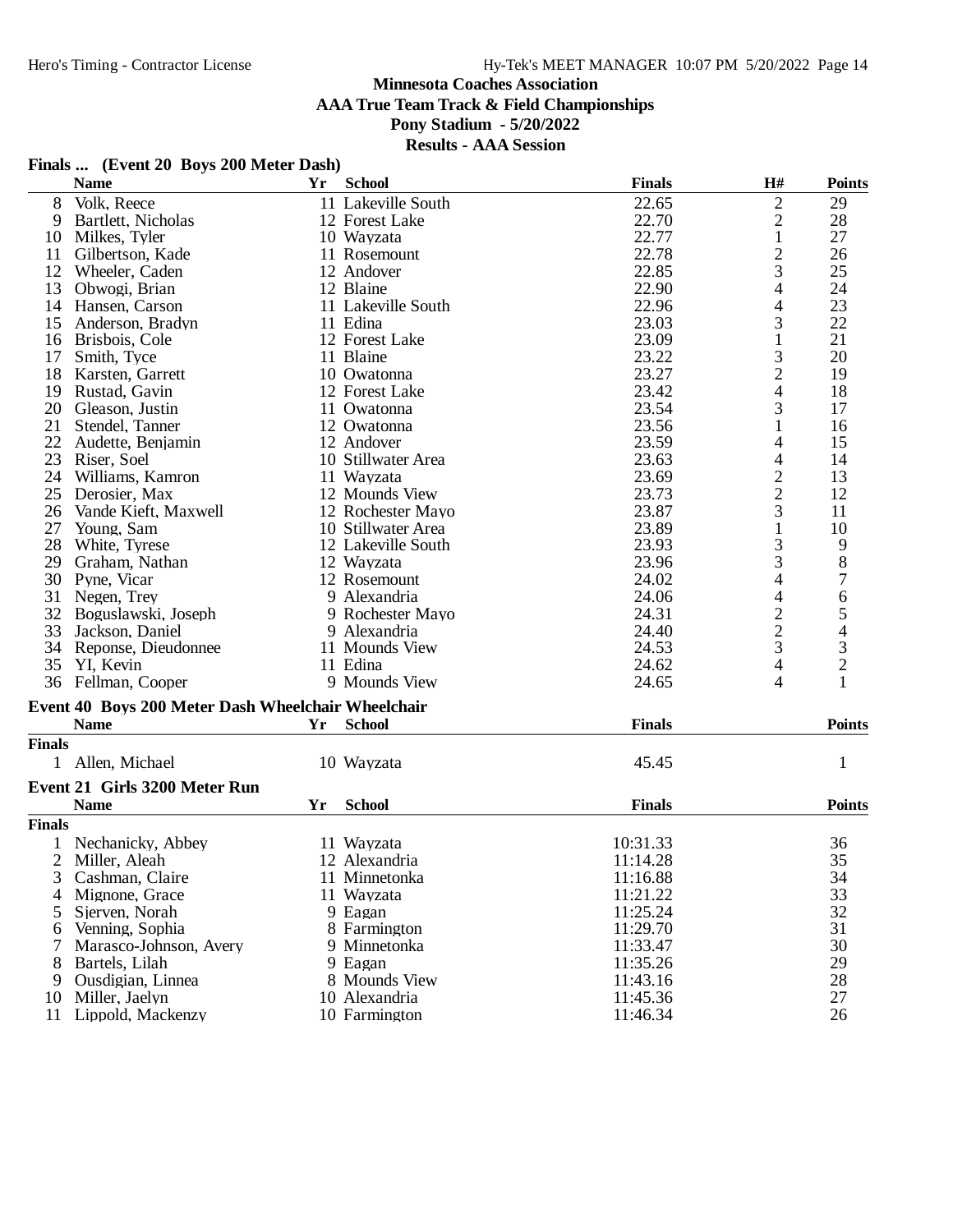**AAA True Team Track & Field Championships**

**Pony Stadium - 5/20/2022**

|  | Finals  (Event 21 Girls 3200 Meter Run) |  |  |  |
|--|-----------------------------------------|--|--|--|
|--|-----------------------------------------|--|--|--|

|                | <b>Name</b>                                 | Yr | <b>School</b>              | <b>Finals</b>  | <b>Points</b>                              |
|----------------|---------------------------------------------|----|----------------------------|----------------|--------------------------------------------|
| 12             | Brodin, Malaina                             |    | 9 Mounds View              | 11:47.76       | 25                                         |
| 13             | Hinkie, Ella                                |    | 10 Edina                   | 11:50.09       | 24                                         |
| 14             | Braufman, Ella                              |    | 12 Wayzata                 | 11:52.48       | 23                                         |
| 15             | Cossack, Lauren                             |    | 11 Edina                   | 11:55.41       | 22                                         |
| 16             | Immer, Rebecca                              |    | 11 St. Michael-Albertville | 11:56.19       | 21                                         |
| 17             | Sannes-Eckhoff, Sophie                      |    | 10 Edina                   | 11:58.82       | 20                                         |
| 18             | Cocking, Natalie                            |    | 11 St. Michael-Albertville | 12:02.04       | 19                                         |
| 19             | Vukovics, Claire                            |    | 9 Lakeville South          | 12:02.96       | 18                                         |
| 20             | Jahner, Giselle                             |    | 11 Alexandria              | 12:03.72       | 17                                         |
| 21             | Gilles, Meredith                            |    | 9 Minnetonka               | 12:04.95       | 16                                         |
| 22             | Woestehoff, Lindsey                         |    | 9 Farmington               | 12:05.17       | 15                                         |
| 23             | AnderJohn, Briar                            |    | 10 Roseville Area          | 12:10.95       | 14                                         |
| 24             | Kenefick, Allison                           |    | 12 Rosemount               | 12:11.70       | 13                                         |
| 25             | Geffre, Francesca                           |    | 9 Roseville Area           | 12:13.16       | 12                                         |
| 26             | Malin, Makaela                              |    | 10 St. Michael-Albertville | 12:16.56       | 11                                         |
| 27             | Hoyhtya, Olivia                             |    | 12 Mounds View             | 12:21.26       | 10                                         |
| 28             | Haukoos, Amber                              |    | 10 Lakeville South         | 12:26.54       |                                            |
| 29             | Decker, Catalina                            |    | 12 Eagan                   | 12:27.70       | $\begin{array}{c} 9 \\ 8 \end{array}$      |
| 30             | Swenson, Elsa                               |    | 7 Forest Lake              | 12:31.97       | $\boldsymbol{7}$                           |
| 31             | Wraspir, Kathryn                            |    | 12 Roseville Area          | 12:33.95       | $\sqrt{6}$                                 |
| 32             | Hanson, Madison                             |    | 10 Forest Lake             | 12:35.46       | 5                                          |
| 33             | Riley, Kaley                                |    | 11 Rosemount               | 12:42.02       |                                            |
| 34             | Schmidtke, Audrey                           |    | 8 Lakeville South          | 12:43.20       |                                            |
| 35             | Haines, Hunter                              |    | 12 Forest Lake             | 13:04.60       | $\begin{array}{c} 4 \\ 3 \\ 2 \end{array}$ |
| $---$          | Johnson, Emma                               |    | 9 Rosemount                | D <sub>Q</sub> |                                            |
|                | Hanson, Ella                                |    | 12 Roseville Area          | <b>SCR</b>     |                                            |
|                |                                             |    |                            |                |                                            |
|                | Event 22 Boys 3200 Meter Run<br><b>Name</b> | Yr | <b>School</b>              | <b>Finals</b>  | <b>Points</b>                              |
|                |                                             |    |                            |                |                                            |
| <b>Finals</b>  |                                             |    |                            |                |                                            |
| 1              | Vanacker, Daniel                            |    | 12 Forest Lake             | 9:26.56        | 36                                         |
| $\overline{2}$ | Whittaker, Matthew                          |    | 12 Lakeville South         | 9:38.32        | 35                                         |
| 3              | McCollor, Daniel                            |    | 10 Wayzata                 | 9:40.57        | 34                                         |
| 4              | Foss, Alex                                  |    | 12 Wayzata                 | 9:40.89        | 33                                         |
| 5              | Santiago, River                             |    | 10 Blaine                  | 9:49.78        | 32                                         |
| 6              | McNeil, Joey                                |    | 11 Rosemount               | 9:50.39        | 31                                         |
| 7              | Haerter, Jace                               |    | 9 Edina                    | 9:52.79        | 30                                         |
| 8              | Harder, Will                                |    | 11 Rosemount               | 9:57.25        | 29                                         |
| 9              | Kissell, Tyler                              |    | 10 Wayzata                 | 9:57.50        | 28                                         |
| 10             | Kraftson, Adrik                             |    | 12 Stillwater Area         | 9:58.98        | 27                                         |
| 11             | Sievers, Ethan                              |    | 12 Forest Lake             | 9:59.25        | 26                                         |
| 12             | Kilibarda, Ryan                             |    | 11 Stillwater Area         | 9:59.39        | 25                                         |
| 13             | Brault, Joel                                |    | 12 Alexandria              | 10:00.18       | 24                                         |
| 14             | Foote, Ethan                                |    | 10 Stillwater Area         | 10:05.26       | 23                                         |
| 15             | Adams, Cole                                 |    | 12 Rosemount               | 10:05.61       | 22                                         |
| 16             | Lebakken, Kurt                              |    | 12 Edina                   | 10:11.25       | 21                                         |
| 17             | Richter, Ethan                              |    | 12 Edina                   | 10:20.29       | 20                                         |
| 18             | Bargman, Tyler                              |    | 10 Blaine                  | 10:20.75       | 19                                         |
| 19             | Sorenson, Jack                              |    | 9 Owatonna                 | 10:22.80       | 18                                         |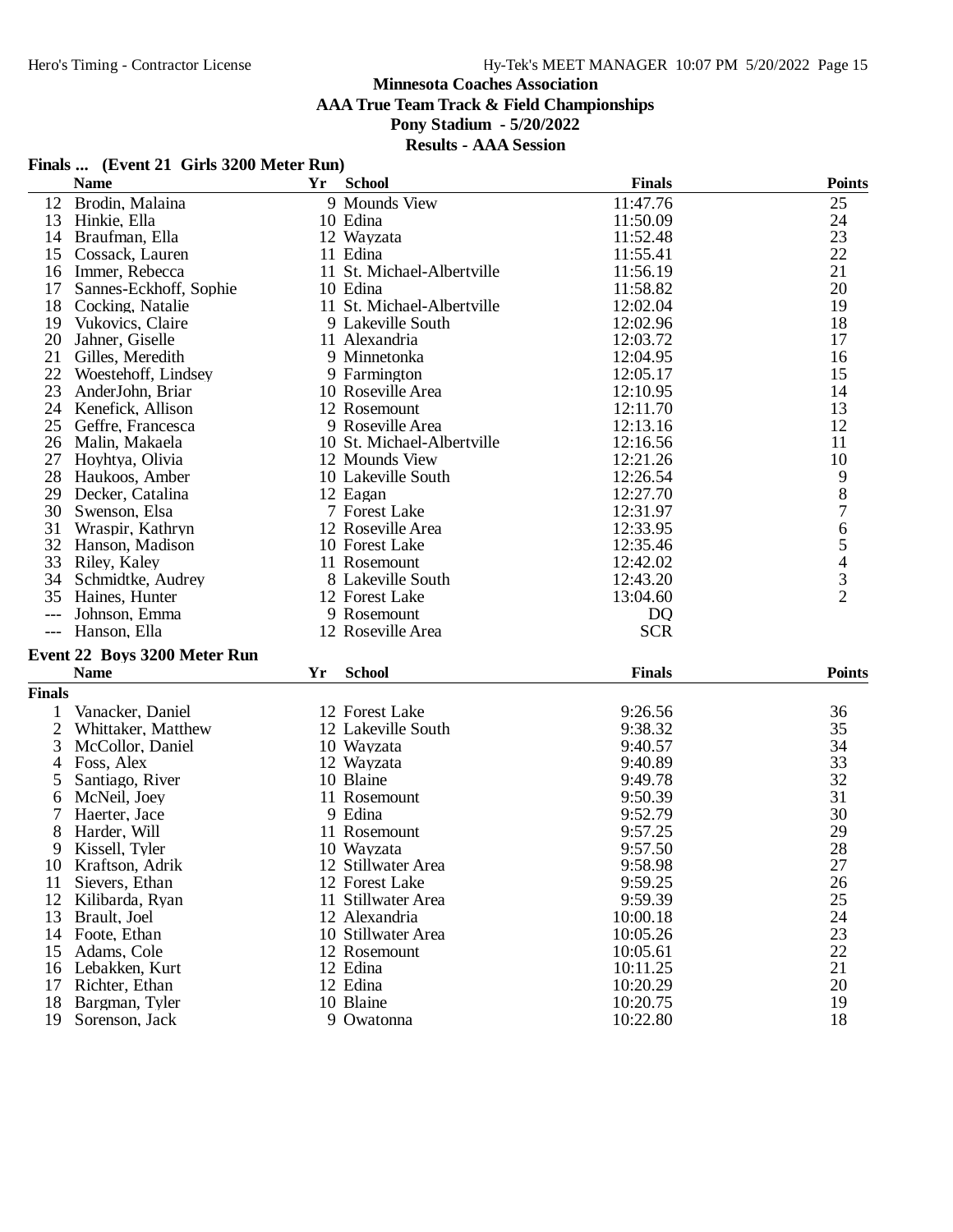**AAA True Team Track & Field Championships**

# **Pony Stadium - 5/20/2022**

| Finals  (Event 22 Boys 3200 Meter Run) |  |  |
|----------------------------------------|--|--|
|                                        |  |  |

|                | <b>Name</b>                      | Yr | <b>School</b>      | <b>Finals</b> |                         | <b>Points</b>                              |
|----------------|----------------------------------|----|--------------------|---------------|-------------------------|--------------------------------------------|
| 20             | Hammerbeck, Levi                 |    | 10 Mounds View     | 10:26.87      |                         | 17                                         |
| 21             | McKeefry, Aidan                  |    | 12 Andover         | 10:30.14      |                         | 16                                         |
| 22             | Saybe, Samuel                    |    | 12 Mounds View     | 10:32.77      |                         | 15                                         |
| 23             | Francisco, Canton                |    | 11 Mounds View     | 10:35.28      |                         | 14                                         |
| 24             | Short, Jace                      |    | 11 Rochester Mayo  | 10:37.35      |                         | 13                                         |
| 25             | Fike, Joshua                     |    | 12 Blaine          | 10:38.30      |                         | 12                                         |
| 26             | Jendro, Jack                     |    | 10 Andover         | 10:40.48      |                         | 11                                         |
| 27             | Larson, Cooper                   |    | 11 Forest Lake     | 10:40.55      |                         | 10                                         |
| 28             | Johnson, Owen                    |    | 10 Lakeville South | 10:42.80      |                         | 9                                          |
| 29             | Wilmesmeier, Thomas              |    | 10 Alexandria      | 10:48.48      |                         | 8                                          |
| 30             | Schiller, Henry                  |    | 11 Rochester Mayo  | 10:57.87      |                         | 7                                          |
| 31             | DeWitz, Gavin                    |    | 12 Owatonna        | 10:59.15      |                         | 6                                          |
|                | 32 Peterson, Ethan               |    | 10 Owatonna        | 11:07.40      |                         | 5                                          |
| 33             | Runge, Landon                    |    | 10 Alexandria      | 11:08.13      |                         |                                            |
|                | 34 Cavanaugh, Adam               |    | 11 Lakeville South | 11:13.38      |                         |                                            |
| 35             | Jaime-Luevano, Daniel            |    | 10 Rochester Mayo  | 11:15.41      |                         | $\begin{array}{c} 4 \\ 3 \\ 2 \end{array}$ |
| 36             | Dokken, Jackson                  |    | 11 Andover         | 11:16.07      |                         | $\mathbf{1}$                               |
|                |                                  |    |                    |               |                         |                                            |
|                | Event 23 Girls 4x400 Meter Relay |    |                    |               |                         |                                            |
|                | <b>Team</b>                      |    | <b>Relay</b>       | <b>Finals</b> | H#                      | <b>Points</b>                              |
| <b>Finals</b>  |                                  |    |                    |               |                         |                                            |
| 1              | Minnetonka                       |    |                    | 3:59.73       | $\overline{\mathbf{c}}$ | 48                                         |
| $\overline{2}$ | Eagan                            |    |                    | 4:03.05       | $\overline{2}$          | 44                                         |
| 3              | Edina                            |    |                    | 4:08.52       | 1                       | 40                                         |
| 4              | Wayzata                          |    |                    | 4:09.05       | $\overline{c}$          | 36                                         |
| 5              | Farmington                       |    |                    | 4:09.98       | $\overline{c}$          | 32                                         |
| 6              | Rosemount                        |    |                    | 4:12.74       | $\overline{c}$          | 28                                         |
| 7              | St. Michael-Albertville          |    |                    | 4:13.58       |                         | 24                                         |
| 8              | Lakeville South                  |    |                    | 4:14.69       | $\frac{2}{2}$           | 20                                         |
| 9              | Mounds View                      |    |                    | 4:16.66       |                         | 16                                         |
| 10             | <b>Forest Lake</b>               |    |                    | 4:17.80       | 1                       | 12                                         |
| 11             | Alexandria                       |    |                    | 4:18.15       | 1                       | 8                                          |
| 12             | Roseville Area                   |    |                    | 4:22.27       | 1                       | 4                                          |
|                | Event 24 Boys 4x400 Meter Relay  |    |                    |               |                         |                                            |
|                | <b>Team</b>                      |    | <b>Relay</b>       | <b>Finals</b> | H#                      | <b>Points</b>                              |
|                |                                  |    |                    |               |                         |                                            |
| <b>Finals</b>  |                                  |    |                    |               |                         |                                            |
| 1              | Andover                          |    |                    | 3:26.88       | 2                       | 48                                         |
| 2              | <b>Mounds View</b>               |    |                    | 3:29.62       | $\mathbf{1}$            | 44                                         |
| 3              | Wayzata                          |    |                    | 3:31.27       | $\overline{2}$          | 40                                         |
|                | 4 Forest Lake                    |    |                    | 3:32.09       | $\overline{c}$          | 36                                         |
| 5              | Owatonna                         |    |                    | 3:33.73       | $\overline{c}$          | 32                                         |
| 6              | Rosemount                        |    |                    | 3:35.73       | $\overline{c}$          | 28                                         |
| 7              | Lakeville South                  |    |                    | 3:35.84       | $\overline{c}$          | 24                                         |
| 8              | Blaine                           |    |                    | 3:36.02       | $\overline{2}$          | 20                                         |
| 9              | Alexandria                       |    |                    | 3:37.54       | 1                       | 16                                         |
| 10             | Edina                            |    |                    | 3:38.12       | 1                       | 12                                         |
| 11             | Rochester Mayo                   |    |                    | 3:39.40       | 1                       | 8                                          |
| $---$          | Stillwater Area                  |    |                    | <b>DQ</b>     | 2                       |                                            |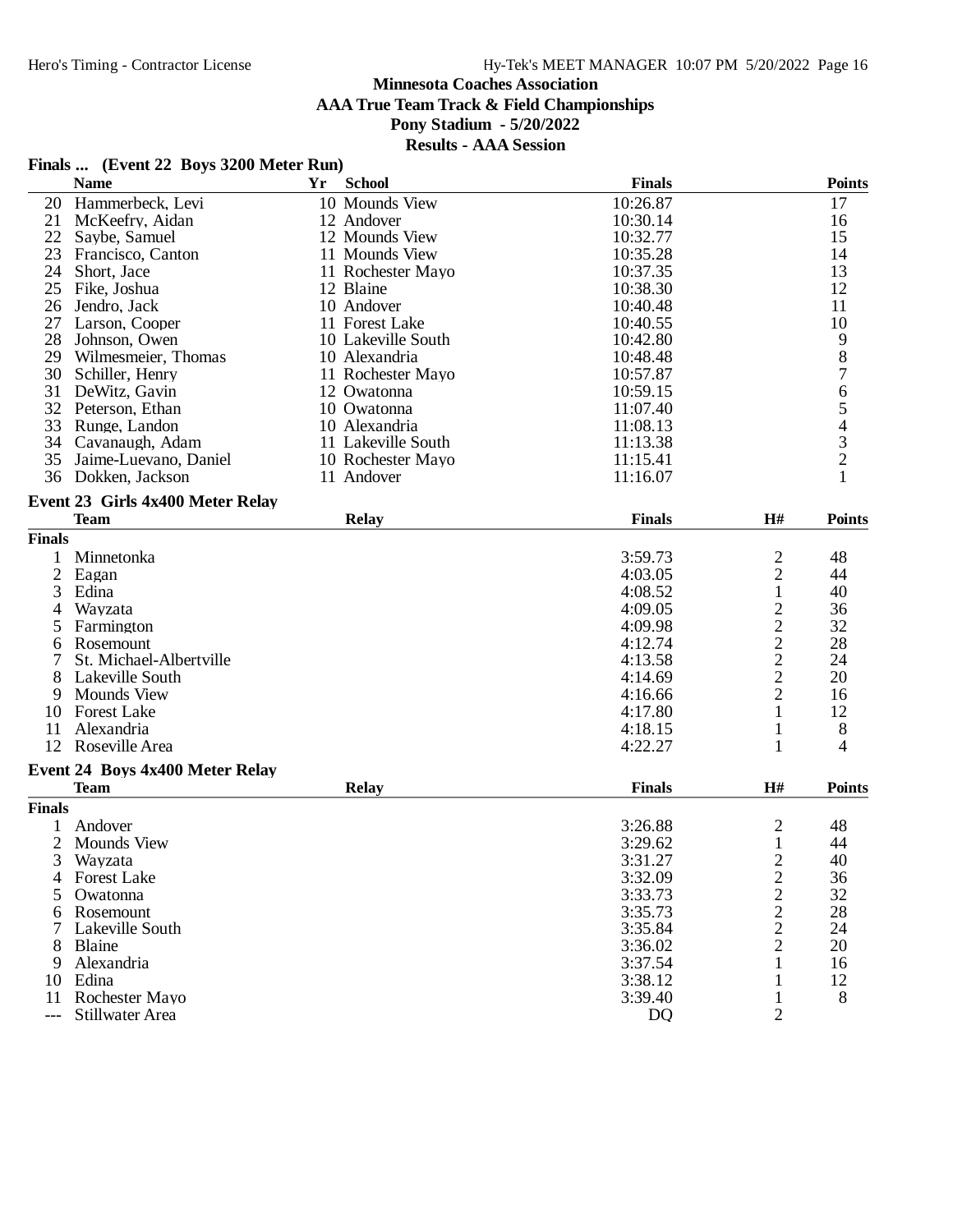#### **Event 35 Girls Discus Throw**

|                | <b>Name</b>                   | Yr | <b>School</b>              | <b>Finals</b> | <b>Points</b>                                   |
|----------------|-------------------------------|----|----------------------------|---------------|-------------------------------------------------|
| <b>Finals</b>  |                               |    |                            |               |                                                 |
| 1              | Hecht, Jordan                 |    | 11 Rosemount               | 149-06        | 36                                              |
| $\mathfrak{2}$ | Webster, Ava                  |    | 12 Rosemount               | 121-00        | 35                                              |
| 3              | Wood, Ava                     |    | 12 Eagan                   | 119-07        | 34                                              |
| 4              | Ronn, Whitley                 |    | 11 Lakeville South         | 119-01        | 33                                              |
| 5              | Streit, Hadley                |    | 12 Mounds View             | 117-06        | 32                                              |
| 6              | Peterson, Aadra               |    | 9 Eagan                    | 114-03        | 31                                              |
| 7              | Maagard, Elise                |    | 10 Alexandria              | 112-11        | 30                                              |
| 8              | Vande Kamp, Bronwyn           |    | 12 Farmington              | 111-00        | 29                                              |
| 9              | Bills, Olivia                 |    | 9 Rosemount                | 110-03        | 28                                              |
| 10             | Heffernan, Hannah             |    | 12 Roseville Area          | 108-05        | 27                                              |
| 11             | DeVries, Hattie               |    | 12 Roseville Area          | 108-05        | 26                                              |
| 12             | Krueger, Jenna                |    | 12 Minnetonka              | 107-11        | 25                                              |
| 13             | Vinje, Sophia                 |    | 11 Alexandria              | 104-04        | 24                                              |
| 14             | Knight, Stella                |    | 12 Wayzata                 | 104-00        | 23                                              |
| 15             | Peterson, Chloe               |    | 10 St. Michael-Albertville | $102 - 11$    | 22                                              |
| 16             | Bergan, Hailey                |    | 12 Lakeville South         | $101 - 10$    | 21                                              |
| 17             | Allred, Caitlin               |    | 10 Eagan                   | 100-10        | 20                                              |
| 18             | Sowada, Amaria                |    | 10 Alexandria              | 99-05         | 19                                              |
| 19             | Bullert, Aveline              |    | 12 Mounds View             | 99-04         | 18                                              |
| 20             | Schomburg, Ella               |    | 11 Lakeville South         | 97-08         | 17                                              |
| 21             | Wickam, Savannah              |    | 11 Wayzata                 | 96-04         | 16                                              |
| 22             | Maloney, Isabella             |    | 11 Forest Lake             | 96-00         | 15                                              |
| 23             | Cornillez, Talimailelagi      |    | 12 St. Michael-Albertville | 92-00         | 14                                              |
| 24             | Strupp, Anna                  |    | 12 Forest Lake             | 91-05         | 13                                              |
| 25             | Baker, Ashlyn                 |    | 11 Minnetonka              | 91-04         | 12                                              |
| 26             | Maunu, Emma                   |    | 12 Farmington              | 91-00         | 11                                              |
| 27             | Sipple, Cecilia               |    | 12 St. Michael-Albertville | 86-00         | 10                                              |
| 28             | Fahey, Alexis                 |    | 8 Forest Lake              | 84-07         | 9                                               |
| 29             | Halvorson, Alyayna            |    | 10 Mounds View             | 84-06         | 8                                               |
| 30             | Johnson, Alise                |    | 12 Edina                   | 83-03         | $\overline{7}$                                  |
| 31             | Dingee, Josie                 |    | 10 Roseville Area          | 83-02         | 6                                               |
|                | 32 Pfeffer, Carly             |    | 11 Minnetonka              | 82-07         |                                                 |
| 33             | LaFrenz, Maddy                |    | 12 Edina                   | 82-05         | $\begin{array}{c} 5 \\ 4 \\ 3 \\ 2 \end{array}$ |
| 34             | Kelzenberg, Katie             |    | 9 Wayzata                  | $77-02$       |                                                 |
| 35             | Williams, Paige               |    | 12 Farmington              | 76-05         |                                                 |
| 36             | Miller, Abby                  |    | 9 Edina                    | 69-11         | $\mathbf{1}$                                    |
| $---$          | Castilleja, Isabel            |    | 12 Forest Lake             | <b>SCR</b>    |                                                 |
|                |                               |    |                            |               |                                                 |
|                | <b>Event 34 Boys Shot Put</b> |    |                            |               |                                                 |
|                | <b>Name</b>                   | Yr | <b>School</b>              | <b>Finals</b> | <b>Points</b>                                   |
| <b>Finals</b>  |                               |    |                            |               |                                                 |
| $\mathbf{1}$   | Bills, Hayden                 |    | 11 Rosemount               | 55-03.25      | 36                                              |
| 2              | Ebner, Weston                 |    | 12 Rosemount               | 53-01.75      | 35                                              |
| 3              | Edwards, Andrew               |    | 11 Blaine                  | 52-09.00      | 34                                              |
| 4              | Lindsay, Noah                 |    | 11 Rosemount               | 52-00.75      | 33                                              |
| 5              | Freteg, Justin                |    | 12 Stillwater Area         | 50-08.50      | 32                                              |
| 6              | Schirmer, Trever              |    | 11 Owatonna                | 50-08.50      | 31                                              |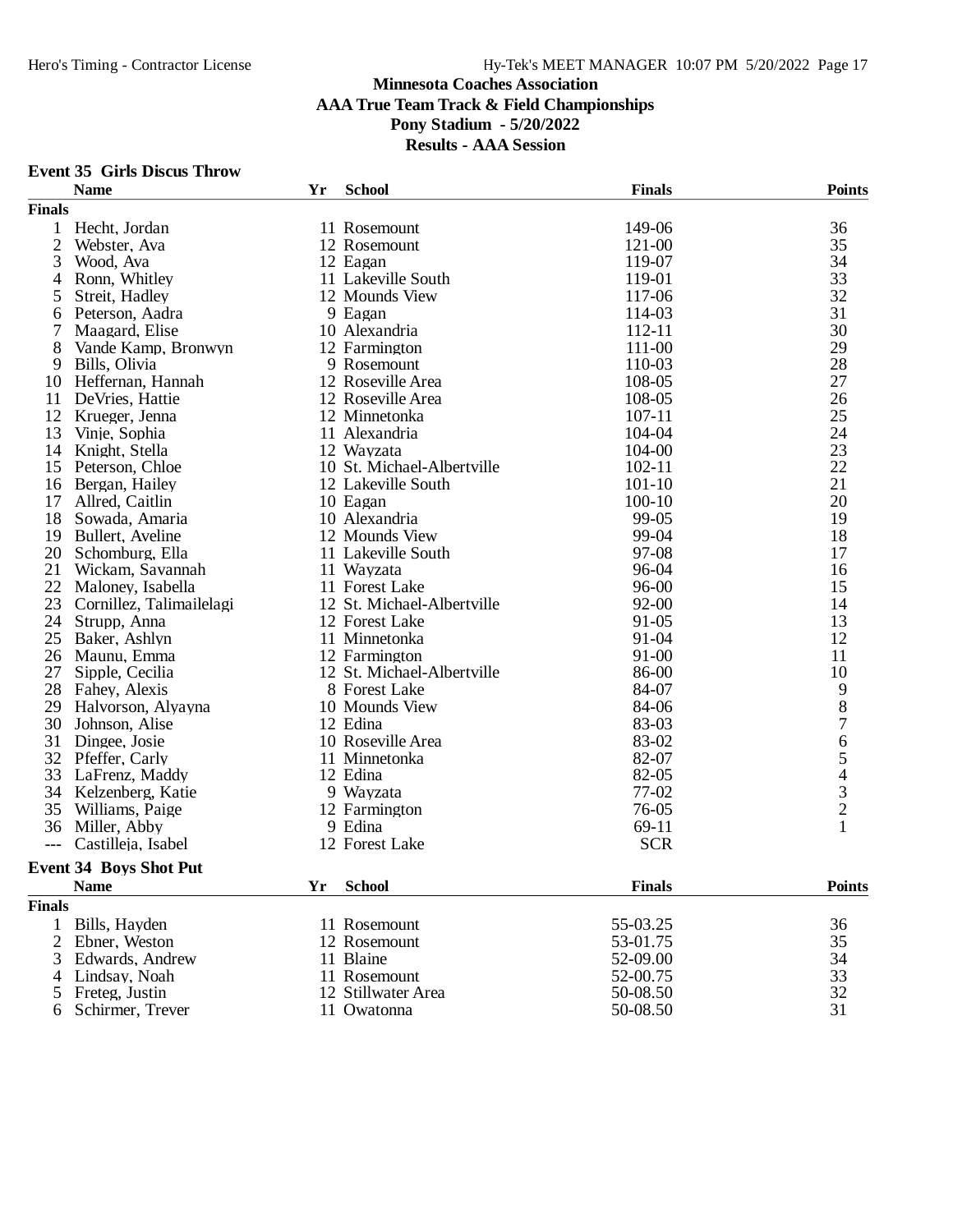#### **Minnesota Coaches Association AAA True Team Track & Field Championships Pony Stadium - 5/20/2022**

|               | <b>Name</b>                                         | Yr | <b>School</b>             | <b>Finals</b> | <b>Points</b>  |
|---------------|-----------------------------------------------------|----|---------------------------|---------------|----------------|
| 7             | Spurgeon, Eli                                       |    | 12 Owatonna               | 50-04.25      | 30             |
| 8             | Nelson, Jaxon                                       |    | 12 Wayzata                | 48-04.50      | 29             |
| 9             | Heng, Gideon                                        |    | 12 Rochester Mayo         | 48-04.50      | 28             |
| 10            | Lanoux, Joseph                                      |    | 12 Alexandria             | 48-02.00      | 27             |
| 11            | Willier, Anthony                                    |    | 11 Mounds View            | 48-01.25      | 26             |
| 12            | Elstad, Mikah                                       |    | 11 Owatonna               | 47-00.50      | 25             |
| 13            | Kramer, Ethan                                       |    | 11 Rochester Mayo         | 46-09.75      | 24             |
| 14            | Thorsen, Charles                                    |    | 11 Edina                  | 46-08.00      | 23             |
| 15            | Wilson, Emmanuel                                    |    | 10 Wayzata                | 46-07.00      | 22             |
| 16            | Owens, Dylan                                        |    | 12 Andover                | 46-06.50      | 21             |
| 17            | McCloud, Owen                                       |    | 11 Lakeville South        | 46-03.50      | 20             |
| 18            | Eggert, Luke                                        |    | 12 Mounds View            | 46-02.25      | 19             |
| 19            | Lincoln-montanari, Ethan                            |    | 11 Forest Lake            | 46-02.00      | 18             |
| 20            | Christenson, Derek                                  |    | 10 Wayzata                | 45-03.00      | 17             |
| 21            |                                                     |    |                           | 44-09.00      | 16             |
|               | Fretag, Chris                                       |    | 11 Stillwater Area        |               |                |
| 22            | Alquist, Brady                                      |    | 12 Mounds View            | 43-00.25      | 15             |
| 23            | Develice, Connor                                    |    | 12 Andover                | 42-09.50      | 14             |
| 24            | Lomen, John                                         |    | 12 Stillwater Area        | 42-08.50      | 13             |
| 25            | Ecker, Gavin                                        |    | 11 Blaine                 | 42-05.25      | 12             |
| 26            | Halleckson, Blake                                   |    | 11 Andover                | 41-06.50      | 11             |
| 27            | Klein, Brecken                                      |    | 11 Lakeville South        | 41-05.50      | 10             |
| 28            | Winn, Ty                                            |    | 12 Lakeville South        | 41-04.75      | 9              |
| 29            | Myren, Matthew                                      |    | 12 Rochester Mayo         | 41-00.00      | 8              |
| 30            | Johnson, Howie                                      |    | 8 Forest Lake             | 40-02.00      | $\overline{7}$ |
| 31            | Piepho, Calen                                       |    | 12 Alexandria             | 39-10.50      | 65432          |
| 32            | Miller, Trystian                                    |    | 11 Forest Lake            | 38-11.75      |                |
| 33            | Johnson, Caden                                      |    | 12 Blaine                 | 38-09.25      |                |
| 34            | Sayre, Ashton                                       |    | 11 Alexandria             | 38-00.50      |                |
| 35            | Capra, Federico                                     |    | 12 Edina                  | 37-08.25      |                |
| 36            | Mcglennon, Timothy                                  |    | 9 Edina                   | 36-07.25      | $\mathbf{1}$   |
|               | --- Myren, Adam                                     |    | 10 Rochester Mayo         | <b>SCR</b>    |                |
|               | <b>Event 48 Boys Shot Put Wheelchair Wheelchair</b> |    |                           |               |                |
|               | <b>Name</b>                                         | Yr | <b>School</b>             | <b>Finals</b> | <b>Points</b>  |
| <b>Finals</b> |                                                     |    |                           |               |                |
|               |                                                     |    |                           |               |                |
|               | 1 Allen, Michael                                    |    | 10 Wayzata                | 16-09.75      | 1              |
|               | <b>Event 27 Girls Triple Jump</b>                   |    |                           |               |                |
|               | <b>Name</b>                                         | Yr | <b>School</b>             | <b>Finals</b> | <b>Points</b>  |
| <b>Finals</b> |                                                     |    |                           |               |                |
|               | 1 Cinnamo, Ava                                      |    | 12 Rosemount              | 40-08.00      | 36             |
| 2             | Ketterling, Catelyn                                 |    | 10 Rosemount              | 36-03.00      | 35             |
| 3             | Dahl, Julia                                         |    | 11 Mounds View            | 36-00.25      | 34             |
| 4             | Apet, Hemetii                                       |    | 11 Roseville Area         | 35-10.50      | 33             |
| 5             | Kent, Hailie                                        |    | 12 Alexandria             | 35-09.00      | 32             |
|               | Hiller, Lucy                                        |    | 11 Minnetonka             | 35-06.75      | 31             |
| 6<br>7        |                                                     |    | 11 Alexandria             |               | 30             |
|               | Steussy, Ella                                       |    |                           | 35-04.00      |                |
| 8             | Chea, Juslene                                       |    | 9 St. Michael-Albertville | 35-02.75      | 29             |
| 9             | Keefer, Gabby                                       |    | 9 St. Michael-Albertville | 35-01.00      | 28             |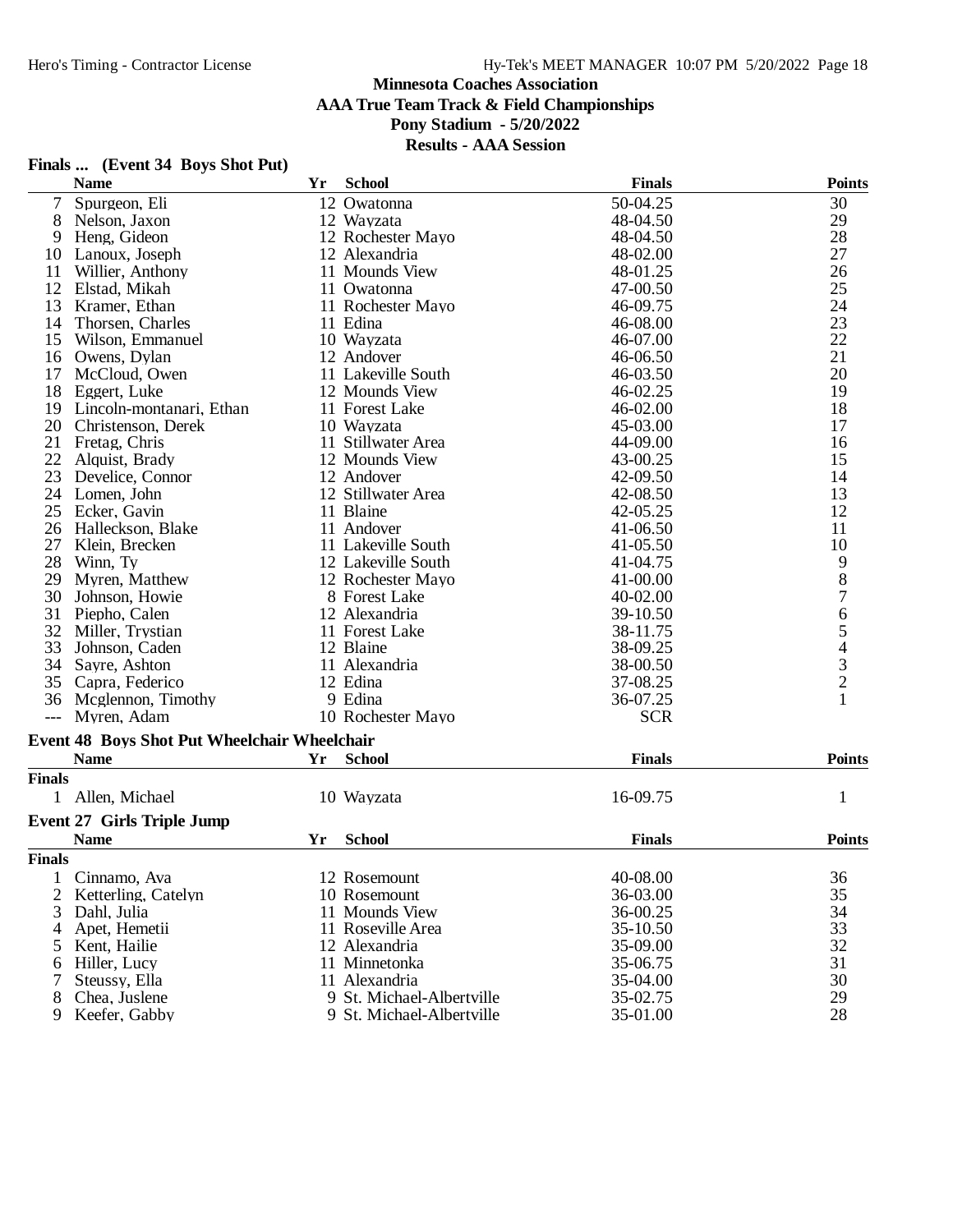### **Minnesota Coaches Association AAA True Team Track & Field Championships**

**Pony Stadium - 5/20/2022 Results - AAA Session**

### **Finals ... (Event 27 Girls Triple Jump)**

|               | <b>Name</b>                    | Yr | <b>School</b>              | <b>Finals</b> | <b>Points</b>                                   |
|---------------|--------------------------------|----|----------------------------|---------------|-------------------------------------------------|
| 10            | Kohler, Claire                 |    | 10 Minnetonka              | 35-00.00      | 27                                              |
| 11            | Chea, Judsona                  |    | 10 St. Michael-Albertville | 34-10.00      | 26                                              |
| 12            | Ifill, Sienna                  |    | 12 Eagan                   | 34-09.00      | 25                                              |
| 13            | Duvick, Alexandra              |    | 11 Lakeville South         | 34-04.50      | 24                                              |
| 14            | Gospodarek, Cassandra          |    | 10 Rosemount               | 33-08.00      | 23                                              |
| 15            | Rousu, Marisa                  |    | 10 Alexandria              | 33-08.00      | 22                                              |
| 16            | Addo, Janet                    |    | 11 Roseville Area          | 33-03.50      | 21                                              |
| 17            | Kohrt, Kailee                  |    | 11 Wayzata                 | 33-00.00      | 20                                              |
| 18            | Berns, Allie                   |    | 9 Wayzata                  | 32-09.25      | 19                                              |
| 19            | Dorsey, Hana                   |    | 11 Edina                   | 32-07.50      | 18                                              |
| 20            | Crump, Camille                 |    | 11 Roseville Area          | 32-04.25      | 17                                              |
| 21            | Hanson, Madison                |    | 12 Mounds View             | 32-02.75      | 16                                              |
| 22            | Sauber, Brooke                 |    | 12 Lakeville South         | 32-01.75      | 15                                              |
| 23            | Nystrom, Molly                 |    | 7 Mounds View              | 32-00.50      | 14                                              |
| 24            | Brown, Grace                   |    | 11 Farmington              | 32-00.50      | 13                                              |
| 25            | Eklund, Ella                   |    | 12 Eagan                   | 31-07.50      | 12                                              |
| 26            | Gagner, Ashtyn                 |    | 12 Farmington              | 31-07.50      | 11                                              |
| 27            | Leick, Lauren                  |    | 11 Wayzata                 | 31-06.50      | 10                                              |
| 28            | Elliott, Aamyiah               |    | 10 Eagan                   | 31-04.00      | 9                                               |
| 29            | Peterson, Alia                 |    | 11 Minnetonka              | 31-02.00      | 8                                               |
|               | 30 Legeault, Julia             |    | 9 Forest Lake              | 31-02.00      | $\overline{7}$                                  |
| 31            | Rahn, Lydia                    |    | 12 Lakeville South         | 31-00.00      | 6                                               |
| 32            | Braun, Sophia                  |    | 10 Edina                   | 31-00.00      |                                                 |
| 33            |                                |    | 9 Edina                    | 30-06.75      | $\begin{array}{c} 5 \\ 4 \\ 3 \\ 2 \end{array}$ |
| 34            | Yuan, Maggie                   |    | 12 Forest Lake             |               |                                                 |
|               | Goehner, Jonna                 |    |                            | 29-05.00      |                                                 |
| 35            | Swenson, Gianna                |    | 9 Forest Lake              | 28-07.75      |                                                 |
|               | 36 Woody, Rebecca              |    | 10 Farmington              | 27-10.50      | 1                                               |
|               | <b>Event 26 Boys Long Jump</b> |    |                            |               |                                                 |
|               | <b>Name</b>                    | Yr | <b>School</b>              | <b>Finals</b> | <b>Points</b>                                   |
| <b>Finals</b> |                                |    |                            |               |                                                 |
|               | Gleason, Justin                |    | 11 Owatonna                | 21-10.50      | 36                                              |
| 2             | Dorsey, Colin                  |    | 12 Edina                   | 21-07.75      | 35                                              |
| 3             | Heydt, William                 |    | 12 Alexandria              | 21-00.50      | 34                                              |
| 4             | Moore, Levi                    |    | 11 Andover                 | 21-00.00      | 33                                              |
| 5             | Zirngible, Max                 |    | 12 Owatonna                | 20-11.00      | 32                                              |
| 6             | Volk, Reece                    |    | 11 Lakeville South         | 20-08.75      | 31                                              |
| 7             | Whelan, Maki                   |    | 10 Rosemount               | 20-08.25      | 30                                              |
| 8             | Bartlett, Nicholas             |    | 12 Forest Lake             | 20-07.75      | 29                                              |
| 9             | Agbemadon, Nathanael           |    | 12 Wayzata                 | 20-06.25      | 28                                              |
| 10            | Meadowcroft, Michael           |    | 12 Wayzata                 | 20-06.00      | 27                                              |
| 11            | Tinsen-Jenkins, Kallen         |    | 12 Blaine                  | 20-05.50      | 26                                              |
| 12            | Nyenati, Blake                 |    | 12 Andover                 | 20-01.75      | 25                                              |
| 13            | Carey, Theodore                |    | 12 Forest Lake             | 20-01.75      | 24                                              |
| 14            | Rosengren, Thomas              |    | 12 Stillwater Area         | 20-01.50      | 23                                              |
| 15            | Johnson, Seth                  |    | 11 Stillwater Area         | 20-00.50      | 22                                              |
| 16            | Kalmes, Evan                   |    | 12 Andover                 | 20-00.50      | 21                                              |
| 17            | Marial, Yaih                   |    | 12 Rochester Mayo          | 19-11.25      | 20                                              |
| 18            | Stendel, Tanner                |    | 12 Owatonna                | 19-11.00      | 19                                              |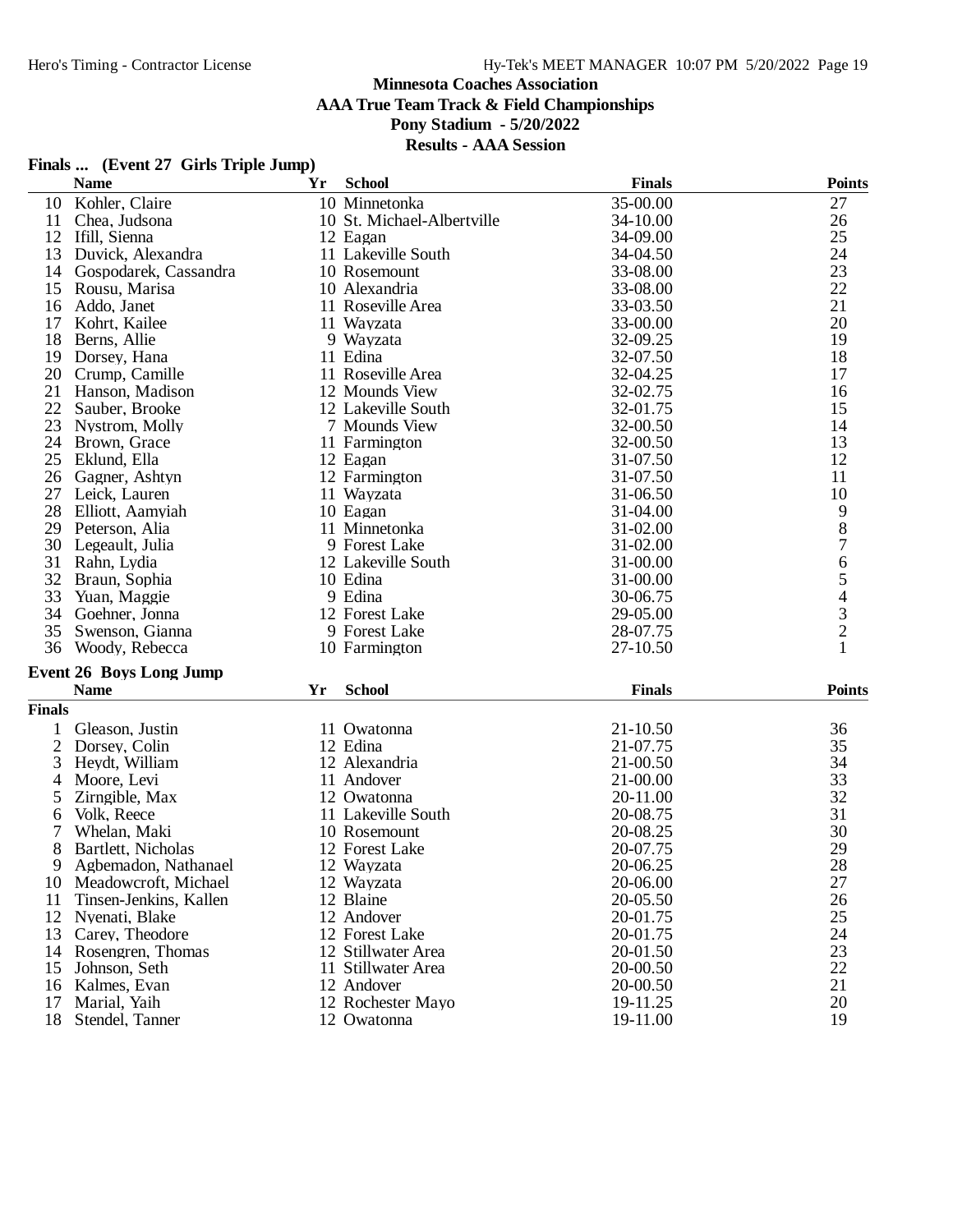### **Minnesota Coaches Association AAA True Team Track & Field Championships**

# **Pony Stadium - 5/20/2022**

| Finals  (Event 26 Boys Long Jump) |  |  |
|-----------------------------------|--|--|
|-----------------------------------|--|--|

|                | <b>Name</b>                      | Yr | <b>School</b>              | <b>Finals</b> | <b>Points</b> |
|----------------|----------------------------------|----|----------------------------|---------------|---------------|
| 19             | Ramlall, Anish                   |    | 11 Rosemount               | 19-10.00      | 18            |
| 20             | Elliott, Colin                   |    | 10 Mounds View             | 19-09.50      | 17            |
| 21             | Johnson, Garrett                 |    | 11 Lakeville South         | 19-08.75      | 16            |
| 22             | Vokaty, Connor                   |    | 12 Wayzata                 | 19-07.50      | 15            |
| 23             | Safi, Ameer                      |    | 10 Mounds View             | 19-06.25      | 14            |
| 24             | Negen, Trey                      |    | 9 Alexandria               | 19-06.00      | 13            |
| 25             | Diagana, Bocar                   |    | 12 Edina                   | 19-04.00      | 12            |
| 26             | Keis, Jack                       |    | 12 Forest Lake             | 19-01.50      | 11            |
| 27             | Hansen, Carson                   |    | 11 Lakeville South         | 18-10.25      | 10            |
| 28             | Gorghuber, Mason                 |    | 9 Alexandria               | 18-09.00      | 9             |
| 29             | Reynolds, Jordan                 |    | 12 Blaine                  | 18-08.50      |               |
| 30             | Davies, Kingston                 |    | 11 Blaine                  | 18-03.25      | 8765432       |
| 31             | McDowell, Ryan                   |    | 12 Stillwater Area         | 18-00.25      |               |
| 32             | Gerten, Lucas                    |    | 9 Rosemount                | 17-07.50      |               |
| 33             | Cerise, Nico                     |    | 11 Edina                   | 17-00.00      |               |
| 34             | Mankaka, James                   |    | 10 Rochester Mayo          | 16-03.50      |               |
| 35             | Anderson, Elijah                 |    | 12 Mounds View             | 15-08.50      |               |
| 36             | Holcomb, Carter                  |    | 10 Rochester Mayo          | 13-08.00      | $\mathbf{1}$  |
|                |                                  |    |                            |               |               |
|                | <b>Event 31 Girls Pole Vault</b> |    |                            |               |               |
|                | <b>Name</b>                      | Yr | <b>School</b>              | <b>Finals</b> | Points        |
| <b>Finals</b>  |                                  |    |                            |               |               |
| 1              | Gentile, Olivia                  |    | 12 Roseville Area          | 11-06.00      | 36            |
| $\overline{c}$ | Ahlberg, Jaylyn                  |    | 12 Mounds View             | 11-00.00      | 35            |
| 3              | Thrawl, Kajsa                    |    | 12 Eagan                   | 10-06.00      | 34            |
| 4              | Gunderson, Annika                |    | 12 Forest Lake             | 10-06.00      | 33            |
| 5              | Bergeron, Jacqueline             |    | 10 St. Michael-Albertville | 10-06.00      | 32            |
| 6              | Nehring, Alyssa                  |    | 11 St. Michael-Albertville | 10-00.00      | 30.50         |
| 6              | Dahlheimer, Jada                 |    | 10 St. Michael-Albertville | 10-00.00      | 30.50         |
| 8              | Wilson, Jayda                    |    | 8 Roseville Area           | 10-00.00      | 29            |
| 9              | Brown, Ella                      |    | 12 Edina                   | $9 - 00.00$   | 27            |
| 9              | Anderson, Izzy                   |    | 12 Farmington              | $9 - 00.00$   | 27            |
| 9              | Dorsey, Hana                     |    | 11 Edina                   | $9 - 00.00$   | 27            |
| 12             | Kent, Izzy                       |    | 12 Alexandria              | $9 - 00.00$   | 25            |
| 13             |                                  |    | 10 Forest Lake             | $9 - 00.00$   | 23            |
| 13             | Miles, Makayla                   |    | 9 Minnetonka               | $9 - 00.00$   | 23            |
|                | Wock, Harley                     |    |                            |               | 23            |
| 13             | Maccarone, Hannah                |    | 12 Eagan                   | $9 - 00.00$   |               |
| 16             | Dale, Kalea                      |    | 11 Wayzata                 | $9 - 00.00$   | 20            |
| 16             | Hoversten, Kinsey                |    | 10 Wayzata                 | $9 - 00.00$   | 20            |
| 16             | Saufferer, Mari                  |    | 12 Lakeville South         | $9 - 00.00$   | 20            |
| 19             | Schulz, Kendall                  |    | 11 Rosemount               | 8-00.00       | 16.50         |
| 19             | Fettig, Ailynn                   |    | 12 Alexandria              | 8-00.00       | 16.50         |
| 19             | Nellis, Katelyn                  |    | 8 Forest Lake              | 8-00.00       | 16.50         |
| 19             | Syverson, Sophia                 |    | 9 Roseville Area           | 8-00.00       | 16.50         |
| 23             | Davis, Summer                    |    | 10 Rosemount               | 8-00.00       | 14            |
| 24             | Luepke, Bria                     |    | 12 Alexandria              | 8-00.00       | 13            |
| 25             | Ehlers, Lucy                     |    | 11 Mounds View             | 8-00.00       | 11            |
| 25             | Drew, Alexa                      |    | 10 Lakeville South         | 8-00.00       | 11            |
| 25             | Anderson, Anelisa                |    | 11 Minnetonka              | 8-00.00       | 11            |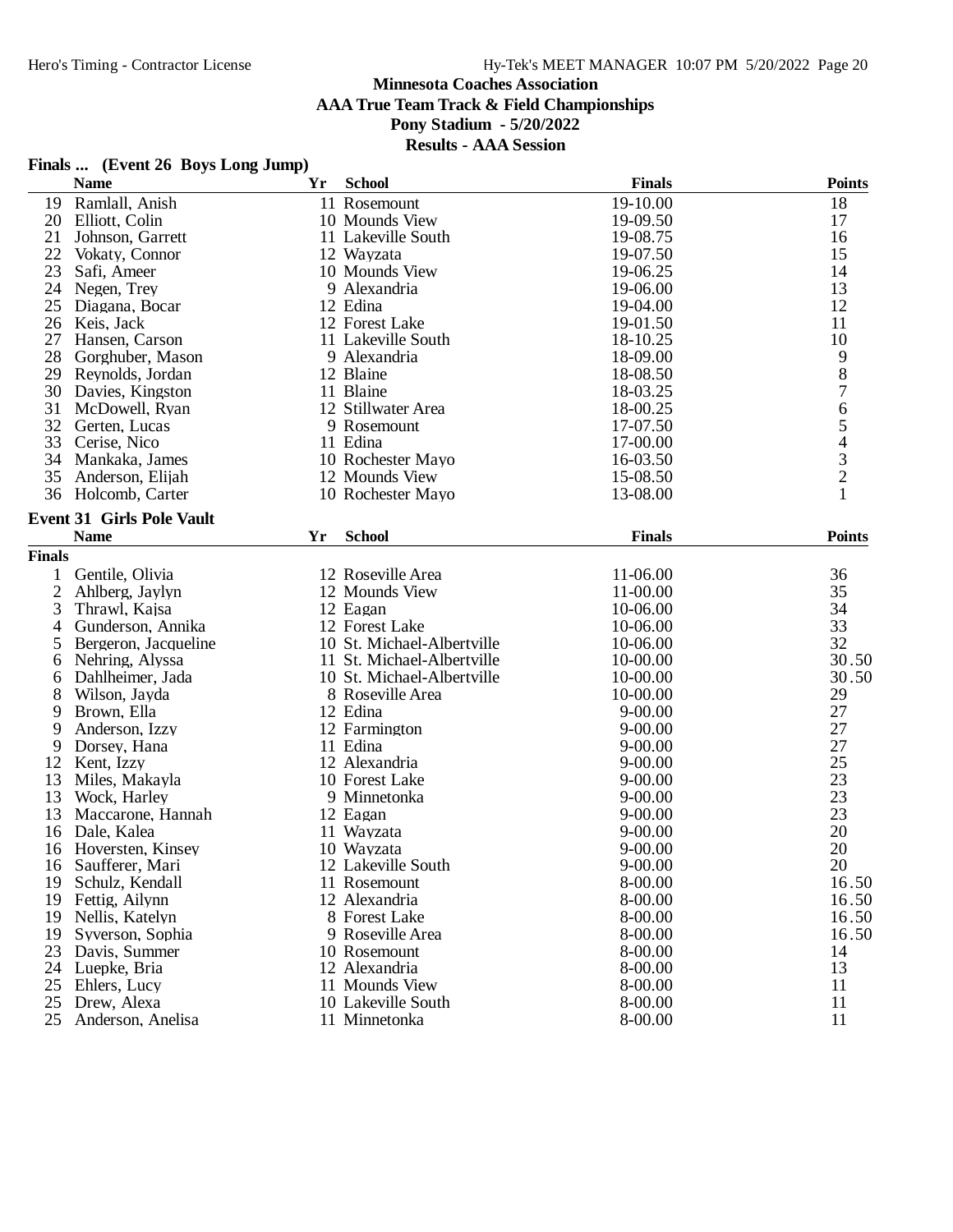#### **Minnesota Coaches Association AAA True Team Track & Field Championships Pony Stadium - 5/20/2022**

|  | Finals  (Event 31 Girls Pole Vault) |  |  |
|--|-------------------------------------|--|--|
|--|-------------------------------------|--|--|

|                     | <b>Name</b>                     | Yr | <b>School</b>      | <b>Finals</b> | <b>Points</b>                              |
|---------------------|---------------------------------|----|--------------------|---------------|--------------------------------------------|
| 28                  | Hansen, Laura                   |    | 10 Mounds View     | 8-00.00       | 9                                          |
| 29                  | Krull, Jadyn                    |    | 12 Lakeville South | 8-00.00       | 8                                          |
| 30                  | Lund, Amy                       |    | 10 Minnetonka      | 7-00.00       | 6                                          |
| 30                  | Donovan, Maggie                 |    | Edina              | $7 - 00.00$   | 6                                          |
| 30                  | Woody, Rebecca                  |    | 10 Farmington      | $7 - 00.00$   | 6                                          |
| 33                  | Taarud, Ella                    |    | 10 Farmington      | $7 - 00.00$   |                                            |
| 34                  | Hornsten, Olivia                |    | 9 Eagan            | $7 - 00.00$   | $\begin{array}{c} 4 \\ 3 \\ 2 \end{array}$ |
| 35                  | Cary, Lily                      |    | 10 Wayzata         | $6 - 00.00$   |                                            |
| $---$               | Bellrichard, Ruthie             |    | 11 Rosemount       | <b>NH</b>     |                                            |
|                     | <b>Event 32 Boys Pole Vault</b> |    |                    |               |                                            |
|                     | <b>Name</b>                     | Yr | <b>School</b>      | <b>Finals</b> | <b>Points</b>                              |
| <b>Finals</b>       |                                 |    |                    |               |                                            |
| 1                   | Helmich, Jack                   |    | 12 Wayzata         | 14-08.00      | 36                                         |
| $\overline{2}$      | Holcomb, Cayden                 |    | 12 Rochester Mayo  | 13-03.00      | 35                                         |
| 3                   | Peterson, Lucas                 |    | 10 Rochester Mayo  | 12-00.00      | 32.50                                      |
| 3                   | Maynor, Emmett                  |    | 12 Edina           | 12-00.00      | 32.50                                      |
| 3                   | Tweed, Jackson                  |    | 11 Stillwater Area | 12-00.00      | 32.50                                      |
| 3                   | Piepho, Cole                    |    | 11 Owatonna        | 12-00.00      | 32.50                                      |
| 7                   | Stonehouse, Sam                 |    | 11 Stillwater Area | 12-00.00      | 30                                         |
| 8                   | Halvorson, Zach                 |    | 11 Blaine          | 12-00.00      | 29                                         |
| 9                   | Charles, Aidan                  |    | 11 Owatonna        | 12-00.00      | 26.50                                      |
| 9                   | Brekke, Andrew                  |    | 9 Stillwater Area  | 12-00.00      | 26.50                                      |
| 9                   | Hipps, Owen                     |    | 11 Edina           | 12-00.00      | 26.50                                      |
| 9                   | Sheehan, Calder                 |    | 9 Rochester Mayo   | 12-00.00      | 26.50                                      |
| 13                  | Linde, Ben                      |    | 12 Andover         | 12-00.00      | 24                                         |
| 14                  | Homelvig, Bryr                  |    | 11 Alexandria      | 11-00.00      | 21.50                                      |
| 14                  | Rodenwald, Noah                 |    | 10 Rosemount       | 11-00.00      | 21.50                                      |
| 14                  | Thompson, Brayden               |    | 11 Forest Lake     | 11-00.00      | 21.50                                      |
| 14                  | Engstrom, Oliver                |    | 12 Edina           | 11-00.00      | 21.50                                      |
| 18                  | Stefanik, Broderick             |    | 11 Mounds View     | 11-00.00      | 19                                         |
| 19                  | Maloney, Lincoln                |    | 10 Mounds View     | 11-00.00      | 17.50                                      |
| 19                  | Halvorson, Chase                |    | 11 Blaine          | 11-00.00      | 17.50                                      |
| 21                  | Dowling, Oran                   |    | 10 Owatonna        | 10-00.00      | 15                                         |
| 21                  | Schwartz, Matthew               |    | 11 Forest Lake     | 10-00.00      | 15                                         |
| 21                  | Alam, Abid                      |    | 11 Rosemount       | 10-00.00      | 15                                         |
| 24                  | Couri, Daniel                   |    | 12 Wayzata         | 10-00.00      | 12.50                                      |
| 24                  | Froslee, Jackson                |    | 9 Andover          | 10-00.00      | 12.50                                      |
| 26                  | Constine, Owen                  |    | 11 Lakeville South | 10-00.00      | 10.50                                      |
|                     | 26 Babineau, Mitchell           |    | 10 Blaine          | 10-00.00      | 10.50                                      |
| 28                  | Henrikson, Kyle                 |    | 12 Forest Lake     | 10-00.00      | 8.50                                       |
| 28                  | Cramer, Jackson                 |    | 12 Wayzata         | 10-00.00      | 8.50                                       |
| 30                  | Bente, Tate                     |    | 9 Lakeville South  | $9 - 00.00$   | 7                                          |
| 31                  | Polanski, Adam                  |    | 11 Rosemount       | $9 - 00.00$   | 6                                          |
|                     | 32 Lucey, Joseph                |    | 10 Lakeville South | $9 - 00.00$   | 5                                          |
| $---$               | Williams, Samuel                |    | 10 Alexandria      | NH            |                                            |
| $---$               | Haglund, Nathan                 |    | 9 Andover          | NH            |                                            |
| $\qquad \qquad - -$ | Berthiaume, Thunor              |    | 11 Mounds View     | <b>NH</b>     |                                            |
| $\qquad \qquad - -$ | Schabel, Erik                   |    | 12 Alexandria      | NH            |                                            |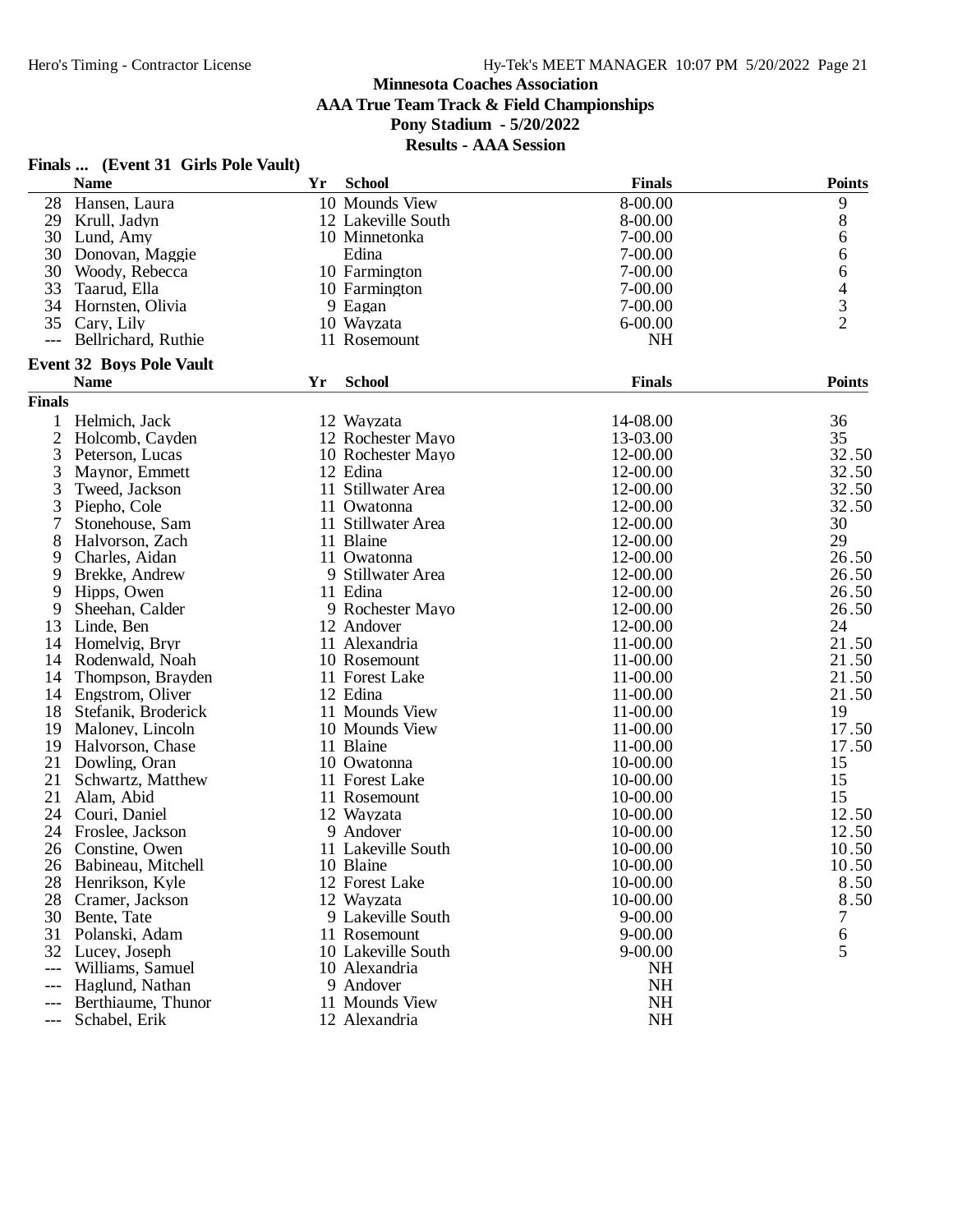#### **Event 29 Girls High Jump**

|               | <b>Name</b>                    | Yr | <b>School</b>              | <b>Finals</b>            | <b>Points</b>            |
|---------------|--------------------------------|----|----------------------------|--------------------------|--------------------------|
| <b>Finals</b> |                                |    |                            |                          |                          |
|               | Stone, Winona                  |    | 11 Minnetonka              | 5-04.00                  | 36                       |
| $\mathbf{2}$  | Folken, Mya                    |    | 10 Minnetonka              | 5-02.00                  | 35                       |
| 3             | Gordon, Julia                  |    | 11 Farmington              | 5-02.00                  | 34                       |
| 4             | Stephenson, Sylvia             |    | 12 Lakeville South         | 5-00.00                  | 33                       |
| 5             | Fitzgerald, Ava                |    | 12 Roseville Area          | 5-00.00                  | 32                       |
| 6             | Kohrt, Kailee                  |    | 11 Wayzata                 | $4 - 10.00$              | 31                       |
| 7             | Jahnke, Cail                   |    | 8 St. Michael-Albertville  | $4 - 10.00$              | 29.50                    |
| 7             | Woods, Kylie                   |    | 12 Forest Lake             | $4 - 10.00$              | 29.50                    |
| 9             | Mcconnell, Reese               |    | 9 Edina                    | $4 - 10.00$              | 28                       |
| 10            | Baune, Reis                    |    | 10 Rosemount               | $4 - 10.00$              | 26.50                    |
| 10            | Juarez, Paris                  |    | 11 Eagan                   | $4 - 10.00$              | 26.50                    |
| 12            | Mitchell, Jada                 |    | 8 Lakeville South          | $4 - 10.00$              | 25                       |
| 13            | Gospodarek, Cassandra          |    | 10 Rosemount               | 4-08.00                  | 23                       |
| 13            | Simon, Peyton                  |    | 11 Rosemount               | 4-08.00                  | 23                       |
| 13            | Nystrom, Molly                 |    | 7 Mounds View              | 4-08.00                  | 23                       |
| 16            | Nelson, Hailey                 |    | 11 Mounds View             | 4-08.00                  | 21                       |
| 17            | Berns, Allie                   |    | 9 Wayzata                  | 4-08.00                  | 19                       |
| 17            | Oberlander, Jessica            |    | 11 Wayzata                 | 4-08.00                  | 19                       |
| 17            | Oden, Emma                     |    | 10 Farmington              | 4-08.00                  | 19                       |
| 20            | Thomas, Kayla                  |    | 11 Edina                   | 4-08.00                  | 17                       |
| 21            | Simonson, Alida                |    | 9 Farmington               | 4-06.00                  | 15                       |
| 21            | McKinley, Morgan               |    | 11 St. Michael-Albertville | 4-06.00                  | 15                       |
| 21            | Iverson, Tilia                 |    | 10 Roseville Area          | $4 - 06.00$              | 15                       |
| 24            | Matysik, Maria                 |    | 9 Edina                    | 4-06.00                  | 13                       |
| 25            | Sowada, Kiara                  |    | 12 Alexandria              | 4-06.00                  | 12                       |
| 26            | Purrington, Isabel             |    | 9 Eagan                    | 4-06.00                  | 10.50                    |
| 26            | Wock, Harley                   |    | 9 Minnetonka               | 4-06.00                  | 10.50                    |
| 28            | Graham, Elizabeth              |    | 9 Eagan                    | 4-06.00                  | 9                        |
| 29            | Roth, Jessica                  |    | 10 St. Michael-Albertville | 4-06.00                  |                          |
| 30            | Legeault, Julia                |    | 9 Forest Lake              | 4-06.00                  | $\frac{8}{7}$            |
| 31            | Wessel, Miah                   |    | 11 Alexandria              | 4-04.00                  | 6                        |
| 32            | Sanchez, Savana                |    | 9 Forest Lake              | 4-04.00                  | $\overline{4}$           |
| 32            | Ohmann, Sophia                 |    | 10 Mounds View             | 4-04.00                  | $\overline{\mathcal{L}}$ |
| 32            | Ballou, Emma                   |    | 11 Alexandria              | 4-04.00                  |                          |
| 35            |                                |    | 10 Roseville Area          | 4-04.00                  | $\frac{4}{2}$            |
| 36            | Hansen, Addison (Addie)        |    | 9 Lakeville South          | 4-02.00                  | $\mathbf{1}$             |
|               | Johnson, Joey                  |    |                            |                          |                          |
|               | Nystrom, Ivy                   |    | 8 Mounds View              | <b>SCR</b><br><b>SCR</b> |                          |
|               | Elliott, Aamyiah               |    | 10 Eagan                   |                          |                          |
|               | <b>Event 30 Boys High Jump</b> |    |                            |                          |                          |
|               | <b>Name</b>                    | Yr | <b>School</b>              | <b>Finals</b>            | <b>Points</b>            |
| <b>Finals</b> |                                |    |                            |                          |                          |
| 1             | Marial, Yaih                   |    | 12 Rochester Mayo          | $6 - 06.00$              | 36                       |
| 2             | Myren, Adam                    |    | 10 Rochester Mayo          | $6 - 06.00$              | 35                       |
| 3             | Meadowcroft, Michael           |    | 12 Wayzata                 | $6 - 06.00$              | 34                       |
| 4             | Rasmussen, Tate                |    | 10 Edina                   | $6 - 00.00$              | 32.50                    |
| 4             | Mosser, Benjamin               |    | 12 Lakeville South         | $6 - 00.00$              | 32.50                    |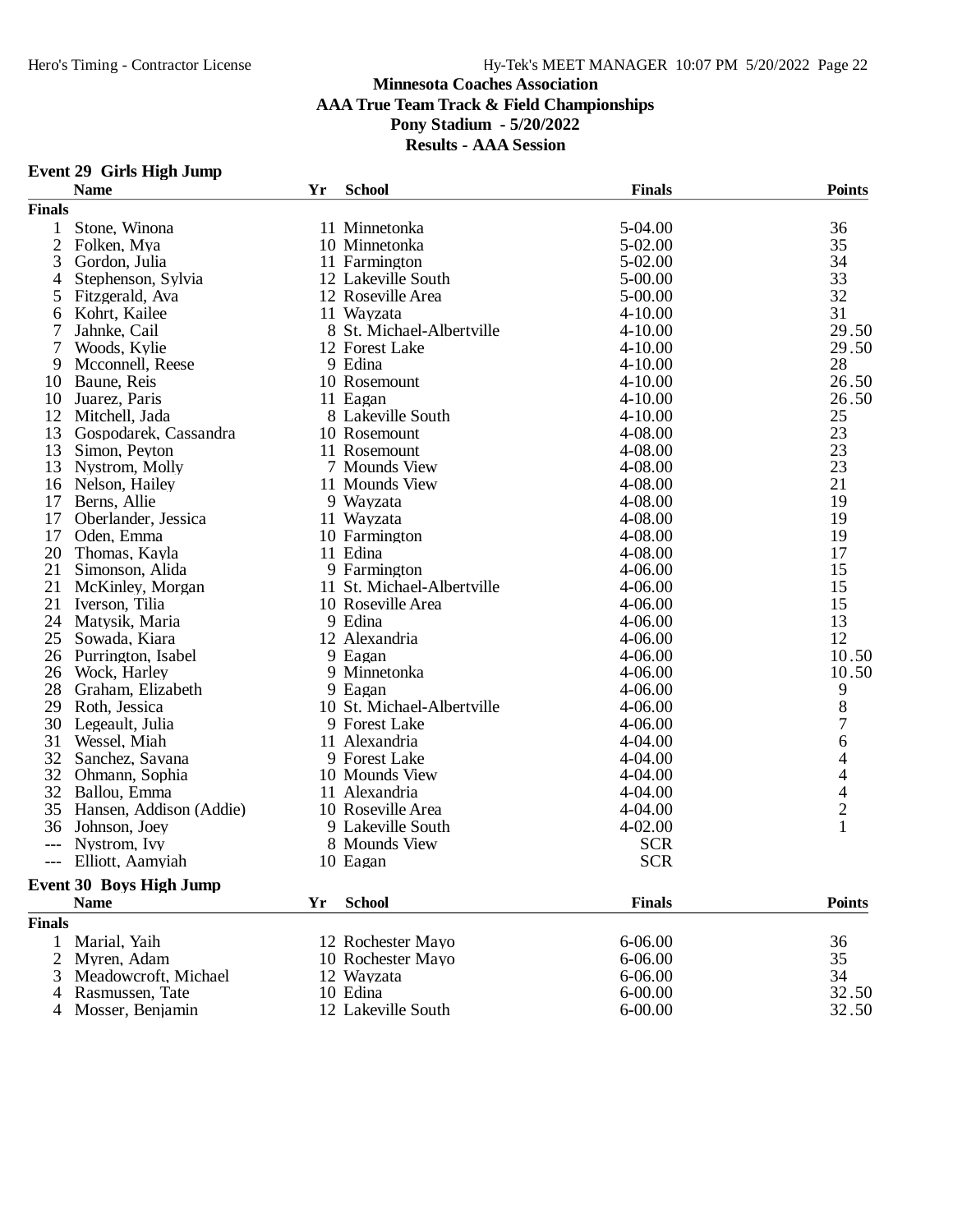#### **Minnesota Coaches Association AAA True Team Track & Field Championships Pony Stadium - 5/20/2022**

**Results - AAA Session**

### **Finals ... (Event 30 Boys High Jump)**

|                | <b>Name</b>                             | Yr | <b>School</b>                 | <b>Finals</b>        | <b>Points</b> |
|----------------|-----------------------------------------|----|-------------------------------|----------------------|---------------|
| 6              | Smith, Tyce                             |    | 11 Blaine                     | $6 - 00.00$          | 30.50         |
| 6              | Vande Kieft, Maxwell                    |    | 12 Rochester Mayo             | $6 - 00.00$          | 30.50         |
| 8              | Gerl, Reece                             |    | 11 Lakeville South            | $6 - 00.00$          | 29            |
| 9              | Simmering, Leyton                       |    | 12 Rosemount                  | $6 - 00.00$          | 28            |
| 10             | Johnson, Chase                          |    | 9 Stillwater Area             | $6 - 00.00$          | 26.50         |
| 10             | Johnson, Jaden                          |    | 12 Lakeville South            | $6 - 00.00$          | 26.50         |
| 12             | Ibrahim, Abass                          |    | 12 Stillwater Area            | $5-10.00$            | 24            |
| 12             | Reynolds, Jordan                        |    | 12 Blaine                     | 5-10.00              | 24            |
| 12             | Moore, Levi                             |    | 11 Andover                    | 5-10.00              | 24            |
| 15             | Korbel, Owen                            |    | 11 Owatonna                   | $5 - 10.00$          | 22            |
| 16             | Tussey, Caleb                           |    | 11 Stillwater Area            | $5 - 10.00$          | 21            |
| 17             | Binstock, Matthew                       |    | 12 Andover                    | $5-10.00$            | 20            |
| 18             | Latawiec, Emanuel                       |    | 12 Forest Lake                | $5-10.00$            | 19            |
| 19             | Frusciante, Dylan                       |    | 10 Alexandria                 | 5-08.00              | 18            |
| 20             | Torboh, Tonie                           |    | 9 Mounds View                 | 5-08.00              | 16.50         |
| 20             | Smith, David                            |    | 11 Owatonna                   | 5-08.00              | 16.50         |
| 22             | Tchacham, Dereon                        |    | 12 Rosemount                  | 5-08.00              | 15            |
| 23             | Agbemadon, Nathanael                    |    | 12 Wayzata                    | 5-06.00              | 13.50         |
| 23             | Laurent, Emmett                         |    | 11 Rosemount                  | 5-06.00              | 13.50         |
| 25             | Safi, Ameer                             |    | 10 Mounds View                | 5-06.00              | 11.50         |
| 25             | Farm, Owen                              |    | 10 Mounds View                | 5-06.00              | 11.50         |
| 27             | Casassa, Jack                           |    | 11 Andover                    | 5-06.00              | 10            |
| 28             | Ray, Isaac                              |    | 12 Edina                      | 5-04.00              | 5.50          |
| 28             | Olson, Reid                             |    | 10 Forest Lake                | 5-04.00              | 5.50          |
| 28             | Henderson, Josh                         |    | 9 Forest Lake                 | 5-04.00              | 5.50          |
| 28             | Anderson, Otto                          |    | 9 Alexandria                  | 5-04.00              | 5.50          |
| 28             | Nsoh, Fru                               |    | 11 Blaine                     | 5-04.00              | 5.50          |
| 28             | Diagana, Bocar                          |    | 12 Edina                      | 5-04.00              | 5.50          |
| 28             | Hagstrom, Samson                        |    | 9 Alexandria                  | 5-04.00              | 5.50          |
| 28             | Feldmann, Tyse                          |    | 9 Wayzata                     | 5-04.00              | 5.50          |
| 36             | Wellnitz, Noah                          |    | 11 Owatonna                   | 5-04.00              | 1             |
|                | <b>Event 25 Girls Long Jump</b>         |    |                               |                      |               |
|                | <b>Name</b>                             | Yr | <b>School</b>                 | <b>Finals</b>        | <b>Points</b> |
| <b>Finals</b>  |                                         |    |                               |                      |               |
| 1              | Dahlien, Maddie                         |    | 12 Edina                      | 18-02.00             | 36            |
| $\overline{2}$ | Johnson, Jenna                          |    | 12 Rosemount                  | 17-04.50             | 35            |
| 3              | Sundberg, Maren                         |    | 12 Eagan                      | 17-00.75             | 34            |
| 4              | Saufferer, Mari                         |    | 12 Lakeville South            | 16-10.25             | 33            |
| 5              | Keefer, Gabby                           |    | 9 St. Michael-Albertville     | 16-06.75             | 32            |
|                | Apet, Hemetii                           |    | 11 Roseville Area             | 16-06.25             | 31            |
| 6<br>7         | Cinnamo, Mya                            |    | 11 Rosemount                  | 16-05.50             | 30            |
| 8              | Kuku, Zeal                              |    | 9 Minnetonka                  | 16-05.50             | 29            |
|                | Kent, Hailie                            |    | 12 Alexandria                 |                      | 28            |
| 9              | Krasky, Alison                          |    | 9 Alexandria                  | 16-05.00             | 27            |
| 10             | Addo, Janet                             |    | 11 Roseville Area             | 16-05.00             | 26            |
| 11<br>12       |                                         |    |                               | 16-04.75<br>16-04.50 | 25            |
|                | Kohrt, Kailee                           |    | 11 Wayzata                    | 16-03.25             | 24            |
| 13             | Gospodarek, Cassandra<br>14 Folken, Mya |    | 10 Rosemount<br>10 Minnetonka | 16-03.00             | 23            |
|                |                                         |    |                               |                      |               |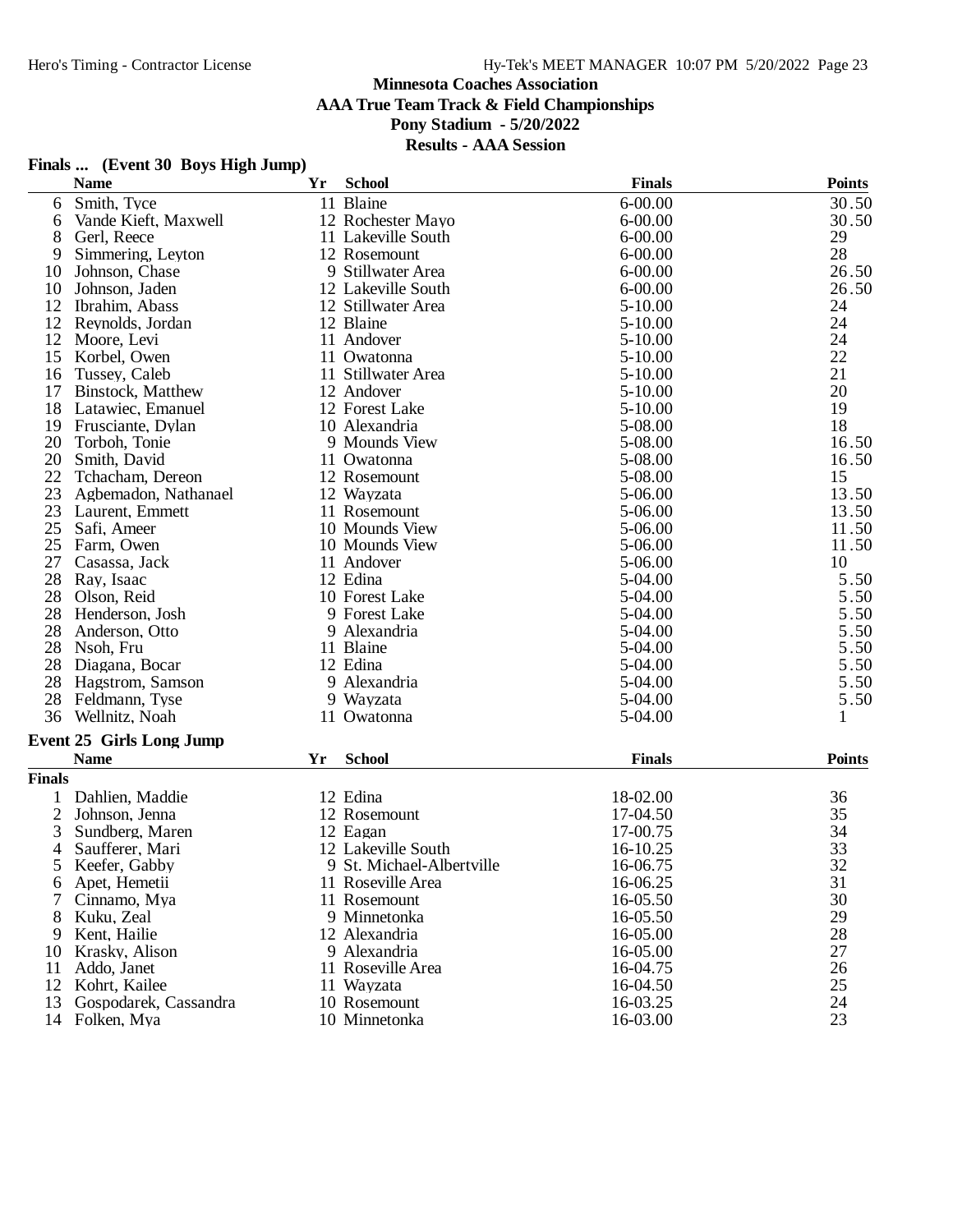#### **Minnesota Coaches Association AAA True Team Track & Field Championships**

# **Pony Stadium - 5/20/2022**

|  | Finals  (Event 25 Girls Long Jump) |  |  |  |
|--|------------------------------------|--|--|--|
|--|------------------------------------|--|--|--|

|                | <b>Name</b>                      | Yr | <b>School</b>              | <b>Finals</b> | <b>Points</b>                              |
|----------------|----------------------------------|----|----------------------------|---------------|--------------------------------------------|
| 15             | MacMiller, Wesley                |    | 12 Edina                   | 16-02.75      | 22                                         |
| 16             | Simat, Raina                     |    | 10 St. Michael-Albertville | 16-00.50      | 21                                         |
| 17             | Peterson, Alia                   |    | 11 Minnetonka              | 16-00.25      | 20                                         |
| 18             | Sanchez, Savana                  |    | 9 Forest Lake              | 15-10.50      | 19                                         |
| 19             | Bailey, Ella                     |    | 10 Eagan                   | 15-10.00      | 18                                         |
| 20             | Erickson, Ella                   |    | 11 Lakeville South         | 15-09.00      | 17                                         |
| 21             | Nystrom, Molly                   |    | 7 Mounds View              | 15-05.00      | 16                                         |
| 22             | Berns, Allie                     |    | 9 Wayzata                  | 15-04.25      | 15                                         |
| 23             | Grimm, Deidre                    |    | 11 Lakeville South         | 15-04.00      | 14                                         |
| 24             | Gagner, Ashtyn                   |    | 12 Farmington              | 15-03.00      | 13                                         |
| 25             | Fuglestad, Elena                 |    | 11 Alexandria              | 15-02.75      | 12                                         |
| 26             | Ryan, Abigail                    |    | 11 Farmington              | 15-01.25      | 11                                         |
| 27             | Dorsey, Hana                     |    | 11 Edina                   | 15-00.50      | 10                                         |
| 28             | Gordon, Julia                    |    | 11 Farmington              | 14-09.75      |                                            |
| 29             | Dox, Annika                      |    | 9 Mounds View              | 14-09.00      | $\frac{9}{8}$                              |
| 30             | Leick, Lauren                    |    | 11 Wayzata                 | 14-08.50      | 7                                          |
| 31             |                                  |    |                            |               |                                            |
|                | Pankratz, Julia                  |    | 10 Eagan                   | 14-07.25      | 6                                          |
| 32             | Kirk, Logan                      |    | 10 Mounds View             | 14-05.75      | 5                                          |
| 33             | Hayek, Abigail (Abbey)           |    | 11 Roseville Area          | 14-02.00      | $\begin{array}{c} 4 \\ 3 \\ 2 \end{array}$ |
| 34             | Pool, Samantha                   |    | 10 Forest Lake             | 13-11.25      |                                            |
| 35             | Kvant, Emma                      |    | 8 St. Michael-Albertville  | 13-07.50      |                                            |
| 36             | Goehner, Jonna                   |    | 12 Forest Lake             | 13-06.00      | $\mathbf{1}$                               |
|                | <b>Event 28 Boys Triple Jump</b> |    |                            |               |                                            |
|                | <b>Name</b>                      | Yr | <b>School</b>              | <b>Finals</b> | <b>Points</b>                              |
| <b>Finals</b>  |                                  |    |                            |               |                                            |
| 1              | Heydt, William                   |    | 12 Alexandria              | 44-06.50      | 36                                         |
| $\overline{2}$ | McDowell, Ryan                   |    | 12 Stillwater Area         | 44-04.25      | 35                                         |
| 3              | Gleason, Justin                  |    | 11 Owatonna                | 42-11.00      | 34                                         |
| 4              | Ramlall, Anish                   |    | 11 Rosemount               | 42-05.25      | 33                                         |
| 5              | Meadowcroft, Michael             |    | 12 Wayzata                 | 41-11.75      | 32                                         |
|                |                                  |    | 12 Blaine                  |               | 31                                         |
| 6              | Tinsen-Jenkins, Kallen           |    |                            | 41-11.00      | 30                                         |
| 7              | Elliott, Colin                   |    | 10 Mounds View             | 41-07.50      |                                            |
| 8              | Smith, Finley                    |    | 11 Edina                   | 41-06.50      | 29                                         |
| 9              | Simmering, Leyton                |    | 12 Rosemount               | 41-05.50      | 28                                         |
| 10             | Whelan, Maki                     |    | 10 Rosemount               | 41-01.25      | 27                                         |
| 11             | Stewart, Mikai                   |    | 12 Lakeville South         | 40-09.50      | 26                                         |
| 12             | Ongondi, Amos                    |    | 12 Lakeville South         | 40-09.50      | 25                                         |
| 13             | Audette, Benjamin                |    | 12 Andover                 | 40-09.00      | 24                                         |
| 14             | Chitulangoma, Kymani             |    | 10 Rochester Mayo          | 40-08.50      | 23                                         |
| 15             | Marial, Yaih                     |    | 12 Rochester Mayo          | 40-06.50      | 22                                         |
| 16             | Agbemadon, Nathanael             |    | 12 Wayzata                 | 40-05.25      | 21                                         |
| 17             | Ginskey, Jacob                   |    | 10 Owatonna                | 40-05.00      | 20                                         |
| 18             | Westermeyer, Andrew              |    | 11 Wayzata                 | 40-04.50      | 19                                         |
| 19             | McCormick, Connor                |    | 12 Stillwater Area         | 40-01.50      | 18                                         |
| 20             | Diagana, Bocar                   |    | 12 Edina                   | 40-01.00      | 17                                         |
| 21             | Vande Kieft, Maxwell             |    | 12 Rochester Mayo          | 40-01.00      | 16                                         |
| 22             | Torboh, Tonie                    |    | 9 Mounds View              | 39-11.00      | 15                                         |
| 23             | Keis, Jack                       |    | 12 Forest Lake             | 39-06.50      | 14                                         |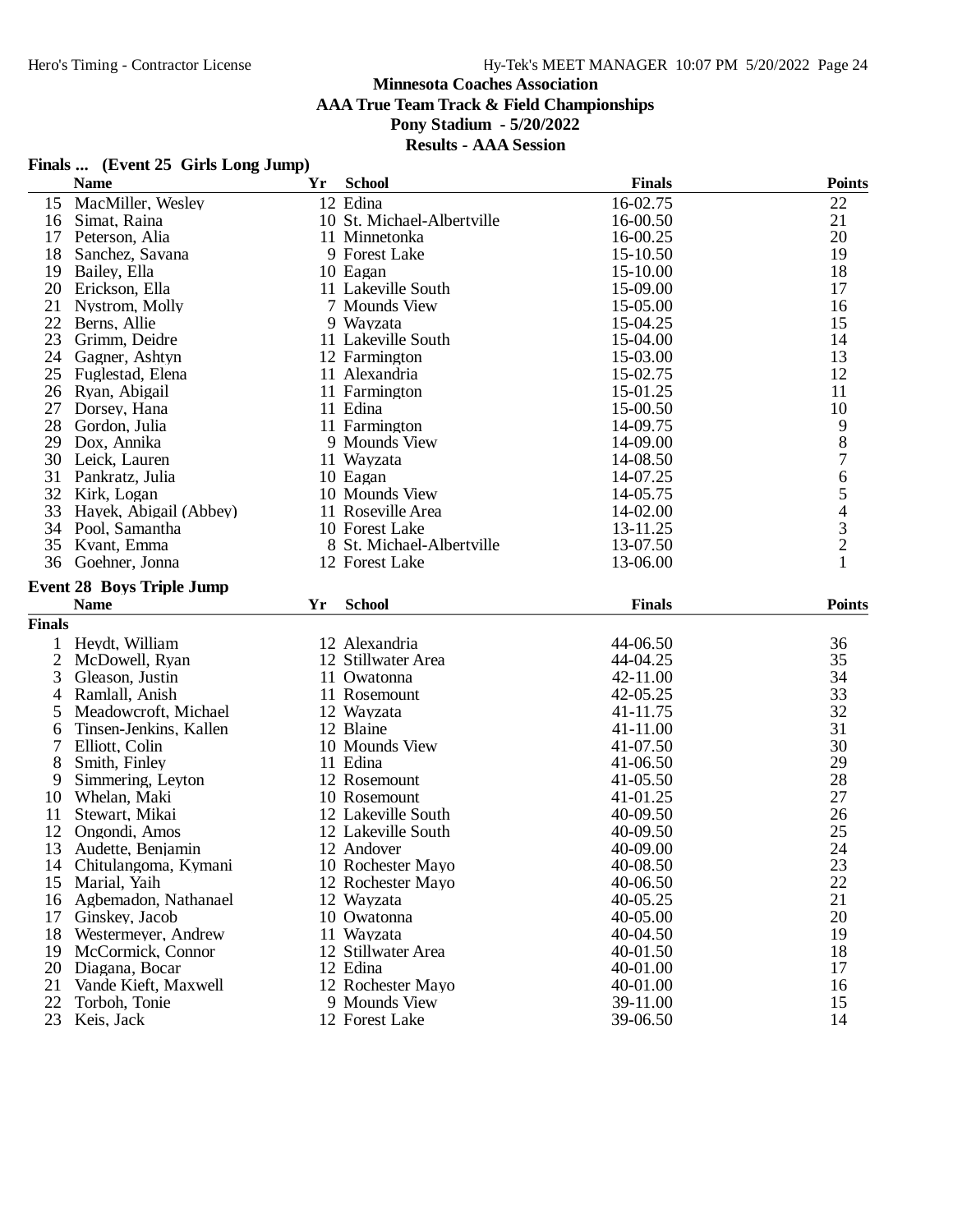#### **Minnesota Coaches Association AAA True Team Track & Field Championships**

**Pony Stadium - 5/20/2022**

|  | Finals  (Event 28 Boys Triple Jump) |  |  |
|--|-------------------------------------|--|--|
|--|-------------------------------------|--|--|

|                | <b>Name</b>                    | Yr | <b>School</b>              | <b>Finals</b> | <b>Points</b>  |
|----------------|--------------------------------|----|----------------------------|---------------|----------------|
| 24             | Dorsey, Colin                  |    | 12 Edina                   | 39-05.50      | 13             |
| 25             | Dent, Avion                    |    | 9 Blaine                   | 39-05.00      | 12             |
| 26             | Hall, Langston                 |    | 11 Mounds View             | 39-04.00      | 11             |
| 27             | Nelson, Zach                   |    | 10 Stillwater Area         | 39-03.50      | 10             |
| 28             | Reynolds, Jordan               |    | 12 Blaine                  | 38-09.75      | 9              |
| 29             | Thompson, Rhone                |    | 12 Lakeville South         | 38-08.00      | 8              |
| 30             | Reinardy, Jacob                |    | 12 Owatonna                | 38-06.50      | 7              |
| 31             | Binstock, Matthew              |    | 12 Andover                 | 38-03.25      | 6              |
| 32             | Wyszynski, Shae                |    | 10 Andover                 | 38-00.00      | 5              |
| 33             | Olson, Keenon                  |    | 12 Forest Lake             | 37-08.50      | $\overline{4}$ |
| 34             | Borden, Nicholas               |    | 11 Alexandria              | 36-08.50      |                |
|                |                                |    |                            | 35-01.00      | $\frac{3}{2}$  |
| 35             | Kent, Elliott                  |    | 9 Alexandria               |               |                |
|                | 36 Carey, Theodore             |    | 12 Forest Lake             | 34-01.50      | $\mathbf{1}$   |
|                | Chanzu, Jeremiah               |    | 12 Blaine                  | <b>SCR</b>    |                |
|                | <b>Event 33 Girls Shot Put</b> |    |                            |               |                |
|                | <b>Name</b>                    | Yr | <b>School</b>              | <b>Finals</b> | <b>Points</b>  |
| Finals         |                                |    |                            |               |                |
| 1              | Streit, Hadley                 |    | 12 Mounds View             | 40-10.75      | 36             |
| $\overline{c}$ | Hecht, Jordan                  |    | 11 Rosemount               | 39-05.00      | 35             |
| 3              | Webster, Ava                   |    | 12 Rosemount               | 38-11.25      | 34             |
|                |                                |    | 11 Lakeville South         | 38-07.75      | 33             |
| 4              | Ronn, Whitley                  |    |                            |               | 32             |
| 5              | Pfeffer, Carly                 |    | 11 Minnetonka              | 36-04.75      |                |
| 6              | Peterson, Aadra                |    | 9 Eagan                    | 36-01.25      | 31             |
| 7              | McIntosh, Jadyn                |    | 12 Rosemount               | 35-07.25      | 30             |
| 8              | Sowada, Amaria                 |    | 10 Alexandria              | 35-05.75      | 29             |
| 9              | Heffernan, Hannah              |    | 12 Roseville Area          | 35-04.25      | 28             |
| 10             | DeVries, Hattie                |    | 12 Roseville Area          | 34-08.25      | 27             |
| 11             | Knight, Stella                 |    | 12 Wayzata                 | 34-00.00      | 26             |
| 12             | Haug, Katherine (Kate)         |    | 12 Roseville Area          | 33-09.25      | 25             |
| 13             | Sipple, Cecilia                |    | 12 St. Michael-Albertville | 33-08.25      | 24             |
| 14             | Kelzenberg, Katie              |    | 9 Wayzata                  | 33-04.25      | 23             |
| 15             | Bullert, Aveline               |    | 12 Mounds View             | 33-03.25      | 22             |
| 16             | Robinson, Eliana               |    | 11 Eagan                   | 33-02.75      | 21             |
| 17             | Schabel, Sonja                 |    | 12 Alexandria              | 33-01.75      | 20             |
| 18             | LaFrenz, Maddy                 |    | 12 Edina                   | 32-07.75      | 19             |
| 19             | Vinje, Sophia                  |    | 11 Alexandria              | 32-07.00      | 18             |
| 20             | Vande Kamp, Bronwyn            |    | 12 Farmington              | 31-11.00      | 17             |
| 21             | Cook, Madelynn                 |    | 10 Mounds View             | 31-09.25      | 16             |
| 22             | Fahey, Alexis                  |    | 8 Forest Lake              | 31-07.75      | 15             |
| 23             | Cornillez, Talimailelagi       |    | 12 St. Michael-Albertville | 31-07.00      | 14             |
| 24             | Collins, Ayris                 |    | 10 Lakeville South         | 31-05.75      | 13             |
| 25             | Henslin, Maja                  |    | 10 Forest Lake             | 31-04.50      | 12             |
| 26             |                                |    | 9 St. Michael-Albertville  | 31-00.50      | 11             |
|                | Kanu, Audrey                   |    |                            |               | 10             |
| 27             | Green, Jeanette                |    | 10 Farmington              | 30-05.75      |                |
| 28             | Wood, Ava                      |    | 12 Eagan                   | 30-04.00      | 9              |
| 29             | Wickam, Savannah               |    | 11 Wayzata                 | 30-02.25      | 8              |
| 30             | Bergan, Hailey                 |    | 12 Lakeville South         | 29-11.75      | 7              |
| 31             | Strupp, Anna                   |    | 12 Forest Lake             | 29-10.00      | 6              |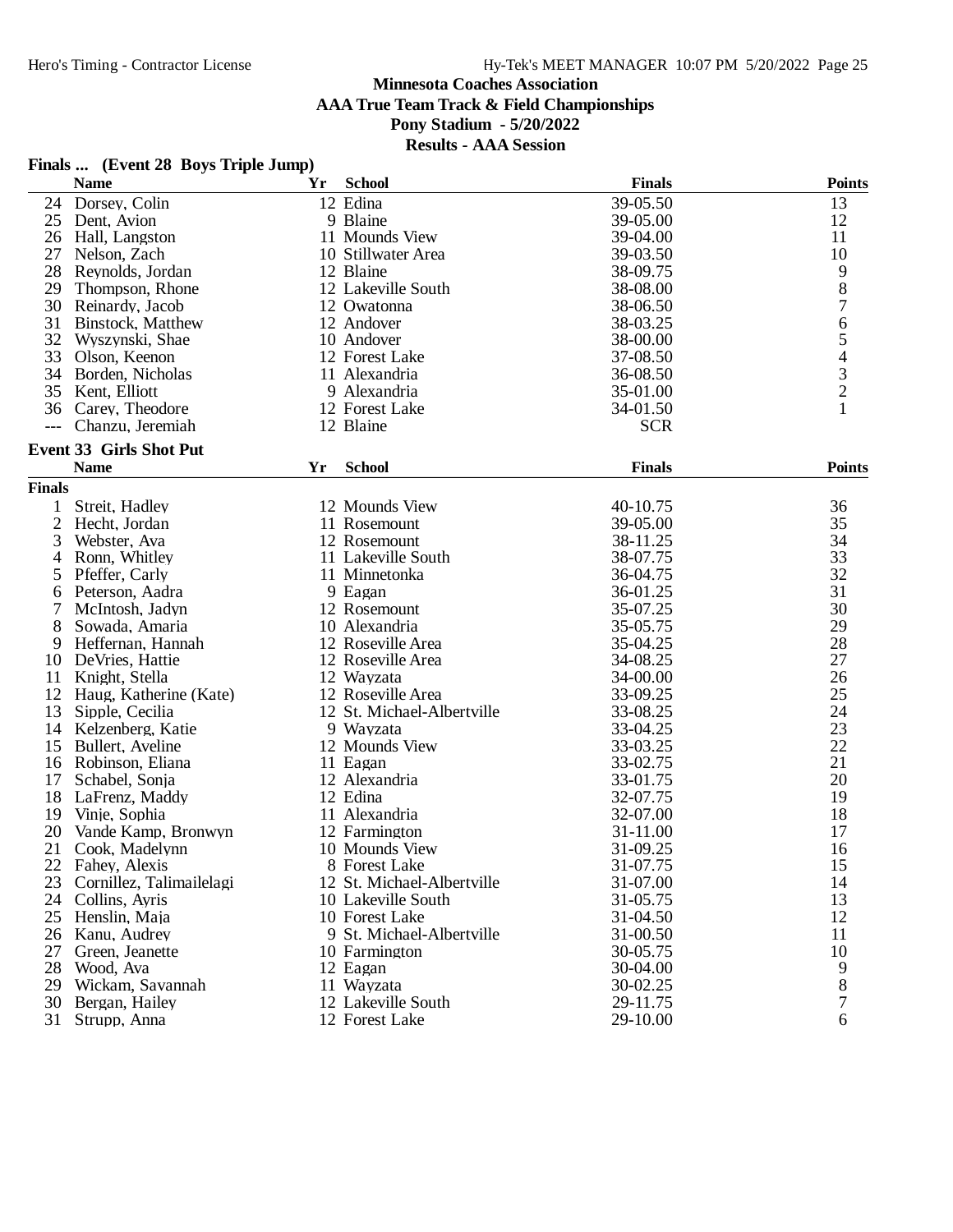|               | Finals  (Event 33 Girls Shot Put) |    |                                          |               |                  |
|---------------|-----------------------------------|----|------------------------------------------|---------------|------------------|
|               | <b>Name</b>                       | Yr | <b>School</b>                            | <b>Finals</b> | <b>Points</b>    |
| 32            | Baker, Ashlyn                     |    | 11 Minnetonka                            | 29-06.00      | $\mathfrak s$    |
| 33            | Olson, Elaine                     |    | 11 Minnetonka                            | 28-09.75      |                  |
| 34            | Halvorson, Mckenna                |    | 12 Edina                                 | 26-06.50      | $\frac{4}{3}$    |
| 35            | Maunu, Emma                       |    | 12 Farmington                            | 24-08.00      |                  |
| 36            | Smith, Norah                      |    | 10 Edina                                 | 22-07.00      | $\mathbf{1}$     |
|               | <b>Event 36 Boys Discus Throw</b> |    |                                          |               |                  |
|               | <b>Name</b>                       | Yr | <b>School</b>                            | <b>Finals</b> | <b>Points</b>    |
| <b>Finals</b> |                                   |    |                                          |               |                  |
| 1             | Bills, Hayden                     |    | 11 Rosemount                             | 176-03        | 36               |
| $\mathbf{2}$  | Gleason, Charley                  |    | 11 Stillwater Area                       | 152-05        | 35               |
| 3             | Freteg, Justin                    |    | 12 Stillwater Area                       | 147-05        | 34               |
| 4             | Hoppe, Ethan                      |    | 12 Alexandria                            | 147-01        | 33               |
| 5             | Reiland, Samuel                   |    | 12 Rosemount                             | 146-07        | 32               |
| 6             | Klinkner, Lucas                   |    | 11 Rosemount                             | 145-06        | 31               |
| 7             | Smith, Charles                    |    | 10 Wayzata                               | 144-00        | 30               |
| 8             | Fretag, Chris                     |    | 11 Stillwater Area                       | 141-09        | 29               |
| 9             | Lanoux, Joseph                    |    | 12 Alexandria                            | 141-06        | 28               |
| 10            | Spurgeon, Eli                     |    | 12 Owatonna                              | 141-04        | 27               |
| 11            | Edelman, Ryan                     |    | 12 Mounds View                           | 137-11        | 26               |
| 12            | Miller, Trystian                  |    | 11 Forest Lake                           | 137-11        | 25               |
| 13            | Kramer, Ethan                     |    | 11 Rochester Mayo                        | 135-09        | 24               |
| 14            | Edwards, Andrew                   |    | 11 Blaine                                | 133-07        | 23               |
| 15            | Pelky, Jack                       |    | 12 Blaine                                | 133-06        | 22               |
| 16            | Schirmer, Trever                  |    | 11 Owatonna                              | 133-04        | 21               |
| 17            | Owens, Dylan                      |    | 12 Andover                               | 131-11        | 20               |
| 18            | Myren, Matthew                    |    | 12 Rochester Mayo                        | 131-08        | 19               |
| 19            | Elstad, Mikah                     |    | 11 Owatonna                              | 130-11        | 18               |
| 20            | Develice, Connor                  |    | 12 Andover                               | 130-11        | 17               |
| 21            | Linde, Ben                        |    | 12 Andover                               | 130-06        | 16               |
| 22            | Smith, Reginald                   |    | 11 Mounds View                           | 128-05        | 15               |
| 23            | Willier, Anthony                  |    | 11 Mounds View                           | 128-02        | 14               |
| 24            | Christenson, Derek                |    | 10 Wayzata                               | 127-00        | 13               |
| 25            | Homelvig, Zander                  |    | 12 Alexandria                            | 125-07        | 12               |
| 26            | Schwartz, Matthew                 |    | 11 Forest Lake                           | 124-11        | 11               |
| 27            | Krebs, Jason                      |    | 11 Lakeville South                       | 120-04        | 10               |
| 28            | Winn, Ty                          |    | 12 Lakeville South                       | 116-07        | 9                |
| 29            | Johnson, Caden                    |    | 12 Blaine                                | 116-04        | 8                |
|               | 30 Rudi, Sam                      |    | 12 Edina                                 | 116-00        | $\boldsymbol{7}$ |
| 31            | McConnell, Jake                   |    | 12 Forest Lake                           | 115-02        | 6                |
| 32            | Thorsen, Charles                  |    | 11 Edina                                 | 113-09        | 5                |
| 33            | Heng, Gideon                      |    | 12 Rochester Mayo                        | 112-01        | 4                |
| 34            | Klein, Brecken                    |    | 11 Lakeville South                       | 104-07        | 3                |
| 35            | Dressen, Griffin                  |    | 9 Edina                                  | 103-11        | $\overline{c}$   |
|               | 36 Nelson, Jaxon                  |    | 12 Wayzata                               | 102-01        | $\mathbf{1}$     |
|               |                                   |    | Women - Team Rankings - 18 Events Scored |               |                  |

1) Minnetonka 1159.5 2) Wayzata 1125